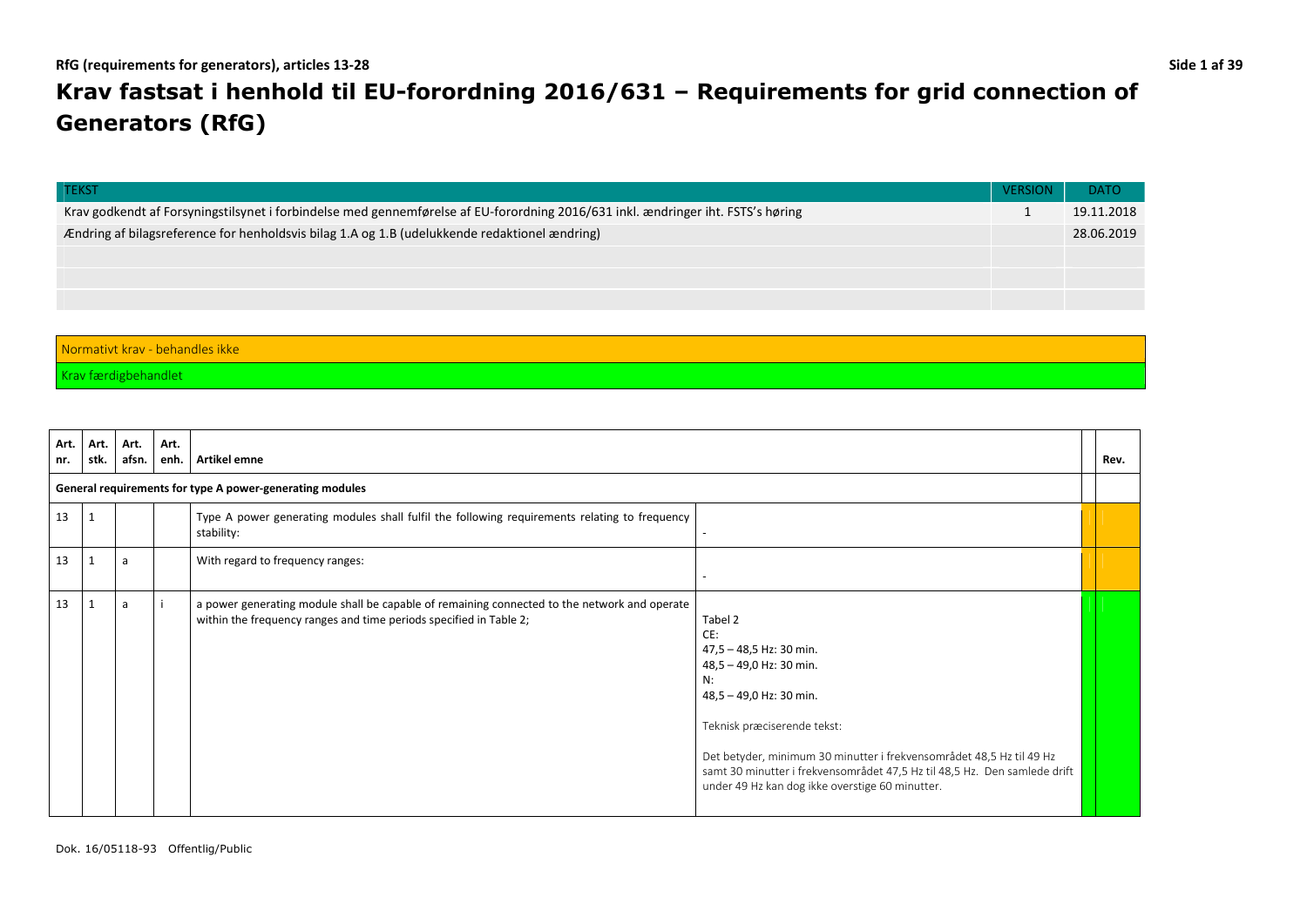## RfG (requirements for generators), articles 13-28 Side 2 af 39

| 13 | $\mathbf{1}$ | a           | ii. | the relevant system operator, in coordination with the relevant TSO, and the power generating<br>facility owner may agree on wider frequency ranges, longer minimum times for operation or<br>specific requirements for combined frequency and voltage deviations to ensure the best use of<br>the technical capabilities of a power generating module, if it is required to preserve or to restore<br>system security;                                                                                                                                                                                                                                                                                                        | Transmissionssystem: ej relevant<br>Distributionssystem: ej relevant                                                                                                                                                                                                                                                                                                                                                                                                                                                                                                                                                                                                                                                                                                                                                                                                                                                                                                                            |    |
|----|--------------|-------------|-----|--------------------------------------------------------------------------------------------------------------------------------------------------------------------------------------------------------------------------------------------------------------------------------------------------------------------------------------------------------------------------------------------------------------------------------------------------------------------------------------------------------------------------------------------------------------------------------------------------------------------------------------------------------------------------------------------------------------------------------|-------------------------------------------------------------------------------------------------------------------------------------------------------------------------------------------------------------------------------------------------------------------------------------------------------------------------------------------------------------------------------------------------------------------------------------------------------------------------------------------------------------------------------------------------------------------------------------------------------------------------------------------------------------------------------------------------------------------------------------------------------------------------------------------------------------------------------------------------------------------------------------------------------------------------------------------------------------------------------------------------|----|
| 13 | $\mathbf{1}$ | a           | iii | the power generating facility owner shall not unreasonably withhold consent to apply wider<br>frequency ranges or longer minimum times for operation, taking account of their economic and<br>technical feasibility.                                                                                                                                                                                                                                                                                                                                                                                                                                                                                                           |                                                                                                                                                                                                                                                                                                                                                                                                                                                                                                                                                                                                                                                                                                                                                                                                                                                                                                                                                                                                 |    |
| 13 | $\mathbf{1}$ | $\mathbf b$ |     | With regard to the rate of change of frequency withstand capability, a power-generating module<br>shall be capable of staying connected to the network and operate at rates of change of frequency<br>up to a value specified by the relevant TSO, unless disconnection was triggered by rate-of-<br>change-of-frequency-type loss of mains protection. The relevant system operator, in<br>coordination with the relevant TSO, shall specify this rate-of-change-of-frequency-type loss of<br>protection.<br>mains<br>Table 2 Minimum time periods for which a power-generating module has to be capable of<br>operating on different frequencies, deviating from a nominal value, without disconnecting from<br>the network. | ROCOF:<br>$2.0$ Hz/s<br>ROCOF er betegnelsen for frekvensændringen som funktion af tiden.<br>Frekvensændringen, ROCOF, beregnes efter nedenstående eller<br>ækvivalent princip.<br>Frekvensmålingen anvendt til beregning af frekvensændringen er baseret<br>på en 200 ms måleperiode, hvor middelværdien beregnes.<br>Frekvensmålingerne skal foregå løbende så der beregnes en ny værdi for<br>hver 20 ms.<br>ROCOF [Hz/s] skal beregnes som forskellen mellem den netop udførte<br>middelværdifrekvensberegning og den middelværdi frekvensberegning<br>der blev foretaget for 20 ms siden.<br>(df/dt = (middelværdi 2 – middelværdi 1)/0,020 [Hz/s])<br>LOM detektering:<br>SPGM/PPM/Type A, B, C og D<br>Der anvendes ROCOF i DN, middelværdi/måling beregnes som beskrevet i<br>forbindelse med ROCOF robusthed<br>ROCOF - Udkobling overfrekvens: hvor beregnet ROCOF værdi er > +2,5<br>Hz/s i mere end i 80 ms<br>ROCOF - Udkobling underfrekvens: hvor beregnet ROCOF værdi er > -2,5 | R1 |
|    |              |             |     |                                                                                                                                                                                                                                                                                                                                                                                                                                                                                                                                                                                                                                                                                                                                | Hz/s i mere end i 80 ms<br>Underspændingstrin 2 kan anvendes for A anlæg som alternativ til<br>ROCOF. Underspænding (trin 2): Uc < 0,8 pu i 200ms                                                                                                                                                                                                                                                                                                                                                                                                                                                                                                                                                                                                                                                                                                                                                                                                                                               |    |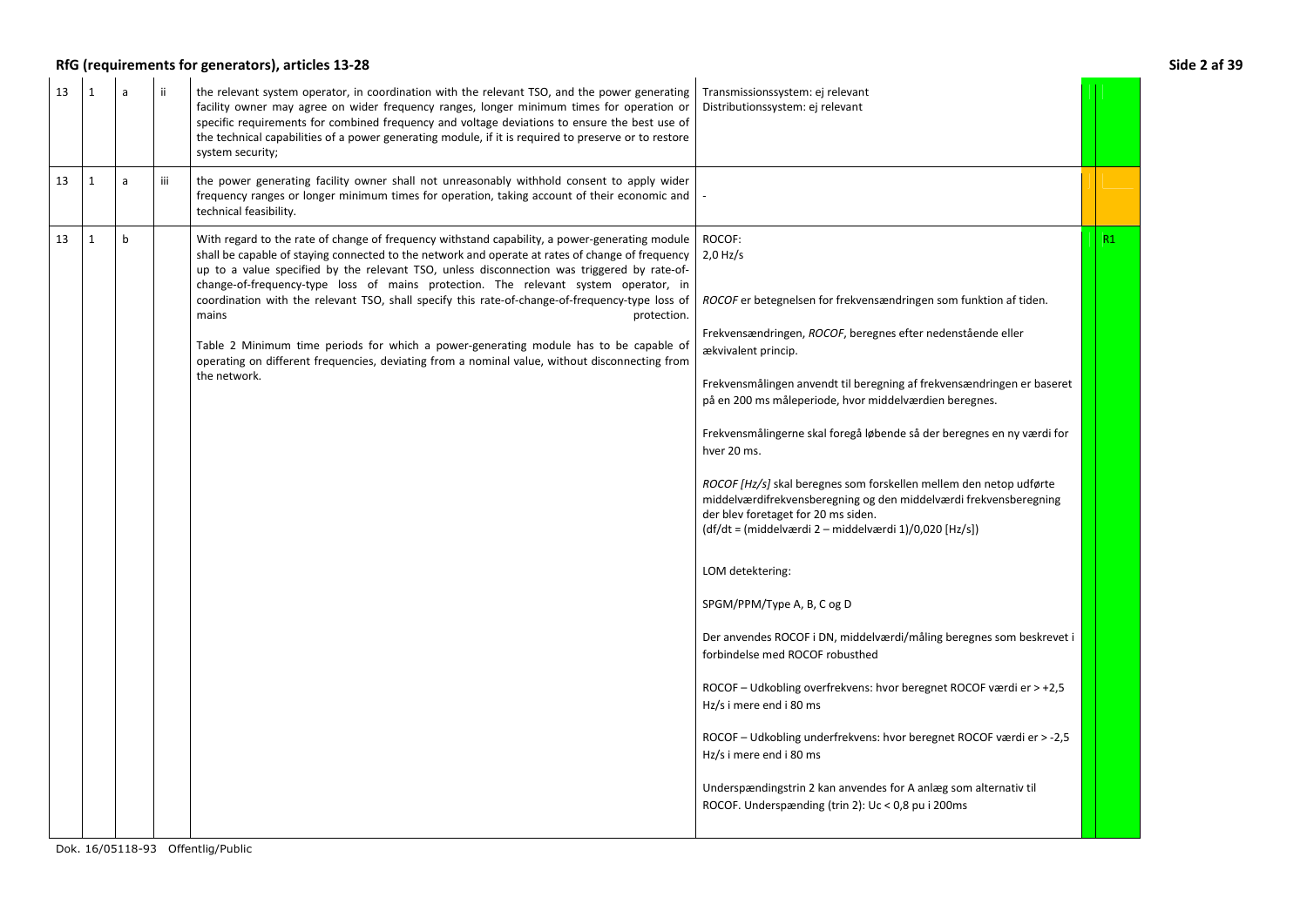## RfG (requirements for generators), articles 13-28 **Side 3 af 39**

| 13 | $\overline{2}$ |              | With regard to the limited frequency sensitive mode — overfrequency (LFSM-O), the following<br>shall apply, as determined by the relevant TSO for its control area in coordination with the TSOs<br>of the same synchronous area to ensure minimal impacts on neighbouring areas:                                                                                                                                                                                                                                                                                                                               |                                                                                                                                                                                                                                                                                                                                                                                                                                                                                                                                                                                                                                                                                                                                                                                                                                                                                               |  |
|----|----------------|--------------|-----------------------------------------------------------------------------------------------------------------------------------------------------------------------------------------------------------------------------------------------------------------------------------------------------------------------------------------------------------------------------------------------------------------------------------------------------------------------------------------------------------------------------------------------------------------------------------------------------------------|-----------------------------------------------------------------------------------------------------------------------------------------------------------------------------------------------------------------------------------------------------------------------------------------------------------------------------------------------------------------------------------------------------------------------------------------------------------------------------------------------------------------------------------------------------------------------------------------------------------------------------------------------------------------------------------------------------------------------------------------------------------------------------------------------------------------------------------------------------------------------------------------------|--|
| 13 | $\overline{2}$ | a            | the power generating module shall be capable of activating the provision of active power<br>frequency response according to figure 1 at a frequency threshold and droop settings specified<br>by the relevant TSO;                                                                                                                                                                                                                                                                                                                                                                                              | a) vælges<br>Pn anvendes som Pref for PPM<br>Frekvensparametrene i reguleringsfunktionerne for aktiv effekt skal<br>kunne indstilles med en opløsning på 10 mHz eller bedre.<br>- Reguleringsstatikkerne skal kunne indstilles med en opløsning på 1 %<br>eller bedre.<br>- For reguleringsfunktionen for frekvensrespons for overfrekvens gælder,<br>at nøjagtigheden for en fuldført eller en kontinuerlig regulering,<br>maksimalt må afvige med en gennemsnitlig størrelse på fejlen < 5 % af Pn<br>målt over en periode på 1 minut.<br>- Frekvensmålinger skal udføres med en nøjagtighed på ± 10 mHz eller<br>bedre.<br>Teknisk præciserende tekst:<br>Ved LFSM-O tilstand skal anlæggets aktive effekt følge den krævede<br>statik, når netfrekvensen er større end den specificerede grænseværdi,<br>knækfrekvens, for LFSM-O, uanset om netfrekvensen er stigende eller<br>faldende. |  |
| 13 | $\overline{2}$ | b            | instead of the capability referred to in paragraph (a), the relevant TSO may choose to allow<br>within its control area automatic disconnection and reconnection of power generating modules<br>of Type A at randomised frequencies, ideally uniformly distributed, above a frequency threshold,<br>as determined by the relevant TSO where it is able to demonstrate to the relevant regulatory<br>authority, and with the cooperation of power generating modulefacility owners, that this has a<br>limited cross-border impact and maintains the same level of operational security in all system<br>states; | b) vælges ikke.                                                                                                                                                                                                                                                                                                                                                                                                                                                                                                                                                                                                                                                                                                                                                                                                                                                                               |  |
| 13 | $\overline{2}$ | $\mathsf{C}$ | the frequency threshold shall be between 50.2 Hz and 50.5 Hz inclusive;                                                                                                                                                                                                                                                                                                                                                                                                                                                                                                                                         | CE: 50,2 Hz<br>N: 50,5Hz                                                                                                                                                                                                                                                                                                                                                                                                                                                                                                                                                                                                                                                                                                                                                                                                                                                                      |  |
| 13 | $\overline{2}$ | d            | the droop settings shall be between 2 % and 12 %;                                                                                                                                                                                                                                                                                                                                                                                                                                                                                                                                                               |                                                                                                                                                                                                                                                                                                                                                                                                                                                                                                                                                                                                                                                                                                                                                                                                                                                                                               |  |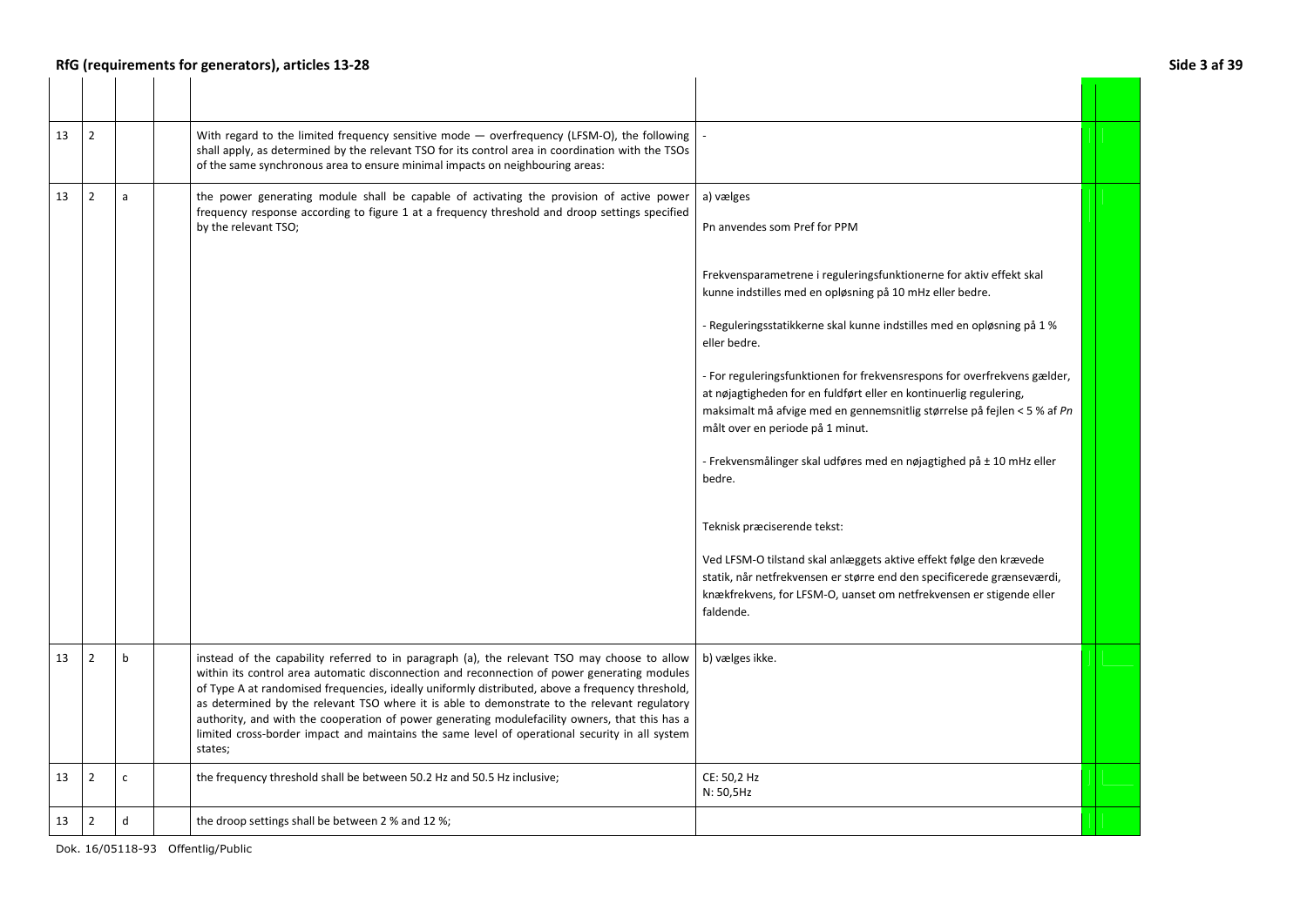|    |                |              |     |                                                                                                                                                                                                                                                                                                                        | CE:<br>SPG: 5 %<br>PPM: 5%<br>N:<br>SPG: 4 %<br><b>PPM: 4%</b>                                                                                                                                                                                                                               |    |
|----|----------------|--------------|-----|------------------------------------------------------------------------------------------------------------------------------------------------------------------------------------------------------------------------------------------------------------------------------------------------------------------------|----------------------------------------------------------------------------------------------------------------------------------------------------------------------------------------------------------------------------------------------------------------------------------------------|----|
| 13 | $\overline{2}$ | e            |     | the power generating module shall be capable of activating a power frequency response with an<br>initial delay that is as short as possible. If that delay is greater than two seconds, the power<br>generating facility owner shall justify the delay, providing technical evidence to the relevant TSO;              |                                                                                                                                                                                                                                                                                              |    |
| 13 | $\overline{2}$ |              |     | the relevant TSO may require that upon reaching minimum regulating level, the power<br>generating module be capable of either:                                                                                                                                                                                         |                                                                                                                                                                                                                                                                                              |    |
| 13 | $\overline{2}$ |              | i.  | continuing operation at this level; or                                                                                                                                                                                                                                                                                 | i) vælges                                                                                                                                                                                                                                                                                    |    |
| 13 | $\overline{2}$ |              | ii. | further decreasing active power output;                                                                                                                                                                                                                                                                                | ii) vælges ikke                                                                                                                                                                                                                                                                              |    |
| 13 | $\overline{2}$ | g            |     | the power generating module shall be capable of operating stably during LFSM-O operation.<br>When LFSM-O is active, the LFSM-O setpoint will prevail over any other active power setpoints.                                                                                                                            |                                                                                                                                                                                                                                                                                              |    |
| 13 | 3              |              |     | The power generating module shall be capable of maintaining constant output at its target active<br>power value regardless of changes in frequency, except where output follows the changes<br>specified in the context of paragraphs 2 and 4 of this Article or points (c) and (d) of Article 15(2)<br>as applicable. |                                                                                                                                                                                                                                                                                              |    |
| 13 | $\overline{4}$ |              |     | The relevant TSO shall specify admissible active power reduction from maximum output with<br>falling frequency in its control area as a rate of reduction falling within the boundaries, illustrated<br>by the full lines in Figure 2:                                                                                 | 6 % af Pn per Hz, start ved 49,0 Hz.                                                                                                                                                                                                                                                         |    |
| 13 | $\overline{4}$ | a            |     | below 49 Hz falling by a reduction rate of 2 % of the maximum capacity at 50 Hz per 1 Hz<br>frequency drop;                                                                                                                                                                                                            |                                                                                                                                                                                                                                                                                              |    |
| 13 | $\overline{4}$ | b            |     | below 49.5 Hz falling by a reduction rate of 10 % of the maximum capacity at 50 Hz per 1 Hz<br>frequency drop.                                                                                                                                                                                                         |                                                                                                                                                                                                                                                                                              |    |
| 13 | 5              |              |     | The admissible active power reduction from maximum output shall:                                                                                                                                                                                                                                                       |                                                                                                                                                                                                                                                                                              |    |
| 13 | 5              | a            |     | clearly specify the ambient conditions applicable;                                                                                                                                                                                                                                                                     | Under normale driftsforhold og efter bedste evne i forhold til det aktuelle<br>driftspunkt samt ved omgivelseskonditioner som jf. anlægsproducentens<br>tydelige anlægsspecifikationer er bekendtgjort for anlægsejer samt<br>valideret i form af relevant produktionsanlægsperformancetest. | R1 |
| 13 | 5              | <sub>b</sub> |     | take account of the technical capabilities of power generating modules.                                                                                                                                                                                                                                                |                                                                                                                                                                                                                                                                                              |    |
| 13 | 6              |              |     | The power generating module shall be equipped with a logic interface (input port) in order to<br>cease active power output within five seconds following an instruction being received at the<br>input port. The relevant system operator shall have the right to specify requirements for                             | Dx krav. Ikke relevant for Tx.                                                                                                                                                                                                                                                               |    |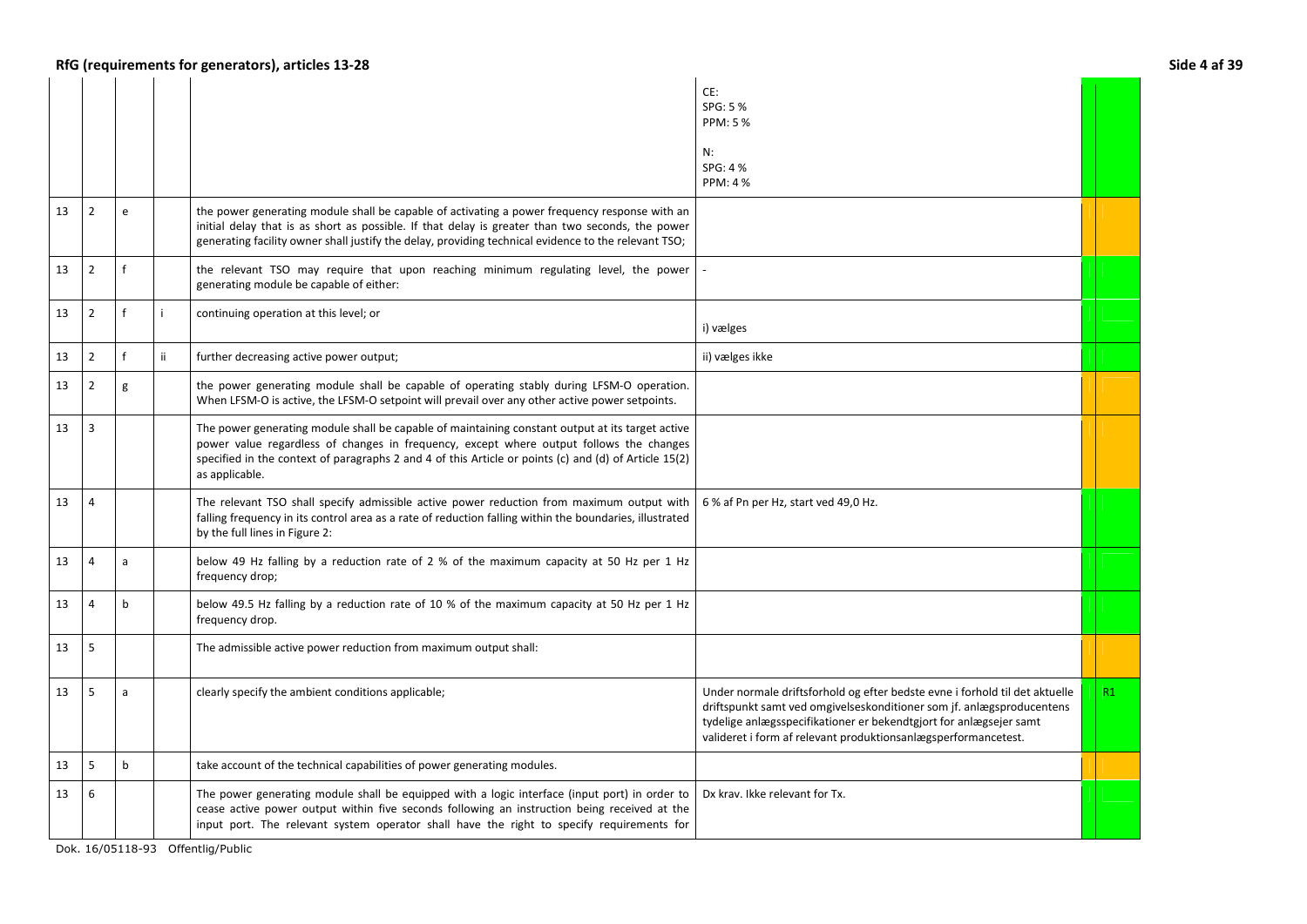## RfG (requirements for generators), articles 13-28 Side 5 af 39

|    |                |   | equipment to make this facility operable remotely.                                                                                                                                                                                                                                                                                                                             |                                                                                                                                                                                                                                                                                                                                                    |  |
|----|----------------|---|--------------------------------------------------------------------------------------------------------------------------------------------------------------------------------------------------------------------------------------------------------------------------------------------------------------------------------------------------------------------------------|----------------------------------------------------------------------------------------------------------------------------------------------------------------------------------------------------------------------------------------------------------------------------------------------------------------------------------------------------|--|
| 13 | $\overline{7}$ |   | The relevant TSO shall specify the conditions under which a power generating module is capable<br>of connecting automatically to the network. Those conditions shall include:                                                                                                                                                                                                  |                                                                                                                                                                                                                                                                                                                                                    |  |
| 13 | $\overline{7}$ | a | frequency ranges within which an automatic connection is admissible, and a corresponding delay<br>time: and                                                                                                                                                                                                                                                                    | Dk1:<br>47,5 - 50,2 Hz<br>$Dk2$ :<br>47.5 - 50.5 Hz<br>Automatisk indkobling af et anlæg må tidligst finde sted tre minutter<br>efter, at spændingen er inden for den normale driftsspænding og<br>frekvensen er inden for de specificerede områder.<br>Synkroniseringen mellem anlæg og det kollektive elforsyningsnet skal<br>foregå automatisk. |  |
| 13 |                | b | (b) maximum admissible gradient of increase in active power output.<br>Automatic connection is allowed unless specified otherwise by the relevant system operator in<br>coordination with the relevant TSO.                                                                                                                                                                    | RSO krav: 20 % Pn/min                                                                                                                                                                                                                                                                                                                              |  |
|    |                |   | General requirements for type B power-generating modules                                                                                                                                                                                                                                                                                                                       |                                                                                                                                                                                                                                                                                                                                                    |  |
| 14 | 1              |   | Type B power generating modules shall fulfil the requirements set out in Article 13, except for<br>Article 13(2)(b).                                                                                                                                                                                                                                                           |                                                                                                                                                                                                                                                                                                                                                    |  |
| 14 | $\overline{2}$ |   | Type B power generating modules shall fulfil the following requirements in relation to frequency<br>stability:                                                                                                                                                                                                                                                                 |                                                                                                                                                                                                                                                                                                                                                    |  |
| 14 | $\overline{2}$ | a | to control active power output, the power generating module shall be equipped with an interface<br>(input port) in order to be able to reduce active power output following an instruction at the<br>input port; and                                                                                                                                                           |                                                                                                                                                                                                                                                                                                                                                    |  |
| 14 | $\overline{2}$ | b | the relevant system operator shall have the right to specify the requirements for further<br>equipment to allow active power output to be remotely operated.                                                                                                                                                                                                                   | A og B anlæg                                                                                                                                                                                                                                                                                                                                       |  |
| 14 | 3              |   | Type B power generating modules shall fulfil the following requirements in relation to<br>robustness:                                                                                                                                                                                                                                                                          |                                                                                                                                                                                                                                                                                                                                                    |  |
| 14 | 3              | a | with regard to fault-ride-through capability of power generating modules:                                                                                                                                                                                                                                                                                                      |                                                                                                                                                                                                                                                                                                                                                    |  |
| 14 | 3              | a | each TSO shall specify a voltage-against-time-profile in line with Figure 3 at the connection point<br>for fault conditions, which describes the conditions in which the power generating module is<br>capable of staying connected to the network and continuing to operate stably after the power<br>system has been disturbed by secured faults on the transmission system; | Krav Jf. Bilag 1.C                                                                                                                                                                                                                                                                                                                                 |  |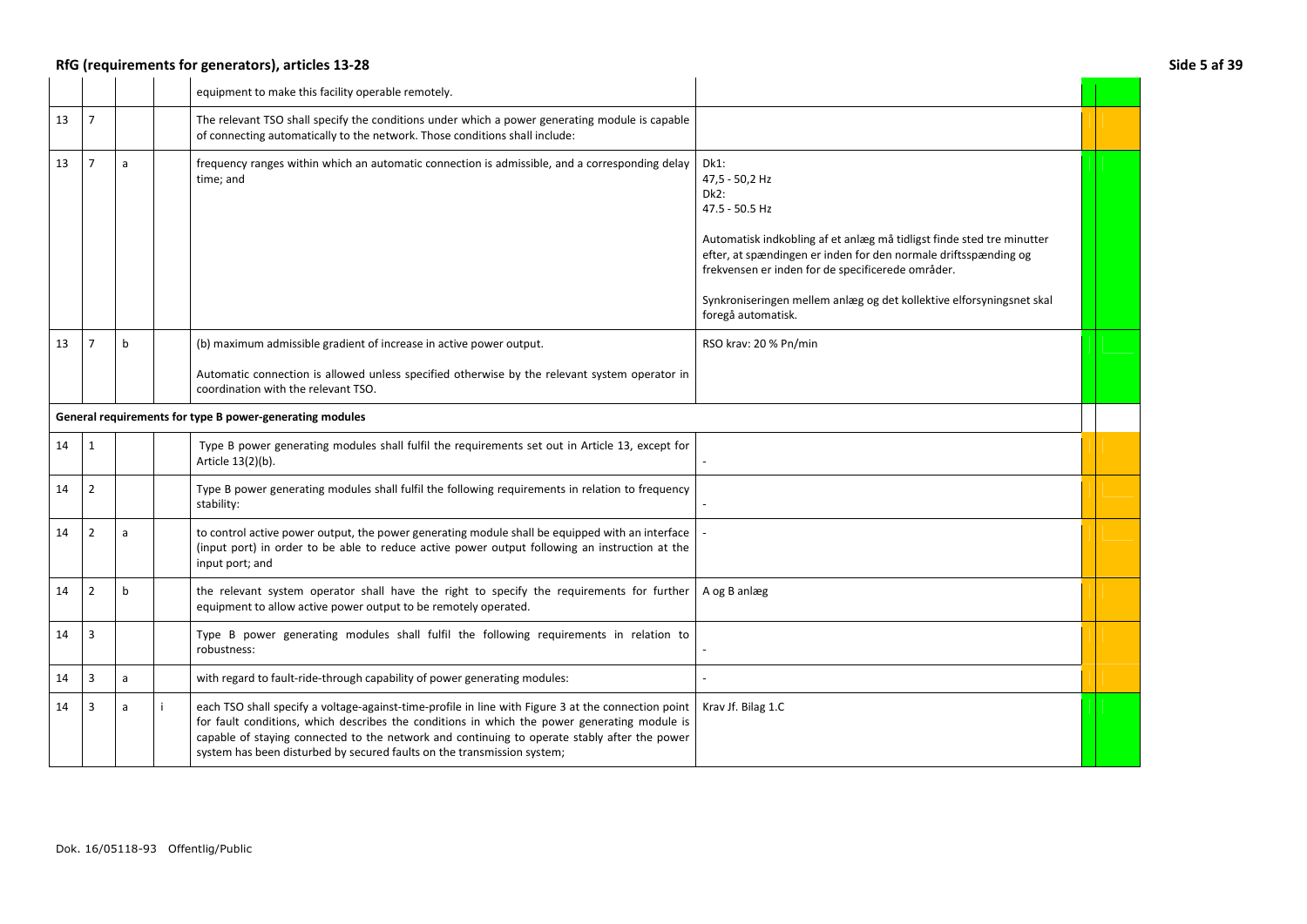|    |                |   |              | RfG (requirements for generators), articles 13-28                                                                                                                                                                                                                                                                                                                                                                                                                                                                                                                                                                                                                                                                                                                                         |                                                                                                                                                                                                                     | <b>Side 6 af 39</b> |
|----|----------------|---|--------------|-------------------------------------------------------------------------------------------------------------------------------------------------------------------------------------------------------------------------------------------------------------------------------------------------------------------------------------------------------------------------------------------------------------------------------------------------------------------------------------------------------------------------------------------------------------------------------------------------------------------------------------------------------------------------------------------------------------------------------------------------------------------------------------------|---------------------------------------------------------------------------------------------------------------------------------------------------------------------------------------------------------------------|---------------------|
|    |                |   |              |                                                                                                                                                                                                                                                                                                                                                                                                                                                                                                                                                                                                                                                                                                                                                                                           | $CE/N - PPM - #1 - A14(3)(a)$                                                                                                                                                                                       |                     |
|    |                |   |              |                                                                                                                                                                                                                                                                                                                                                                                                                                                                                                                                                                                                                                                                                                                                                                                           | Tid [sekunder]<br>Spænding (pu)<br>Uret:<br>0,15<br>0,25<br><b>Idea:</b>                                                                                                                                            |                     |
|    |                |   |              |                                                                                                                                                                                                                                                                                                                                                                                                                                                                                                                                                                                                                                                                                                                                                                                           | 0,15<br>0,25<br>t <sub>rect</sub> :<br>Welear).                                                                                                                                                                     |                     |
|    |                |   |              |                                                                                                                                                                                                                                                                                                                                                                                                                                                                                                                                                                                                                                                                                                                                                                                           | 0.15<br>0,25<br>Urect:<br>t <sub>rec2</sub> :                                                                                                                                                                       |                     |
|    |                |   |              |                                                                                                                                                                                                                                                                                                                                                                                                                                                                                                                                                                                                                                                                                                                                                                                           | 0,9<br>Urecz:<br>1,5<br>t <sub>rec3</sub> :                                                                                                                                                                         |                     |
|    |                |   |              |                                                                                                                                                                                                                                                                                                                                                                                                                                                                                                                                                                                                                                                                                                                                                                                           |                                                                                                                                                                                                                     |                     |
|    |                |   |              |                                                                                                                                                                                                                                                                                                                                                                                                                                                                                                                                                                                                                                                                                                                                                                                           | $CE/N - SPGM - #2 - A14(3)(a)$                                                                                                                                                                                      |                     |
|    |                |   |              |                                                                                                                                                                                                                                                                                                                                                                                                                                                                                                                                                                                                                                                                                                                                                                                           | Tid [sekunder]<br>Spænding (pu)                                                                                                                                                                                     |                     |
|    |                |   |              |                                                                                                                                                                                                                                                                                                                                                                                                                                                                                                                                                                                                                                                                                                                                                                                           | 0,3<br>Uret:<br>0,25<br>tdear:                                                                                                                                                                                      |                     |
|    |                |   |              |                                                                                                                                                                                                                                                                                                                                                                                                                                                                                                                                                                                                                                                                                                                                                                                           | 0,7<br>0,25<br><b>U</b> clear:<br>t <sub>rec1</sub> :                                                                                                                                                               |                     |
|    |                |   |              |                                                                                                                                                                                                                                                                                                                                                                                                                                                                                                                                                                                                                                                                                                                                                                                           | 0,7<br>0,70<br>$U_{\text{rect}}$ :<br>t <sub>rec2</sub> :                                                                                                                                                           |                     |
|    |                |   |              |                                                                                                                                                                                                                                                                                                                                                                                                                                                                                                                                                                                                                                                                                                                                                                                           | 0.9<br>1,5<br>Urec <sub>2</sub> :<br>t <sub>rec3</sub> :                                                                                                                                                            |                     |
| 14 | $\overline{3}$ | a | ii.          | the voltage-against-time-profile shall express a lower limit of the actual course of the phase-to-<br>phase voltages on the network voltage level at the connection point during a symmetrical fault,<br>as a function of time before, during and after the fault;                                                                                                                                                                                                                                                                                                                                                                                                                                                                                                                        | Jf. A14(3)(a)(i)                                                                                                                                                                                                    |                     |
| 14 | 3              | a | iii          | the lower limit referred to in point (ii) shall be specified by the relevant TSO using the parameters<br>set out in Figure 3, and within the ranges set out in Tables 3.1 and 3.2;                                                                                                                                                                                                                                                                                                                                                                                                                                                                                                                                                                                                        | Jf. A14(3)(a)(i)                                                                                                                                                                                                    |                     |
| 14 | $\overline{3}$ | a | iv           | each TSO shall specify and make publicly available the pre-fault and post-fault conditions for the<br>fault-ride-through capability in terms of:<br>- the calculation of the pre-fault minimum short circuit capacity at the connection point;<br>- pre-fault active and reactive power operating point of the power generating module at the<br>connection point and voltage at the connection point; and<br>- calculation of the post-fault minimum short circuit capacity at the connection point.                                                                                                                                                                                                                                                                                     | Kortslutningskatalog fastlægger metode for beregning af<br>kortslutningseffekt samt beregner konditioner i kendte<br>tilslutningspunkter<br>Anlægskonditioner:<br>Anlægsegenskaber er specificeret ved Pn og PF = 1 |                     |
| 14 | 3              | a | $\mathsf{v}$ | at the request of a power generating facility owner, the relevant system operator shall provide<br>the pre-fault and post-fault conditions to be considered for fault-ride-through capability as an<br>outcome of the calculations at the connection point as specified in point (iv) regarding:<br>- pre-fault minimum short circuit capacity at each connection point expressed in MVA;<br>- pre-fault operating point of the power generating module expressed in active power output<br>and reactive power output at the connection point and voltage at the connection point; and<br>- post-fault minimum short circuit capacity at each connection point expressed in MVA.<br>Alternatively, the relevant system operator may provide generic values derived from typical<br>cases; | Fastlagt beregningsmetode anvendes                                                                                                                                                                                  |                     |
| 14 | $\overline{3}$ | a | vi           | the power generating module shall be capable of remaining connected to the network and<br>continuing to operate stably when the actual course of the phase-to-phase voltages on the<br>network voltage level at the connection point during a symmetrical fault, given the pre-fault and<br>post-fault conditions in points (iv) and (v) of paragraph $(3)(a)$ , remain above the lower limit<br>specified in point (ii) of paragraph (3)(a), unless the protection scheme for internal electrical<br>faults requires the disconnection of the power generating module from the network. The                                                                                                                                                                                              |                                                                                                                                                                                                                     |                     |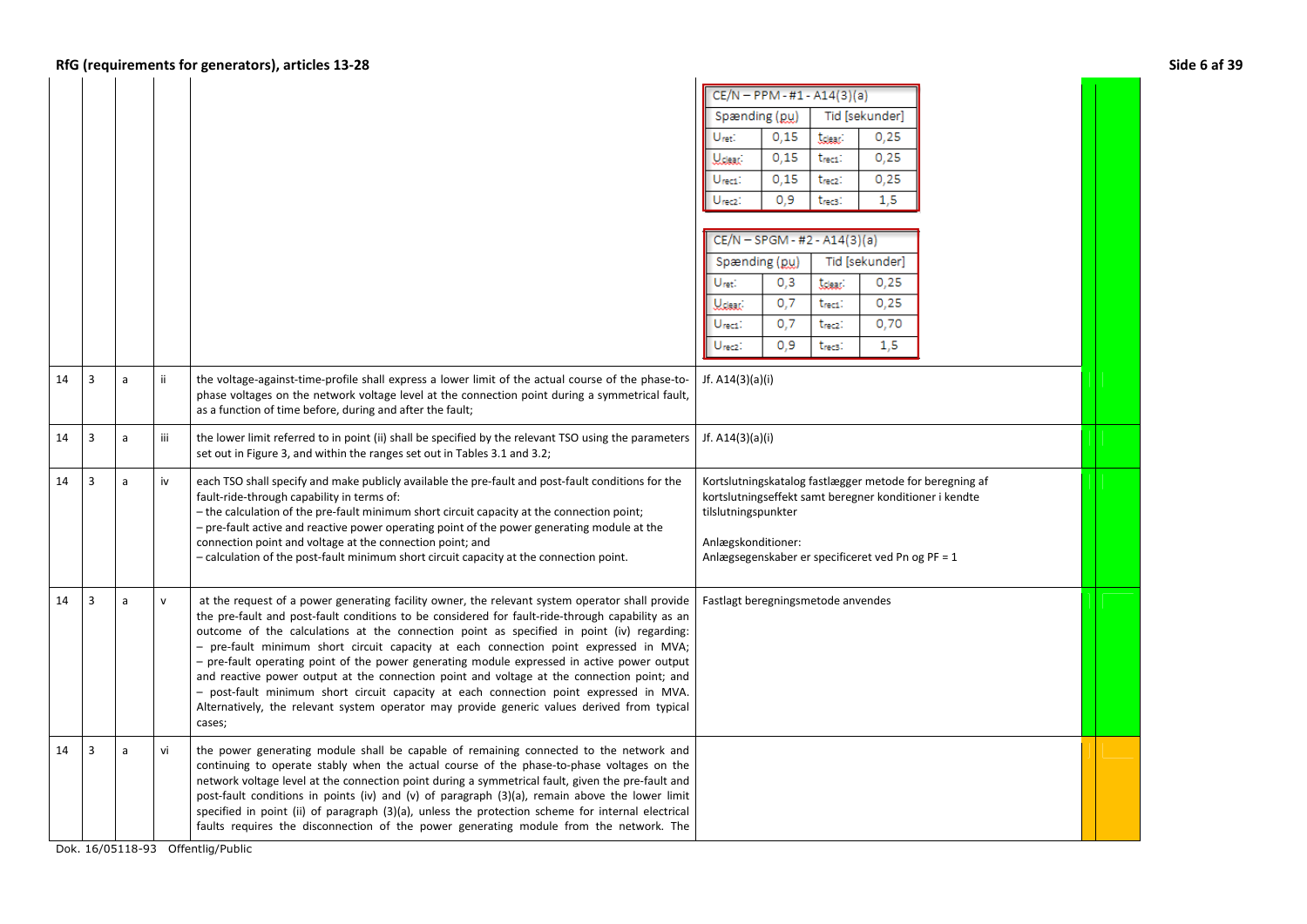## RfG (requirements for generators), articles 13-28 **Side 7 af 39**

|    |                |             |     | protection schemes and settings for internal electrical faults must not jeopardise fault-ride-<br>through performance;                                                                                                                                                                                                                                                                                                                                                                                                                                             |                                                                                                                                                                                                                                                                                                                                                          |  |
|----|----------------|-------------|-----|--------------------------------------------------------------------------------------------------------------------------------------------------------------------------------------------------------------------------------------------------------------------------------------------------------------------------------------------------------------------------------------------------------------------------------------------------------------------------------------------------------------------------------------------------------------------|----------------------------------------------------------------------------------------------------------------------------------------------------------------------------------------------------------------------------------------------------------------------------------------------------------------------------------------------------------|--|
| 14 | $\overline{3}$ | a           | vii | without prejudice to point (vi) of paragraph (3)(a), undervoltage protection (either fault-ride-<br>through capability or minimum voltage specified at the connection point voltage) shall be set by<br>the power generating facility owner according to the widest possible technical capability of the<br>power generating module, unless the relevant system operator requires narrower settings in<br>accordance with point (b) of paragraph (5). The settings shall be justified by the power generating<br>facility owner in accordance with this principle; |                                                                                                                                                                                                                                                                                                                                                          |  |
| 14 | 3              | $\mathsf b$ |     | Fault-ride-through capabilities in case of asymmetrical faults shall be specified by each TSO.                                                                                                                                                                                                                                                                                                                                                                                                                                                                     | FRT krav er gældende for symmetriske såvel som asymmetriske fejl.                                                                                                                                                                                                                                                                                        |  |
| 14 | Δ              |             |     | Type B power generating modules shall fulfil the following requirements relating to system<br>restoration:                                                                                                                                                                                                                                                                                                                                                                                                                                                         |                                                                                                                                                                                                                                                                                                                                                          |  |
| 14 | 4              | a           |     | the relevant TSO shall specify the conditions under which a power generating module is capable<br>of reconnecting to the network after an incidental disconnection caused by a network<br>disturbance; and                                                                                                                                                                                                                                                                                                                                                         | $Dk1$ :<br>47,5 - 50,2 Hz<br>Dk2:<br>47.5 - 50.5 Hz<br>I spændingsområdet for ubegrænset driftstid.<br>Genindkobling efter 3 min.<br>Gradient: 20 % Pn/min.<br>Kobling med eget udstyr et tilladt så længe nettet er spændingssat.<br>Kobling med andres udstyr er efter aftale med anlægsejer                                                           |  |
| 14 | $\Delta$       | h           |     | installation of automatic reconnection systems shall be subject both to prior authorisation by the<br>relevant system operator and to the reconnection conditions specified by the relevant TSO.                                                                                                                                                                                                                                                                                                                                                                   | Dx: (A14.4.a.)<br>Tx: n/a                                                                                                                                                                                                                                                                                                                                |  |
| 14 | 5              |             |     | Type B power generating modules shall fulfil the following general system management<br>requirements:                                                                                                                                                                                                                                                                                                                                                                                                                                                              |                                                                                                                                                                                                                                                                                                                                                          |  |
| 14 | 5              | a           |     | with regard to control schemes and settings:                                                                                                                                                                                                                                                                                                                                                                                                                                                                                                                       |                                                                                                                                                                                                                                                                                                                                                          |  |
| 14 | 5              | a           | j.  | the schemes and settings of the different control devices of the power generating module that<br>are necessary for transmission system stability and for taking emergency action shall be<br>coordinated and agreed between the relevant TSO, the relevant system operator and the power<br>generating facility owner;                                                                                                                                                                                                                                             | Systemværn:<br>Systemoperatøren – i samarbejde med den systemansvarlige virksomhed<br>- skal oplyse, om der er krav til etablering af et systemværn i forbindelse<br>med fastlæggelse af POC.<br>Absolut effektbegrænser:<br>Absolut effektbegrænser bruges til at beskytte det kollektive<br>elforsyningsnet mod overbelastning i kritiske situationer. |  |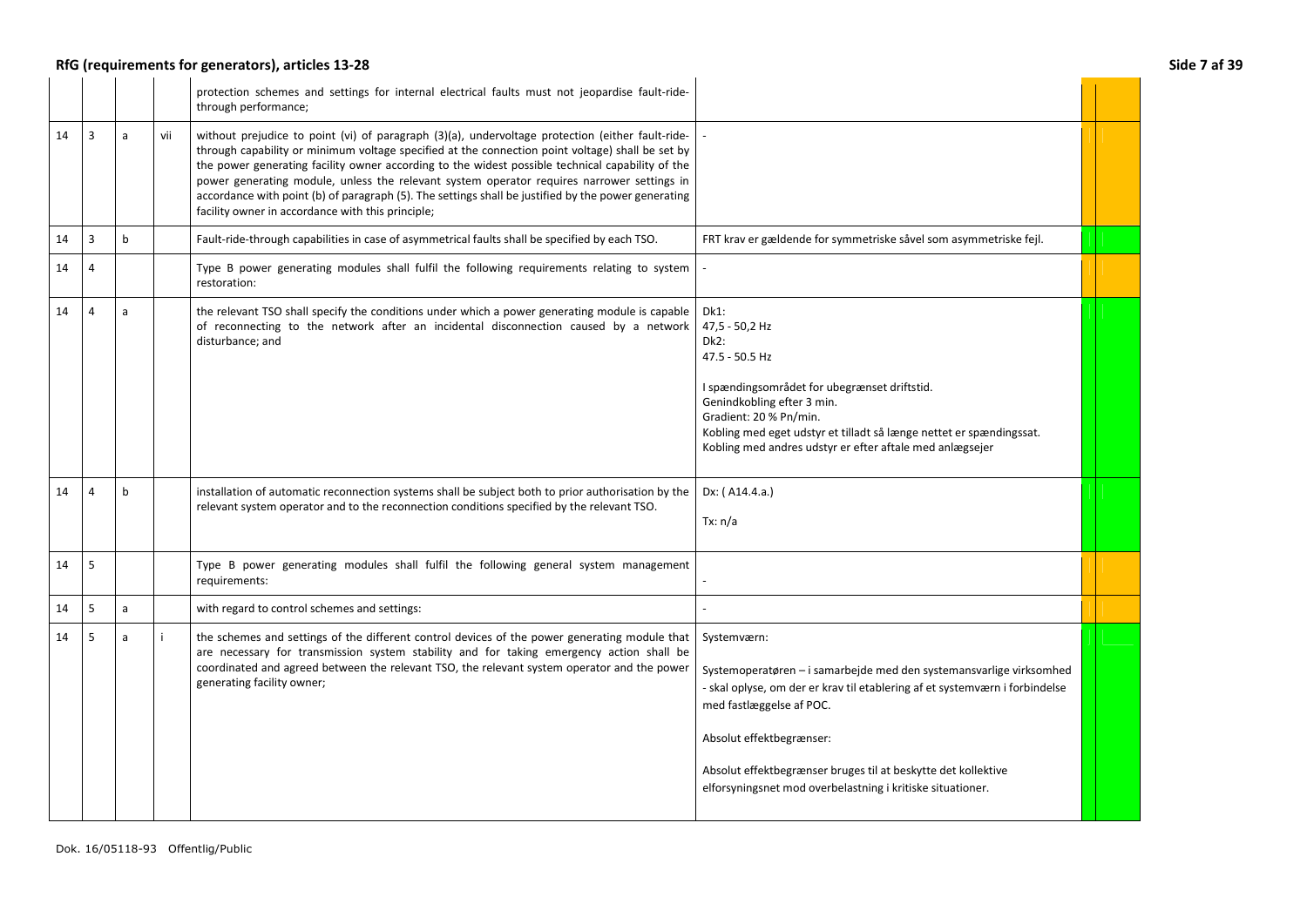## RfG (requirements for generators), articles 13-28 **Side 8 af 39**

| 14 | 5 | $\overline{a}$ | ii. | any changes to the schemes and settings, mentioned in point (i), of the different control devices<br>of the power generating module shall be coordinated and agreed between the relevant TSO, the<br>relevant system operator and the power generating facility owner, in particular if they apply in<br>the circumstances referred to in point (i) of paragraph (5) (a);                                                                                                                                                                                                                                                                                                                       |                                                                                                                                                                                                                                                                                                                                                                                                                                                                                                                                                                                                                                                                                                                             |  |
|----|---|----------------|-----|-------------------------------------------------------------------------------------------------------------------------------------------------------------------------------------------------------------------------------------------------------------------------------------------------------------------------------------------------------------------------------------------------------------------------------------------------------------------------------------------------------------------------------------------------------------------------------------------------------------------------------------------------------------------------------------------------|-----------------------------------------------------------------------------------------------------------------------------------------------------------------------------------------------------------------------------------------------------------------------------------------------------------------------------------------------------------------------------------------------------------------------------------------------------------------------------------------------------------------------------------------------------------------------------------------------------------------------------------------------------------------------------------------------------------------------------|--|
| 14 | 5 | $b$            |     | with regard to electrical protection schemes and settings:                                                                                                                                                                                                                                                                                                                                                                                                                                                                                                                                                                                                                                      |                                                                                                                                                                                                                                                                                                                                                                                                                                                                                                                                                                                                                                                                                                                             |  |
| 14 | 5 | $\mathbf b$    |     | the relevant system operator shall specify the schemes and settings necessary to protect the<br>network, taking into account the characteristics of the power generating module. The protection<br>schemes needed for the power generating module and the network as well as the settings<br>relevant to the power generating module shall be coordinated and agreed between the relevant<br>system operator and the power generating facility owner. The protection schemes and settings<br>for internal electrical faults must not jeopardise the performance of a power generating module,<br>in line with the requirements set out in this Regulation;                                      | RSO anvender:<br>Linjebeskyttelse.<br>Transformerbeskyttelse.<br>Reaktorbeskyttelse.<br>Hjælpekrafttransformer<br>-beskyttelse.<br>Samleskinnebeskyttelse.<br>Anlægsejer:<br>Anlægget sikres mod skader fra fejl og hændelser i nettet.<br>Anlægget sikres mod interne kortslutninger.<br>Anlægget sikres mod udkobling i ukritiske situationer.<br>Alle relevante indstillinger specificeres med udgangspunkt i relevant net-<br>og anlægsanalyse.<br>Indstillinger indføres i driftsaftalen.<br>Det kollektive elforsyningssystem sikres i videst mulige omfang mod<br>uønskede påvirkninger fra anlægget.<br>Anlægget skal kunne håndtete de opstillede FRT-krav, hvor ENDK sikrer,<br>at fejl m.m. udkobles iht. disse. |  |
| 14 | 5 | $\mathbf b$    | ii. | electrical protection of the power generating module shall take precedence over operational<br>controls, taking into account the security of the system and the health and safety of staff and of<br>the public, as well as mitigating any damage to the power generating module;                                                                                                                                                                                                                                                                                                                                                                                                               |                                                                                                                                                                                                                                                                                                                                                                                                                                                                                                                                                                                                                                                                                                                             |  |
| 14 | 5 | b              | iii | protection schemes may cover the following aspects:<br>- external and internal short circuit;<br>- asymmetric load (negative phase sequence);<br>- stator and rotor overload;<br>- over-/underexcitation;<br>- over-/undervoltage at the connection point;<br>- over-/undervoltage at the alternator terminals;<br>- inter-area oscillations;<br>- inrush current;<br>- asynchronous operation (pole slip);<br>- protection against inadmissible shaft torsions (for example, subsynchronous resonance);<br>- power generating module line protection;<br>- unit transformer protection;<br>- backup against protection and switchgear malfunction;<br>- overfluxing (U/f);<br>- inverse power; | Anlægsejeren er ansvarlig for gennemførelsen af et beskyttelses-<br>koordineringsstudie.<br>Det er anlægsejers ansvar, at anlægget dimensioneres og udstyres med<br>de nødvendige<br>beskyttelsesfunktioner, så at:<br>- anlægget sikres mod skader som følge af fejl og hændelser i det<br>kollektive elforsyningsnet<br>- anlægget beskyttes mod udkoblinger i ikke-kritiske situationer for                                                                                                                                                                                                                                                                                                                              |  |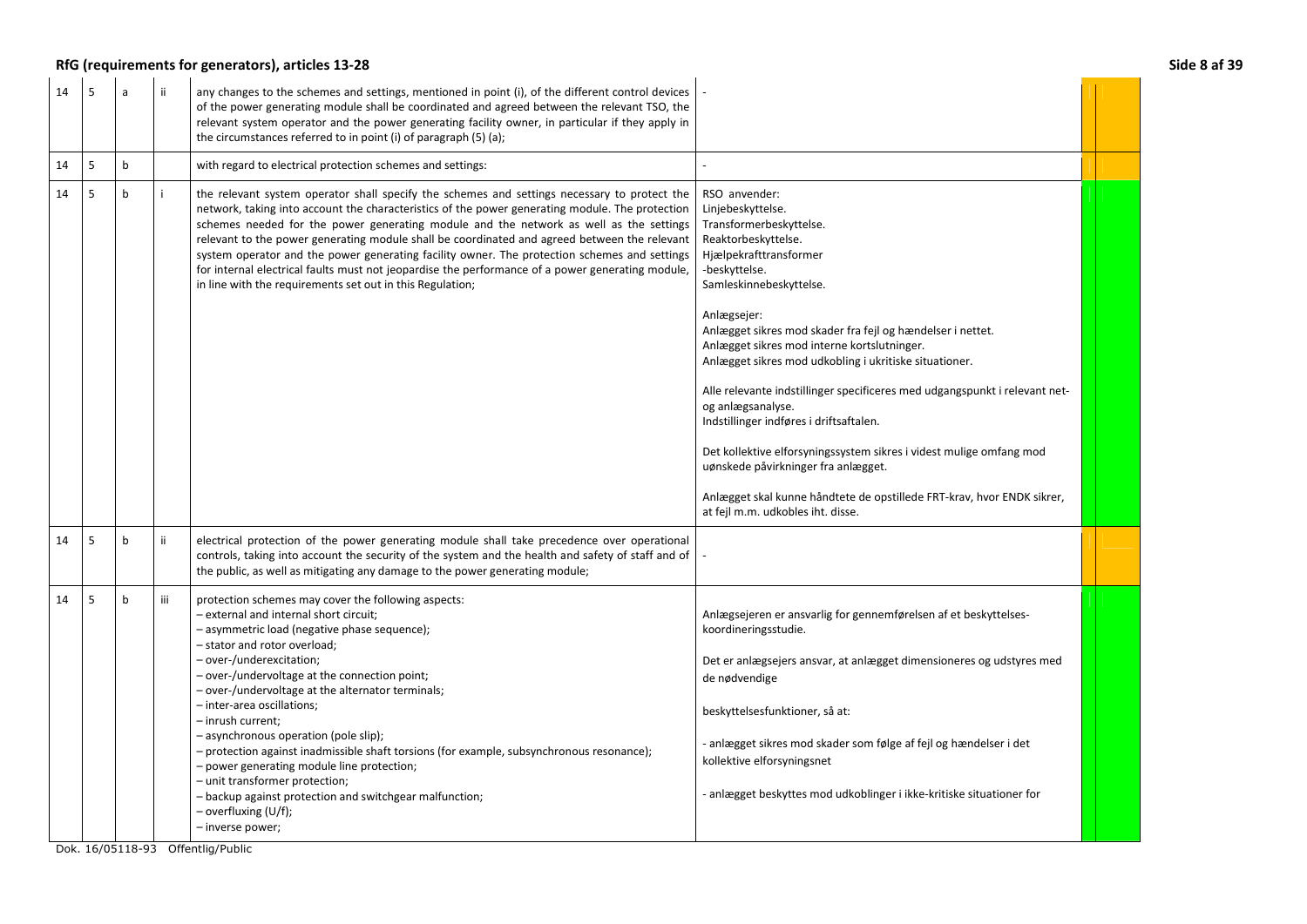|    |   |              |     | - rate of change of frequency; and<br>- neutral voltage displacement.                                                                                                                                                                                                                                          | anlægget<br>Relæbeskyttelse specielt rettet mod fejl i anlægget, herunder                                                                                                                                         |  |
|----|---|--------------|-----|----------------------------------------------------------------------------------------------------------------------------------------------------------------------------------------------------------------------------------------------------------------------------------------------------------------|-------------------------------------------------------------------------------------------------------------------------------------------------------------------------------------------------------------------|--|
|    |   |              |     |                                                                                                                                                                                                                                                                                                                | kortslutninger, overhastighed, magnetiseringsovervågning, retureffekt<br>etc. må ikke udkoble enheden ved kortslutninger i eller omlægninger i<br>nettet.                                                         |  |
|    |   |              |     |                                                                                                                                                                                                                                                                                                                | Anlægsbeskyttelsen skal ved kortslutninger i anlægget vare selektiv med<br>netbeskyttelsen.                                                                                                                       |  |
|    |   |              |     |                                                                                                                                                                                                                                                                                                                | Anvendelsen af vektorspringsrelæer som beskyttelsesfunktion mod ø-<br>drift/netudfald er ikke tilladt.                                                                                                            |  |
|    |   |              |     |                                                                                                                                                                                                                                                                                                                | Synkront underspændingsrelæ er kun et krav i det tilfalde, at asynkron<br>sammenkobling ved automatisk genindkobling kan forekomme.                                                                               |  |
|    |   |              |     |                                                                                                                                                                                                                                                                                                                | Hvis et anlæg isoleres med en del af det kollektive elforsyningsnet, må<br>anlægget ikke give anledning til temporære overspændinger, der kan<br>medføre skader på anlægget eller det kollektive elforsyningsnet. |  |
| 14 | 5 | b            | iv  | changes to the protection schemes needed for the power generating module and the network<br>and to the settings relevant to the power generating module shall be agreed between the system<br>operator and the power generating facility owner, and agreement shall be reached before any<br>changes are made; |                                                                                                                                                                                                                   |  |
| 14 | 5 | $\mathsf{C}$ |     | the power generating facility owner shall organise its protection and control devices in<br>accordance with the following priority ranking (from highest to lowest):                                                                                                                                           |                                                                                                                                                                                                                   |  |
| 14 | 5 | c            | j.  | network and power generating module protection;                                                                                                                                                                                                                                                                |                                                                                                                                                                                                                   |  |
| 14 | 5 | $\mathsf{C}$ | ij. | synthetic inertia, if applicable;                                                                                                                                                                                                                                                                              |                                                                                                                                                                                                                   |  |
| 14 | 5 | $\mathsf{C}$ | iii | frequency control (active power adjustment);                                                                                                                                                                                                                                                                   |                                                                                                                                                                                                                   |  |
| 14 | 5 | c            | iv  | power restriction; and                                                                                                                                                                                                                                                                                         |                                                                                                                                                                                                                   |  |
| 14 | 5 | $\mathsf{C}$ | v   | power gradient constraint.                                                                                                                                                                                                                                                                                     |                                                                                                                                                                                                                   |  |
| 14 | 5 | d            |     | with regard to information exchange:                                                                                                                                                                                                                                                                           |                                                                                                                                                                                                                   |  |
| 14 | 5 | d            | i   | power generating facilities shall be capable of exchanging information with the relevant system<br>operator or the relevant TSO in real time or periodically with time stamping, as specified by the<br>relevant system operator or the relevant TSO;                                                          | Informationsudveksling: realtid eller periodisk - med tidsstempling.<br>Maksimal opdateringstid af funktionsstatus (aktiveret/de-aktiveret) er 10<br>ms.                                                          |  |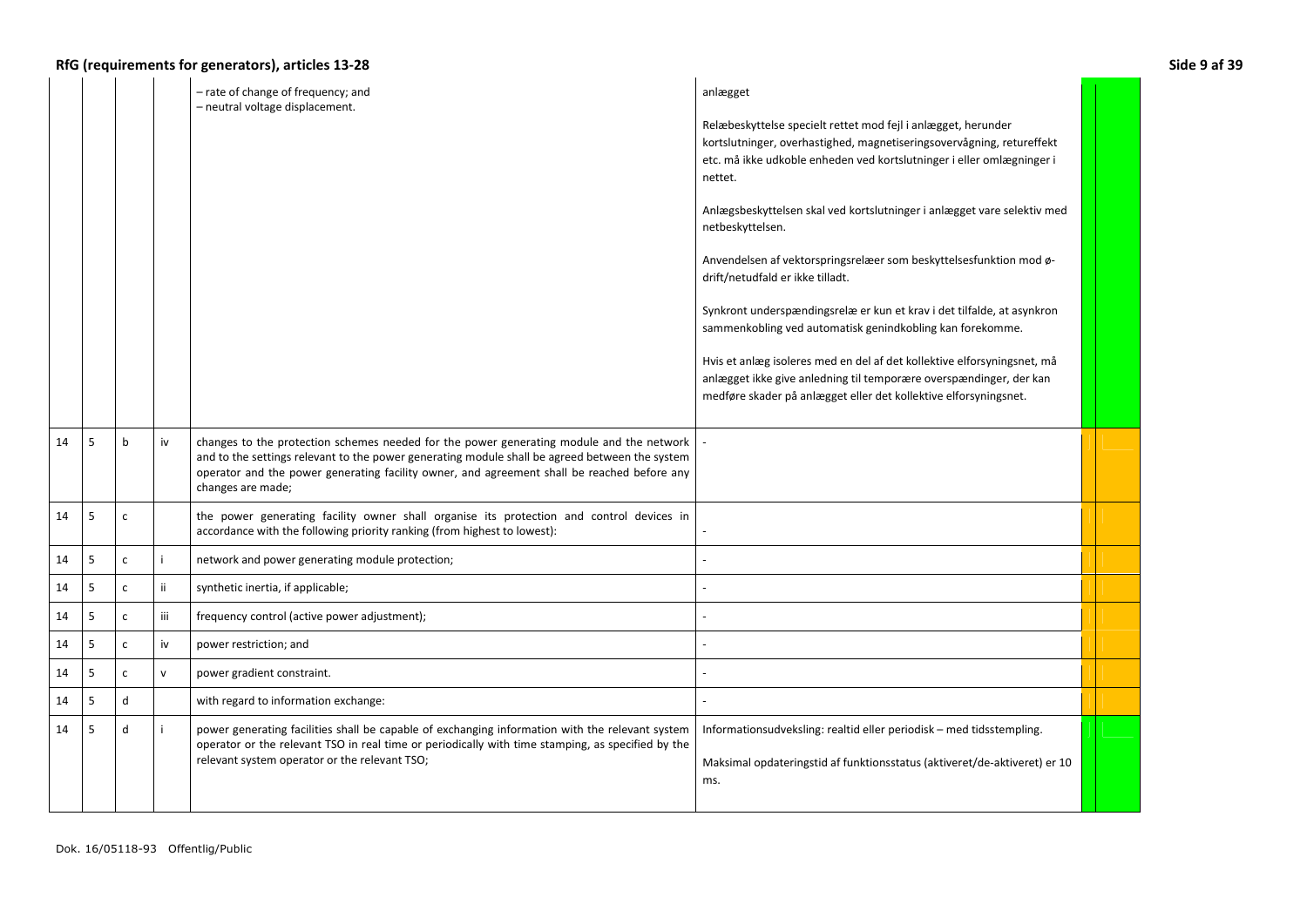|    | RfG (requirements for generators), articles 13-28<br>Side 10 af 39 |              |    |                                                                                                                                                                                                                                                                                                                                                                                                                                                                                                                                                                                                                                                |                                                                                                                                                                                                                                                                                                                                                                                                                                                                                                                                                                                                                                                                                                                                                                                                                                                                                 |    |  |
|----|--------------------------------------------------------------------|--------------|----|------------------------------------------------------------------------------------------------------------------------------------------------------------------------------------------------------------------------------------------------------------------------------------------------------------------------------------------------------------------------------------------------------------------------------------------------------------------------------------------------------------------------------------------------------------------------------------------------------------------------------------------------|---------------------------------------------------------------------------------------------------------------------------------------------------------------------------------------------------------------------------------------------------------------------------------------------------------------------------------------------------------------------------------------------------------------------------------------------------------------------------------------------------------------------------------------------------------------------------------------------------------------------------------------------------------------------------------------------------------------------------------------------------------------------------------------------------------------------------------------------------------------------------------|----|--|
|    |                                                                    |              |    |                                                                                                                                                                                                                                                                                                                                                                                                                                                                                                                                                                                                                                                | Maksimal opdateringstid af parameterværdi er 1 sekund.                                                                                                                                                                                                                                                                                                                                                                                                                                                                                                                                                                                                                                                                                                                                                                                                                          |    |  |
|    |                                                                    |              |    |                                                                                                                                                                                                                                                                                                                                                                                                                                                                                                                                                                                                                                                | Maksimal opdateringsværdi af måleværdier er 1 sekund.                                                                                                                                                                                                                                                                                                                                                                                                                                                                                                                                                                                                                                                                                                                                                                                                                           |    |  |
|    |                                                                    |              |    |                                                                                                                                                                                                                                                                                                                                                                                                                                                                                                                                                                                                                                                | Øvrige krav specificeres under A14(5)(d)(ii).                                                                                                                                                                                                                                                                                                                                                                                                                                                                                                                                                                                                                                                                                                                                                                                                                                   |    |  |
| 14 | 5                                                                  | d            | ij | the relevant system operator, in coordination with the relevant TSO, shall specify the content of<br>information exchanges including a precise list of data to be provided by the power generating<br>facility.                                                                                                                                                                                                                                                                                                                                                                                                                                | Krav Jf. Bilag 1.A                                                                                                                                                                                                                                                                                                                                                                                                                                                                                                                                                                                                                                                                                                                                                                                                                                                              | R1 |  |
|    |                                                                    |              |    | General requirements for type C power-generating modules                                                                                                                                                                                                                                                                                                                                                                                                                                                                                                                                                                                       |                                                                                                                                                                                                                                                                                                                                                                                                                                                                                                                                                                                                                                                                                                                                                                                                                                                                                 |    |  |
| 15 | 1                                                                  |              |    | Type C power generating modules shall fulfil the requirements laid down in Articles 13 and 14,<br>except for Article 13(2)(b) and(6) and Article14(2).                                                                                                                                                                                                                                                                                                                                                                                                                                                                                         |                                                                                                                                                                                                                                                                                                                                                                                                                                                                                                                                                                                                                                                                                                                                                                                                                                                                                 |    |  |
| 15 | $\overline{2}$                                                     |              |    | Type C power generating modules shall fulfil the following requirements relating to frequency<br>stability:                                                                                                                                                                                                                                                                                                                                                                                                                                                                                                                                    |                                                                                                                                                                                                                                                                                                                                                                                                                                                                                                                                                                                                                                                                                                                                                                                                                                                                                 |    |  |
| 15 | $\overline{2}$                                                     | a            |    | with regard to active power controllability and control range, the power generating module<br>control system shall be capable of adjusting an active power setpoint in line with instructions<br>given to the power generating facility owner by the relevant system operator or the relevant<br>TSO.<br>The relevant system operator or the relevant TSO shall establish the period within which the<br>adjusted active power setpoint must be reached. The relevant TSO shall specify a tolerance<br>(subject to the availability of the prime mover resource) applying to the new setpoint and the<br>time within which it must be reached; | SPM: minimum 1 % af Pn /minut, desuden 10 minutters reaktionstid til<br>teknologineutralitet hvis nødvendigt.<br>PPM: minimum 20 % af Pn /minut.<br>Angivelse af setpunkter for aktiv effekt skal kunne ske med en opløsning<br>på 1 % af Pn eller bedre.<br>Frekvensparametrene i reguleringsfunktionerne for aktiv effekt skal<br>kunne indstilles med en opløsning på 10 mHz eller bedre.<br>Reguleringsstatikkerne skal kunne indstilles med en opløsning på 1 %<br>eller bedre af P <sub>n</sub> .<br>For alle reguleringsfunktioner for aktiv effekt gælder, at nøjagtigheden<br>for en fuldført eller en kontinuerlig regulering, maksimalt må afvige med<br>en gennemsnitlig størrelse på fejlen på 2 % af Pn målt over en periode på<br>1 minut. (gælder dog ikke for LFSM-O og LFSMU)<br>Frekvensmålinger skal udføres med en nøjagtighed på ± 10 mHz eller<br>bedre. |    |  |
| 15 | $\overline{2}$                                                     | $\mathbf b$  |    | manual, local measures shall be allowed in cases where the automatic remote control devices are<br>out of service. The relevant system operator or the relevant TSO shall notify the regulatory<br>authority of the time required to reach the setpoint together with the tolerance for the active<br>power;                                                                                                                                                                                                                                                                                                                                   | Jf. $A15(2)(a)$                                                                                                                                                                                                                                                                                                                                                                                                                                                                                                                                                                                                                                                                                                                                                                                                                                                                 |    |  |
| 15 | $\overline{2}$                                                     | $\mathsf{c}$ |    | In addition to paragraph 2 of Article $13,(2)$ , the following requirements shall apply to type C                                                                                                                                                                                                                                                                                                                                                                                                                                                                                                                                              |                                                                                                                                                                                                                                                                                                                                                                                                                                                                                                                                                                                                                                                                                                                                                                                                                                                                                 |    |  |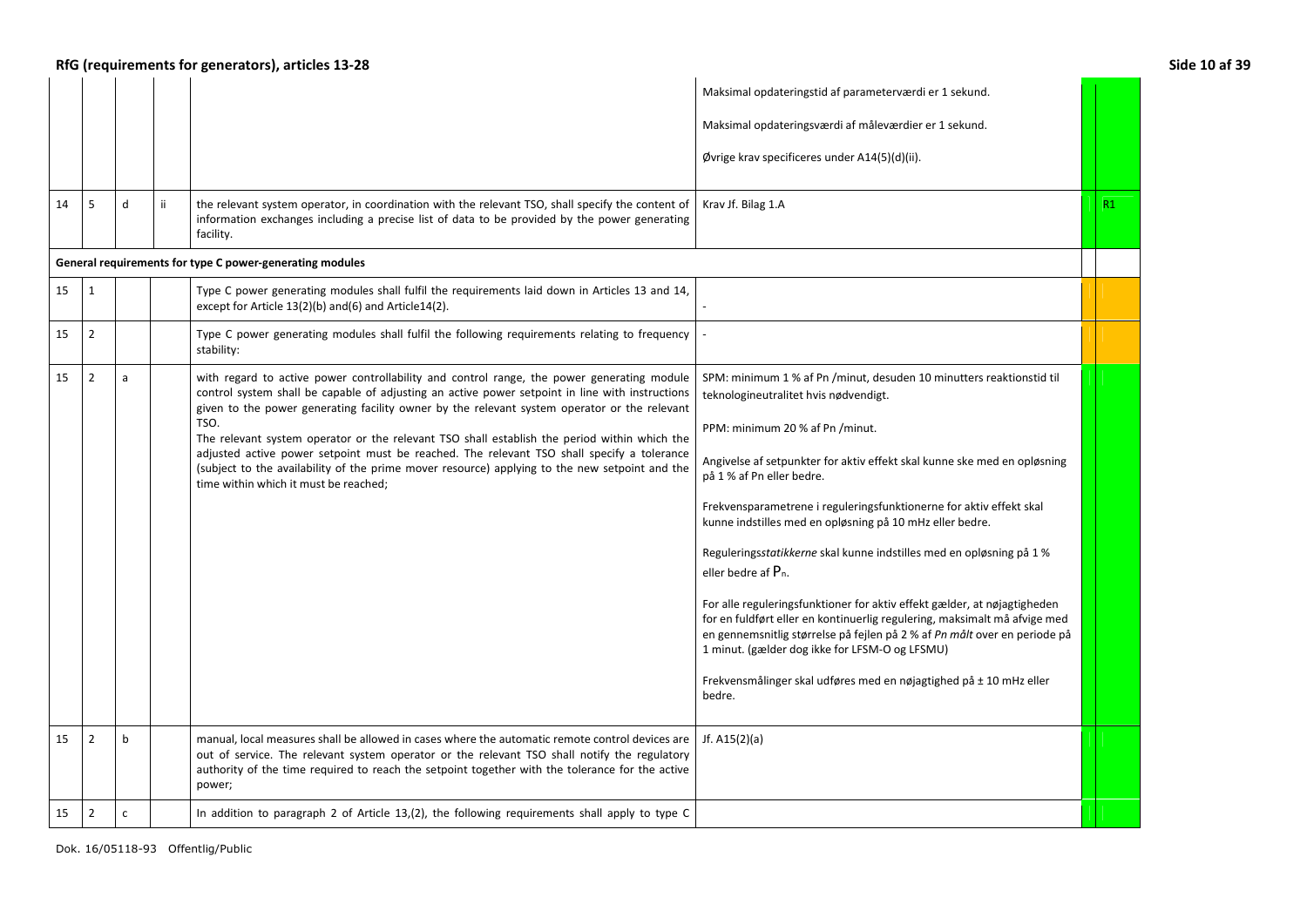## **RfG (requirements for generators), articles 13-28 Side 11 af 39**

|                      |              |     | power generating modules with regard to limited frequency sensitive mode – underfrequency<br>$(LFSM-U):$                                                                                                                                                                                                                                                                                                                                                                                                                                                                                                                                                                                                    |                                                                                                                                                                                                                                                                                               |    |
|----------------------|--------------|-----|-------------------------------------------------------------------------------------------------------------------------------------------------------------------------------------------------------------------------------------------------------------------------------------------------------------------------------------------------------------------------------------------------------------------------------------------------------------------------------------------------------------------------------------------------------------------------------------------------------------------------------------------------------------------------------------------------------------|-----------------------------------------------------------------------------------------------------------------------------------------------------------------------------------------------------------------------------------------------------------------------------------------------|----|
| $\overline{2}$<br>15 | $\mathsf{C}$ |     | the power generating module shall be capable of activating the provision of active power<br>frequency response at a frequency threshold and with a droop specified by the relevant TSO in<br>coordination with the TSOs of the same synchronous area as follows:<br>- the frequency threshold specified by the TSO shall be between 49.8 Hz and 49.5 Hz inclusive;<br>- the droop settings specified by the TSO shall be in the range $2 - 12$ %.<br>This is represented graphically in Figure 4;                                                                                                                                                                                                           | CE:<br>49,8 Hz<br>Droop range: $2 - 12$ %.<br>Droop: $SPG/PPM = 5%$<br>N:<br>49.5 Hz<br>Droop range: $2 - 12$ %.<br>Droop: $SPG/PPM = 4%$<br>Frekvensmålinger skal udføres med en nøjagtighed på ± 10 mHz eller<br>bedre.<br>Reguleringsfunktionens følsomhed skal være ± 10 mHz eller bedre. |    |
| $\overline{2}$<br>15 | $\mathsf{C}$ | ii. | the actual delivery of active power frequency response in LFSM-U mode shall take into account:<br>- ambient conditions when the response is to be triggered;<br>- the operating conditions of the power generating module, in particular limitations on operation<br>near maximum capacity at low frequencies and the respective impact of ambient conditions<br>according to paragraphs 4 and 5 of Article 13; and<br>- the availability of the primary energy sources.                                                                                                                                                                                                                                    |                                                                                                                                                                                                                                                                                               |    |
| $\overline{2}$<br>15 | $\mathsf{C}$ | iii | the activation of active power frequency response by the power generating module shall not be<br>unduly delayed. In the event of any delay greater than two seconds, the power generating facility<br>owner shall justify it to the relevant TSO;                                                                                                                                                                                                                                                                                                                                                                                                                                                           |                                                                                                                                                                                                                                                                                               |    |
| $\overline{2}$<br>15 | $\mathsf{C}$ | iv  | in LFSM-U mode the power generating module shall be capable of providing a power increase up<br>to its maximum capacity;                                                                                                                                                                                                                                                                                                                                                                                                                                                                                                                                                                                    |                                                                                                                                                                                                                                                                                               |    |
| $\overline{2}$<br>15 | C            | v   | stable operation of the power generating module during LFSM-U operation shall be ensured;<br>Figure 4: active power frequency response capability of power generating modules in LFSM-U.<br>Pref is the reference active power to which DP is related and may be specified differently for<br>synchronous power generating modules and power park modules. DP is the change in active<br>power output from the power generating module. fn is the nominal frequency (50 Hz) in the<br>network and Df is the frequency deviation in the network. At underfrequencies where Df is below<br>Df1 the power generating module has to provide a positive active power output change<br>according to the droop S2. | Pn anvendes som Pref for både SPG og PPM.                                                                                                                                                                                                                                                     |    |
| $\overline{2}$<br>15 | d            |     | in addition to point (c) of paragraph (2), the following shall apply cumulatively when frequency<br>sensitive mode ('FSM') is operating:                                                                                                                                                                                                                                                                                                                                                                                                                                                                                                                                                                    |                                                                                                                                                                                                                                                                                               |    |
| $\overline{2}$<br>15 | d            |     | the power generating module shall be capable of providing active power frequency response in<br>accordance with the parameters specified by each relevant TSO within the ranges shown in Table<br>4. In specifying those parameters, the relevant TSO shall take account of the following facts:<br>- in case of overfrequency, the active power frequency response is limited by the minimum<br>regulating level;                                                                                                                                                                                                                                                                                          | CE:<br>Interval for aktiv effekt: 1,5 - 10%<br>(minimum krav)<br>FRI: 10 mHz<br>$FRD: 0 - 200$ mHz                                                                                                                                                                                            | R1 |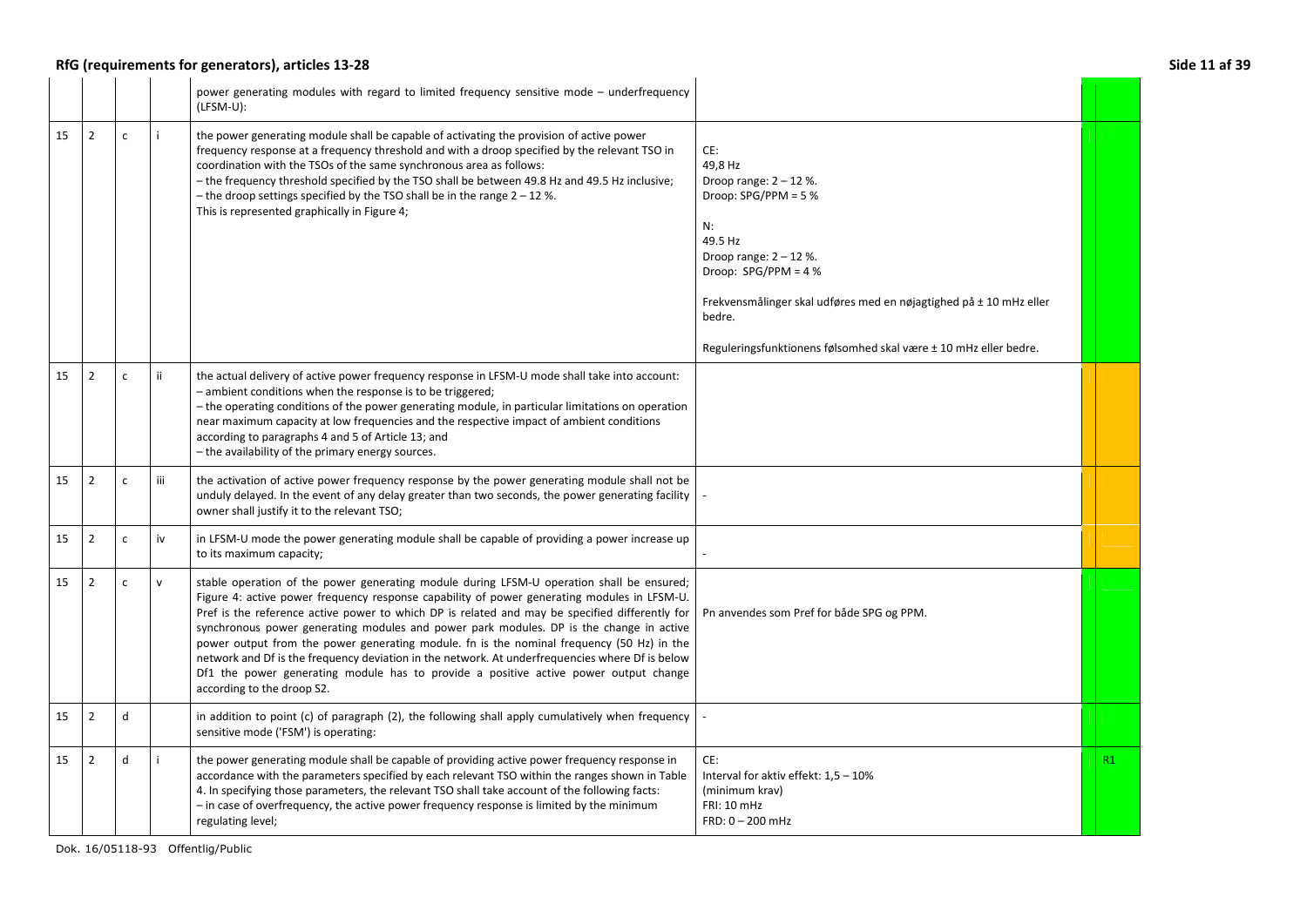## **RfG (requirements for generators), articles 13-28**

| Side 12 af 39 |  |  |  |
|---------------|--|--|--|
|---------------|--|--|--|

|    |                |   |              | - in case of underfrequency, the active power frequency response is limited by maximum<br>capacity;<br>- the actual delivery of active power frequency response depends on the operating and ambient<br>conditions of the power generating module when this response is triggered, in particular<br>limitations on operation near maximum capacity at low frequencies according to paragraphs 4<br>and 5 of Article 13 and available primary energy sources;<br><b>Parameters Ranges</b><br>Active power range related to maximum capacity $1.5 - 10\%$<br>Frequency response insensitivity 10 - 30 mHz<br>$0.02 - 0.06 %$<br>Frequency response deadband 0 - 500 mHz<br>Droop $2 - 12%$<br>Table 4: Parameters for active power frequency response in FSM (explanation for Figure 5)<br>Figure 5: Active power frequency response capability of power generating modules in FSM<br>illustrating the case of zero deadband and insensitivity. Pref is the reference active power to<br>which DP is related. DP is the change in active power output from the power generating module.<br>fn is the nominal frequency (50 Hz) in the network and Df is the frequency deviation in the<br>network. | Droop: 2 - 12%<br>Pn anvendes som Pref for både SPG og PPM<br>N:<br>Interval for aktiv effekt: 1,5 - 10%<br>(minimum krav)<br><b>FRI: 10 mHz</b><br>$FRD: 0 - 500$ mHz<br>Droop: 2 - 12%<br>Pn anvendes som Pref for både SPG og PPM |  |
|----|----------------|---|--------------|--------------------------------------------------------------------------------------------------------------------------------------------------------------------------------------------------------------------------------------------------------------------------------------------------------------------------------------------------------------------------------------------------------------------------------------------------------------------------------------------------------------------------------------------------------------------------------------------------------------------------------------------------------------------------------------------------------------------------------------------------------------------------------------------------------------------------------------------------------------------------------------------------------------------------------------------------------------------------------------------------------------------------------------------------------------------------------------------------------------------------------------------------------------------------------------------------|--------------------------------------------------------------------------------------------------------------------------------------------------------------------------------------------------------------------------------------|--|
| 15 | $\overline{2}$ | d | ίi           | the frequency response deadband of frequency deviation and droop must be able to be<br>reselected repeatedly;                                                                                                                                                                                                                                                                                                                                                                                                                                                                                                                                                                                                                                                                                                                                                                                                                                                                                                                                                                                                                                                                                    |                                                                                                                                                                                                                                      |  |
| 15 | $\overline{2}$ | d | iii          | in the event of a frequency step change, the power generating module shall be capable of<br>activating full active power frequency response, at or above the full line shown in Figure 6 in<br>accordance with the parameters specified by each TSO (which shall aim at avoiding active power<br>oscillations for the power generating module) within the ranges given in Table 5. The<br>combination of choice of the parameters specified by the TSO shall take possible technology-<br>dependent limitations into account;                                                                                                                                                                                                                                                                                                                                                                                                                                                                                                                                                                                                                                                                    | PGM: 30 sekunder                                                                                                                                                                                                                     |  |
| 15 | $\overline{2}$ | d | iv           | The initial activation of active power frequency response required shall not be unduly delayed.<br>If the delay in initial activation of active power frequency response is greater than two seconds,<br>the power generating facility owner shall provide technical evidence demonstrating why a longer<br>time is needed.<br>For power generating modules without inertia, the relevant TSO may specify a shorter time than<br>two seconds. If the power generating facility owner cannot meet this requirement they shall<br>provide technical evidence demonstrating why a longer time is needed for the initial activation of<br>active<br>power<br>frequency<br>response;<br>Figure 6: Active power frequency response capability. Pmax is the maximum capacity to which DP<br>relates. DP is the change in active power output from the power generating module. The power<br>generating module has to provide active power output DP up to the point DP1 in accordance with<br>the times t1 and t2 with the values of DP1, t1and t2 being specified by the relevant TSO<br>according to Table 5. t1 is the initial delay. t2 is the time for full activation.                            | så kort som muligt, skal begrundes hvis tid > 2 sekunder.                                                                                                                                                                            |  |
| 15 | $\overline{2}$ | d | $\mathsf{v}$ | the power generating module shall be capable of providing full active power frequency response<br>for a period of between 15 and 30 minutes as specified by the relevant TSO. In specifying the<br>period, the TSO shall have regard to active power headroom and primary energy source of the<br>power generating module;                                                                                                                                                                                                                                                                                                                                                                                                                                                                                                                                                                                                                                                                                                                                                                                                                                                                       | 15 minutter.                                                                                                                                                                                                                         |  |
| 15 | $\overline{2}$ | d | vi           | within the time limits laid down in point $(v)$ of paragraph $(2)$ $(d)$ , active power control must not                                                                                                                                                                                                                                                                                                                                                                                                                                                                                                                                                                                                                                                                                                                                                                                                                                                                                                                                                                                                                                                                                         |                                                                                                                                                                                                                                      |  |
|    |                |   |              | Dok. 16/05118-93 Offentlig/Public                                                                                                                                                                                                                                                                                                                                                                                                                                                                                                                                                                                                                                                                                                                                                                                                                                                                                                                                                                                                                                                                                                                                                                |                                                                                                                                                                                                                                      |  |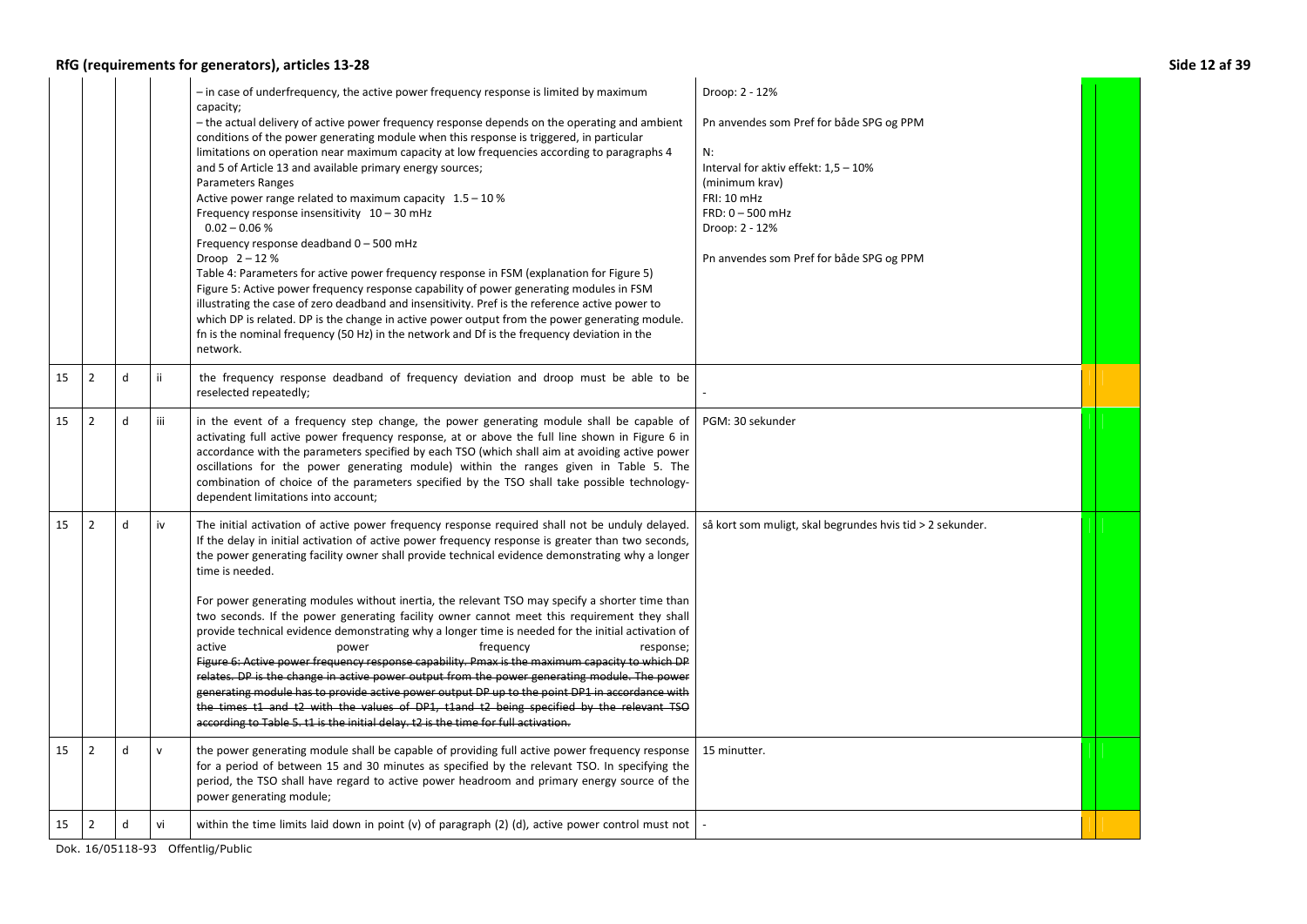## **RfG (requirements for generators), articles 13-28 Side 13 af 39**

|  | Side 13 af 39 |  |
|--|---------------|--|
|  |               |  |

|    |                |   |     | have any adverse impact on the active power frequency response of power generating modules;                                                                                                                                                                                                                                                                                                                                                                                                                                                                                                                                                                                                                                                                                                                                                                                                                                                                                                                                                                                                                        |                                                                                                   |  |
|----|----------------|---|-----|--------------------------------------------------------------------------------------------------------------------------------------------------------------------------------------------------------------------------------------------------------------------------------------------------------------------------------------------------------------------------------------------------------------------------------------------------------------------------------------------------------------------------------------------------------------------------------------------------------------------------------------------------------------------------------------------------------------------------------------------------------------------------------------------------------------------------------------------------------------------------------------------------------------------------------------------------------------------------------------------------------------------------------------------------------------------------------------------------------------------|---------------------------------------------------------------------------------------------------|--|
| 15 | $\overline{2}$ | d | vii | the parameters specified by the relevant TSO in accordance with paragraphs 1, 2, 3 points (i), (ii),<br>(iii) and (v)5 shall be notified to the relevant regulatory authority. The modalities of that<br>notification shall be specified in accordance with the applicable national regulatory framework;<br>Parameters Ranges or values<br>Active power range related to maximum capacity (frequency response range) $1.5 - 10\%$<br>For power generating modules with inertia, the maximum admissible initial delay unless<br>justified otherwise in line with Article 15 (2) (d) (iv) 2 seconds<br>For power generating modules without inertia, the maximum admissible initial delay unless<br>justified otherwise in line with Article 15 (2) (d) (iv) as specified by the relevant TSO.<br>Maximum admissible choice of full activation time, unless longer activation times are allowed by<br>the relevant TSO for reasons of system stability 30 seconds<br>Table 5: Parameters for full activation of active power frequency response resulting from<br>frequency step change (explanation for Figure 6). |                                                                                                   |  |
| 15 | $\overline{2}$ | e |     | with regard to frequency restoration control, the power generating module shall provide<br>functionalities complying with specifications specified by the relevant TSO, aiming at restoring<br>frequency to its nominal value or maintaining power exchange flows between control areas at<br>their scheduled values;                                                                                                                                                                                                                                                                                                                                                                                                                                                                                                                                                                                                                                                                                                                                                                                              |                                                                                                   |  |
| 15 | $\overline{2}$ |   |     | with regard to disconnection due to underfrequency, power generating facilities capable of<br>acting as a load, including hydro pump-storage power generating facilities, shall be capable of<br>disconnecting their load in case of underfrequency. The requirement referred to in this point<br>does not extend to auxiliary supply;                                                                                                                                                                                                                                                                                                                                                                                                                                                                                                                                                                                                                                                                                                                                                                             | CE/Dk1: 49,0 Hz<br>N/Dk2: 48,5 Hz                                                                 |  |
| 15 | $\overline{2}$ | g |     | with regard to real-time monitoring of FSM:                                                                                                                                                                                                                                                                                                                                                                                                                                                                                                                                                                                                                                                                                                                                                                                                                                                                                                                                                                                                                                                                        |                                                                                                   |  |
| 15 | $\overline{2}$ | g |     | to monitor the operation of active power frequency response, the communication interface shall<br>be equipped to transfer in real time and in a secured manner from the power generating facility<br>to the network control centre of the relevant system operator or the relevant TSO, at the request<br>of the relevant system operator or the relevant TSO, at least the following signals:<br>- status signal of FSM (on/off);<br>- scheduled active power output;<br>- actual value of the active power output;<br>- actual parameter settings for active power frequency response;<br>- droop and deadband;                                                                                                                                                                                                                                                                                                                                                                                                                                                                                                  | Krav og liste defineret jf. $A14(5)(d)(1) + (ii)$                                                 |  |
| 15 | $\overline{2}$ | g | ii. | the relevant system operator and the relevant TSO shall specify additional signals to be provided<br>by the power generating facility by monitoring and recording devices in order to verify the<br>performance of the active power frequency response provision of participating power generating<br>modules.                                                                                                                                                                                                                                                                                                                                                                                                                                                                                                                                                                                                                                                                                                                                                                                                     | Krav og liste defineret jf. A14(5)(d)(1) + (ii)                                                   |  |
| 15 | 3              |   |     | With regard to voltage stability, type C power generating modules shall be capable of automatic<br>disconnection when voltage at the connection point reaches levels specified by the relevant<br>system operator in coordination with the relevant TSO.<br>The terms and settings for actual automatic disconnection of power generating modules shall be<br>specified by the relevant system operator in coordination with the relevant TSO.                                                                                                                                                                                                                                                                                                                                                                                                                                                                                                                                                                                                                                                                     | Dx krav.<br>Overspænding (trin 3) = 1,2 pu i 100 ms<br>Overspænding (trin 2) = $1,15$ pu i 200 ms |  |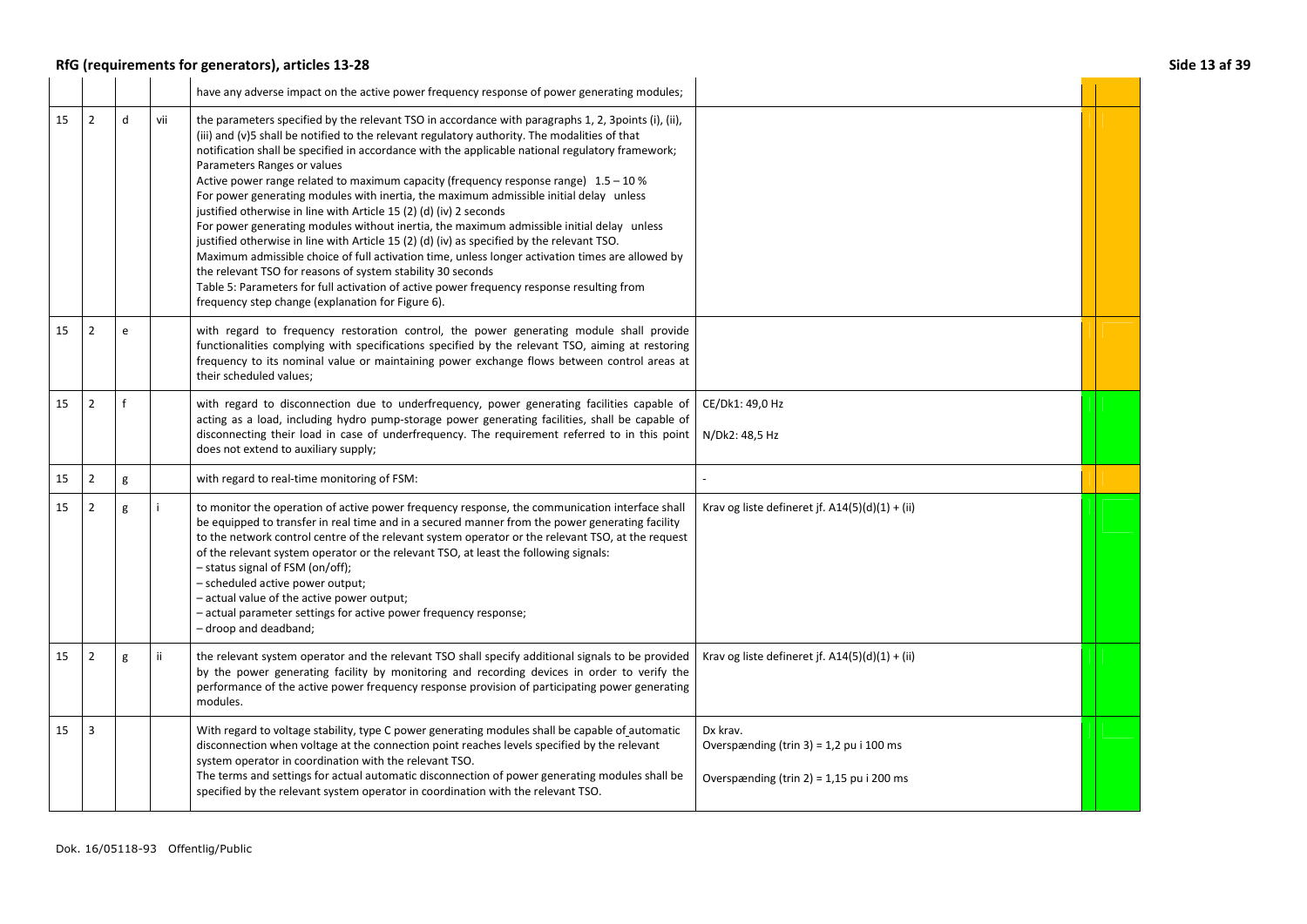|    | RfG (requirements for generators), articles 13-28<br>Side 14 af 39 |              |                        |                                                                                                                                                                                                                                                                                                                                                                                                                                             |                                                                                                                                                |  |  |
|----|--------------------------------------------------------------------|--------------|------------------------|---------------------------------------------------------------------------------------------------------------------------------------------------------------------------------------------------------------------------------------------------------------------------------------------------------------------------------------------------------------------------------------------------------------------------------------------|------------------------------------------------------------------------------------------------------------------------------------------------|--|--|
|    |                                                                    |              |                        |                                                                                                                                                                                                                                                                                                                                                                                                                                             | Overspænding (trin $1$ ) = 1,1 pu i 60 sekunder<br>Underspænding (trin $1$ ) = 0,9 pu i 60 sekunder                                            |  |  |
| 15 | 4                                                                  |              |                        | Type C power generating modules shall fulfil the following requirements relating to robustness:                                                                                                                                                                                                                                                                                                                                             |                                                                                                                                                |  |  |
| 15 | 4                                                                  | a            |                        | in the event of power oscillations, power generating modules shall retain steady-state stability<br>when operating at any operating point of the P-Q-capability diagram;                                                                                                                                                                                                                                                                    |                                                                                                                                                |  |  |
| 15 |                                                                    | $\mathsf{b}$ |                        | without prejudice to paragraph 4 and 5 of Article 13, power generating modules shall be capable<br>of remaining connected to the network and operating without power reduction, as long as<br>voltage and frequency remain within the specified limits pursuant to this Regulation;                                                                                                                                                         |                                                                                                                                                |  |  |
| 15 | $\overline{4}$                                                     | $\mathsf{C}$ |                        | power generating modules shall be capable of remaining connected to the network during single-<br>phase or three-phase auto-reclosures on meshed network lines, if applicable to the network to<br>which they are connected. The details of that capability shall be subject to coordination and<br>agreements on protection schemes and settings as referred to in point (b) of Article 14(5).                                             | Anlægget skal være designet til uden afbrydelse, at kunne tolerere et<br>momentant spændingsfasespring på op til 20° i nettilslutningspunktet. |  |  |
| 15 | 5                                                                  |              |                        | Type C power generating modules shall fulfil the following requirements relating to system<br>restoration:                                                                                                                                                                                                                                                                                                                                  |                                                                                                                                                |  |  |
| 15 | 5                                                                  | $\mathsf{a}$ |                        | with regard to black start capability:                                                                                                                                                                                                                                                                                                                                                                                                      |                                                                                                                                                |  |  |
| 15 | 5                                                                  | a            | j.                     | black start capability is not mandatory without prejudice to the Member State's rights to<br>introduce obligatory rules in order to ensure system security;                                                                                                                                                                                                                                                                                 |                                                                                                                                                |  |  |
| 15 | 5                                                                  | $\mathsf{a}$ | ii.                    | power generating facility owners shall, at the request of the relevant TSO, provide a quotation for<br>providing black start capability. The relevant TSO may make such a request if it considers system<br>security to be at risk due to a lack of black start capability in its control area;                                                                                                                                             |                                                                                                                                                |  |  |
| 15 | 5                                                                  | $\mathsf{a}$ | iii                    | a power generating module with black start capability shall be capable of starting from shutdown<br>without any external electrical energy supply within a timeframe specified by the relevant system<br>operator in coordination with the relevant TSO;                                                                                                                                                                                    | R-TSO laver behovsanalyse, arrangerer tilbudsindhentning og indgår<br>aftale med relevante aktører                                             |  |  |
| 15 | 5                                                                  | a            | $\mathsf{i}\mathsf{v}$ | a power generating module with black start capability shall be able to synchronise within the<br>frequency limits laid down in point (a) of Article 13(1) and, where applicable, voltage limits<br>specified by the relevant system operator or in paragraph 2 of Article 16;(2);                                                                                                                                                           |                                                                                                                                                |  |  |
| 15 | 5                                                                  | a            | $\mathbf{v}$           | a power generating module with black start capability shall be capable of automatically<br>regulating dips in voltage caused by connection of demand;                                                                                                                                                                                                                                                                                       |                                                                                                                                                |  |  |
| 15 | 5                                                                  | $\mathsf{a}$ | vi                     | a power generating module with black start capability shall:<br>- be capable of regulating load connections in block load;<br>- be capable of operating in LFSM-O and LFSM-U, as specified in point (c) of paragraph 2 and<br>Article 13(2);<br>- control frequency in case of overfrequency and underfrequency within the whole active power<br>output range between minimum regulating level and maximum capacity as well as at houseload |                                                                                                                                                |  |  |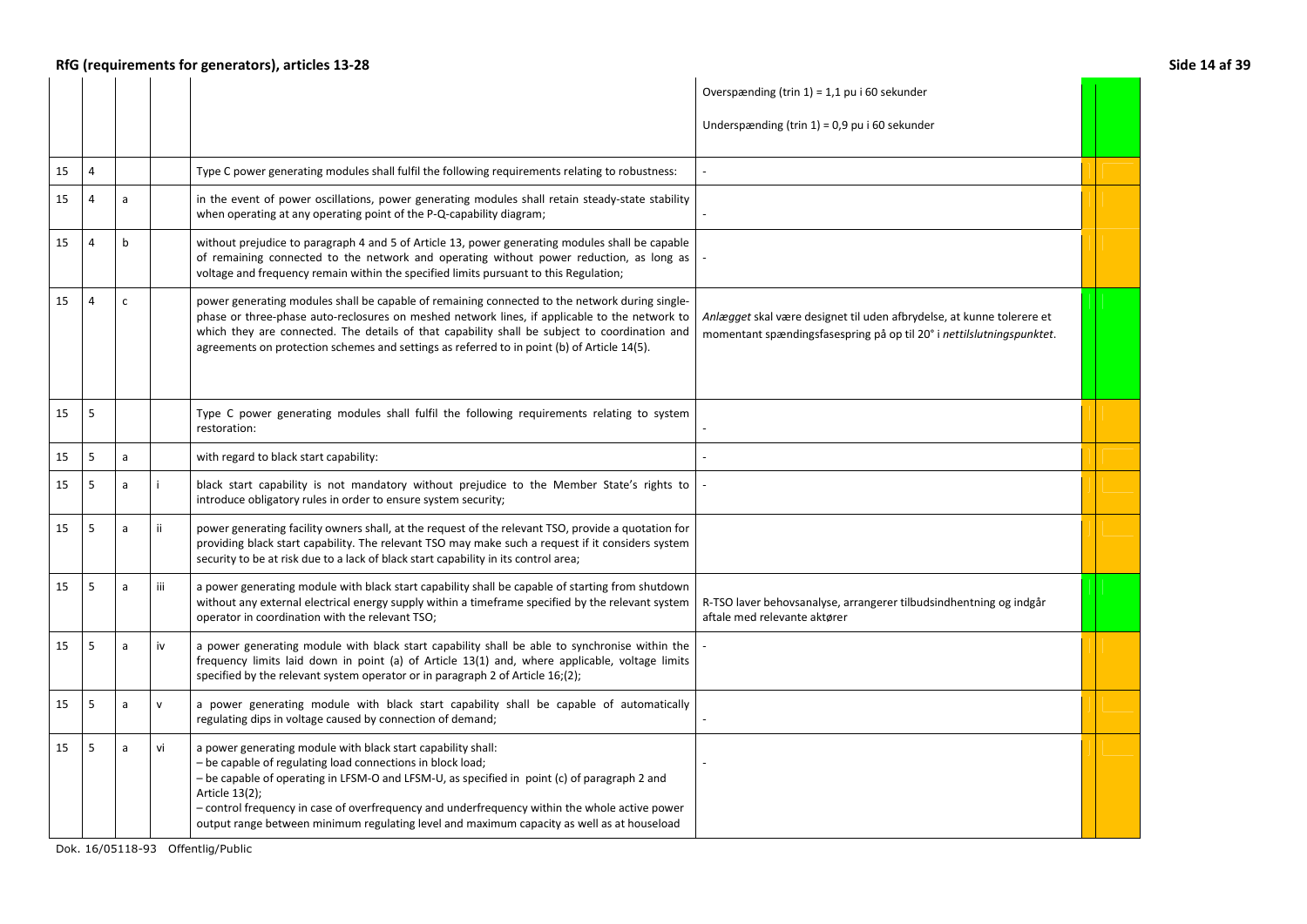## **RfG (requirements for generators), articles 13-28 Side 15 af 39**

|    |   |              |     | level:<br>- be capable of parallel operation of a few power generating modules within one island; and<br>- control voltage automatically during the system restoration phase;                                                                                                                                                                                                                                                                                                                                                                                  |                                                                                                        |  |
|----|---|--------------|-----|----------------------------------------------------------------------------------------------------------------------------------------------------------------------------------------------------------------------------------------------------------------------------------------------------------------------------------------------------------------------------------------------------------------------------------------------------------------------------------------------------------------------------------------------------------------|--------------------------------------------------------------------------------------------------------|--|
| 15 | 5 |              |     | with regard to the capability to take part in island operation:                                                                                                                                                                                                                                                                                                                                                                                                                                                                                                |                                                                                                        |  |
| 15 | 5 | b            |     | power generating modules shall be capable of taking part in island operation if required by the<br>relevant system operator in coordination with the relevant TSO and:<br>- the frequency limits for island operation shall be those established in accordance with point (a)<br>of Article $13(1)$ ;<br>- the voltage limits for island operation shall be those established in accordance with paragraph<br>3 of Article 15(3) or paragraph 2 of Article 13,(2), where applicable;                                                                           | D anlæg skal kunne deltage i område ø-drift.                                                           |  |
| 15 | 5 | b            | ii. | power generating modules shall be able to operate in FSM during island operation, as specified in<br>οf<br>(d)<br>paragraph<br>2.<br>point<br>In the event of a power surplus, power generating modules shall be capable of reducing the<br>active power output from a previous operating point to any new operating point within the P-Q-<br>capability diagram. In that regard, the power generating module shall be capable of reducing<br>active power output as much as inherently technically feasible, but to at least 55 % of its<br>maximum capacity; |                                                                                                        |  |
| 15 | 5 | b            | iii | the method for detecting a change from interconnected system operation to island operation<br>shall be agreed between the power generating facility owner and the relevant system operator in<br>coordination with the relevant TSO. The agreed method of detection must not rely solely on the<br>system operator's switchgear position signals;                                                                                                                                                                                                              | ESKC ændre driftsstatus til "Skærpet drift".<br>Detektering:<br>PMU data med ø-drift detekteringsmodul |  |
| 15 | 5 | b            | iv  | power generating modules shall be able to operate in LFSM-O and LFSM-U during island<br>operation, as specified in point of paragraph 2 and Article 13(2).                                                                                                                                                                                                                                                                                                                                                                                                     |                                                                                                        |  |
| 15 | 5 | $\mathsf{C}$ |     | with regard to quick re-synchronisation capability:                                                                                                                                                                                                                                                                                                                                                                                                                                                                                                            |                                                                                                        |  |
| 15 | 5 | $\mathsf{C}$ |     | in case of disconnection of the power generating module from the network, the power<br>generating module shall be capable of quick re-synchronisation in line with the protection<br>strategy agreed between the relevant system operator in coordination with the relevant TSO and<br>the power generating facility;                                                                                                                                                                                                                                          | Hurtig gensynkronisering krævet for D anlæg.                                                           |  |
| 15 | 5 | $\mathsf{c}$ | ii. | a power generating module with a minimum re-synchronisation time greater than 15 minutes<br>after its disconnection from any external power supply must be designed to trip to houseload<br>from any operating point in its P-Q-capability diagram. In this case, the identification of<br>houseload operation must not be based solely on the system operator's switchgear position<br>signals;                                                                                                                                                               |                                                                                                        |  |
| 15 | 5 | $\mathsf{C}$ | iii | power generating modules shall be capable of continuing operation following tripping to<br>houseload, irrespective of any auxiliary connection to the external network. The minimum<br>operation time shall be specified by the relevant system operator in coordination with the<br>relevant TSO, taking into consideration the specific characteristics of prime mover technology.                                                                                                                                                                           | SPGM: 0 min.<br>PPM: 0 min da re-synkroniseringstid er < 15 minutter.                                  |  |
| 15 | 6 |              |     | Type C power generating modules shall fulfil the following general system management<br>requirements:                                                                                                                                                                                                                                                                                                                                                                                                                                                          |                                                                                                        |  |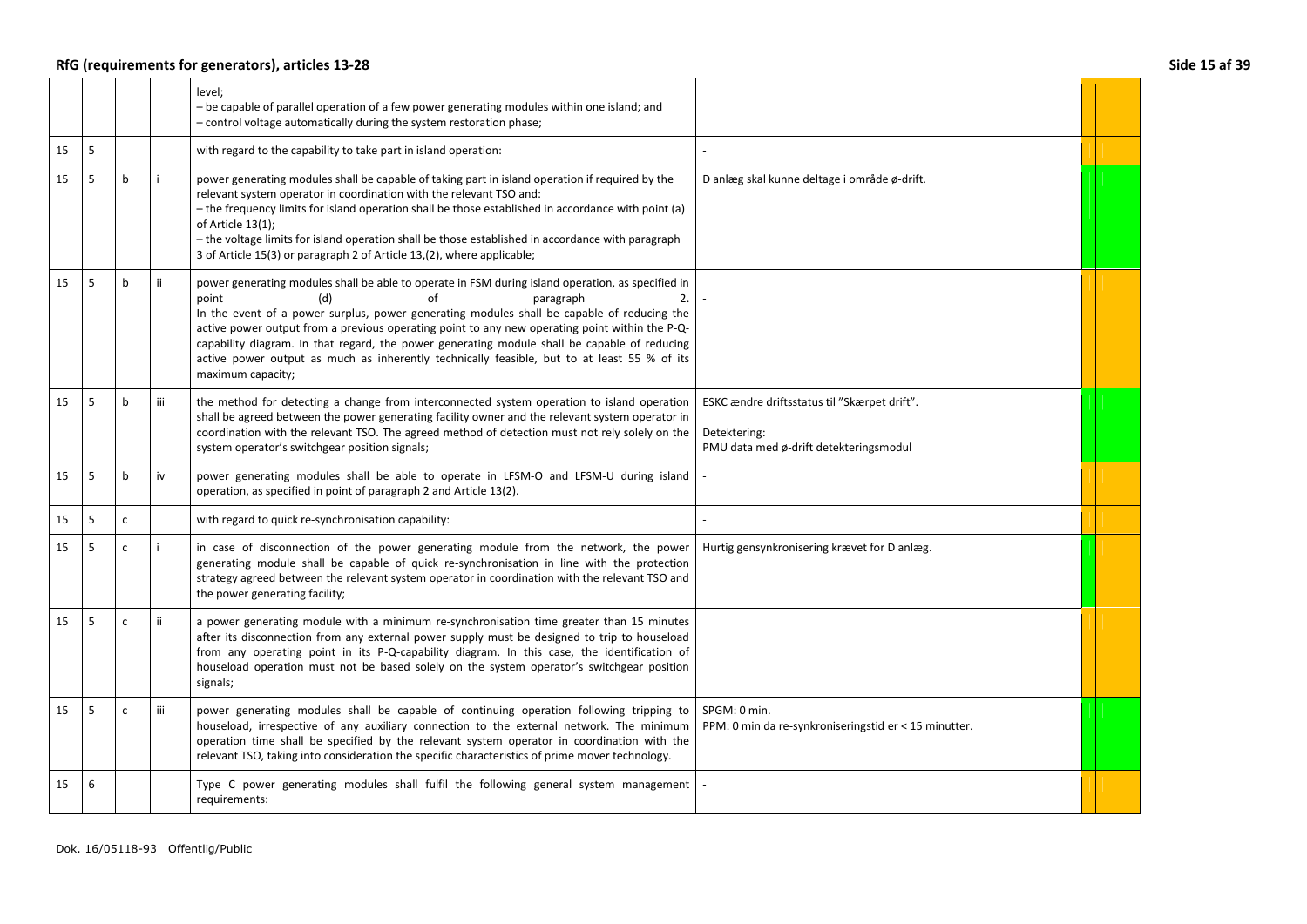| RfG (requirements for generators), articles 13-28<br>Side 16 af 39 |  |             |     |                                                                                                                                                                                                                                                                                                                                                                                                                                                                       |                                                                                                                                                                                                                                                                                                                                                                                                                                                                                                                                                                                                                                                                                                                                                                                                                                                |    |  |
|--------------------------------------------------------------------|--|-------------|-----|-----------------------------------------------------------------------------------------------------------------------------------------------------------------------------------------------------------------------------------------------------------------------------------------------------------------------------------------------------------------------------------------------------------------------------------------------------------------------|------------------------------------------------------------------------------------------------------------------------------------------------------------------------------------------------------------------------------------------------------------------------------------------------------------------------------------------------------------------------------------------------------------------------------------------------------------------------------------------------------------------------------------------------------------------------------------------------------------------------------------------------------------------------------------------------------------------------------------------------------------------------------------------------------------------------------------------------|----|--|
| 15<br>6                                                            |  |             |     | with regard to loss of angular stability or loss of control, a power generating module shall be<br>capable of disconnecting automatically from the network in order to help preserve system<br>security or to prevent damage to the power generating module. The power generating facility<br>owner and the relevant system operator in coordination with the relevant TSO shall agree on the<br>criteria for detecting loss of angular stability or loss of control; | produktionsanlægget skal være udstyret med beskyttelse til detektering<br>af polslip eller tab af synkronisme. Ved konstateret polslip eller tab af<br>synkronisme skal produktionsanlægget udkobles momentant af hensyn<br>til "system- og anlægssikkerheden". De anvendte beskyttelsesfunktioner<br>må ikke påvirke produktionsanlæggets "FRT-egenskaber", idet anvendte<br>beskyttelsesindstillinger fastlægges på baggrund af simulering af<br>relevante fejlscenarier.                                                                                                                                                                                                                                                                                                                                                                    |    |  |
| 15<br>6                                                            |  | $\mathsf b$ |     | with regard to instrumentation:                                                                                                                                                                                                                                                                                                                                                                                                                                       |                                                                                                                                                                                                                                                                                                                                                                                                                                                                                                                                                                                                                                                                                                                                                                                                                                                |    |  |
| 15<br>6                                                            |  | b           |     | Power generating facilities shall be equipped with a facility to provide fault recording and<br>monitoring of dynamic system behaviour. This facility shall record the following parameters:<br>- voltage;<br>- active power;<br>- reactive power; and<br>– frequency.<br>The relevant system operator shall have the right to specify quality of supply parameters to be<br>complied with on condition that reasonable prior notice is given;                        | For anlæg der levere systemydelser, skal der installeres en PMU-enhed til<br>verificering af den specificerede ydelse, herunder produktionsanlæggets<br>dynamiske respons.                                                                                                                                                                                                                                                                                                                                                                                                                                                                                                                                                                                                                                                                     |    |  |
| 15<br>6                                                            |  | b           | ii. | the settings of the fault recording equipment, including triggering criteria and the sampling rates<br>shall be agreed between the power generating facility owner and the relevant system operator in<br>coordination with the relevant TSO;                                                                                                                                                                                                                         | Logning skal realiseres via et elektronisk udstyr, der kan opsættes til, som<br>minimum, at logge relevante hændelser for nedennævnte signaler i<br>nettilslutningspunktet ved fejl i det kollektive elforsyningsnet.<br>Anlægsejer installerer i nettilslutningspunktet et logningsudstyr<br>(fejlskriver), der<br>som minimum registrerer:<br>-Spænding for hver fase for anlægget<br>-Strøm for hver fase for anlægget<br>-Aktiv effekt for anlægget (kan være beregnede størrelser)<br>-Reaktiv effekt for anlægget (kan være beregnede størrelser)<br>-Frekvens for anlægget<br>-Frekvensafvigelser<br>-Hastighedsafvigelser (synkrongenerator)<br>-Aktivering af interne beskyttelsesfunktioner<br>Specifikke krav til målinger beskrives i nettilslutningsaftalen.<br>Logning skal udføres som sammenhængende tidsserier af måleværdier | R1 |  |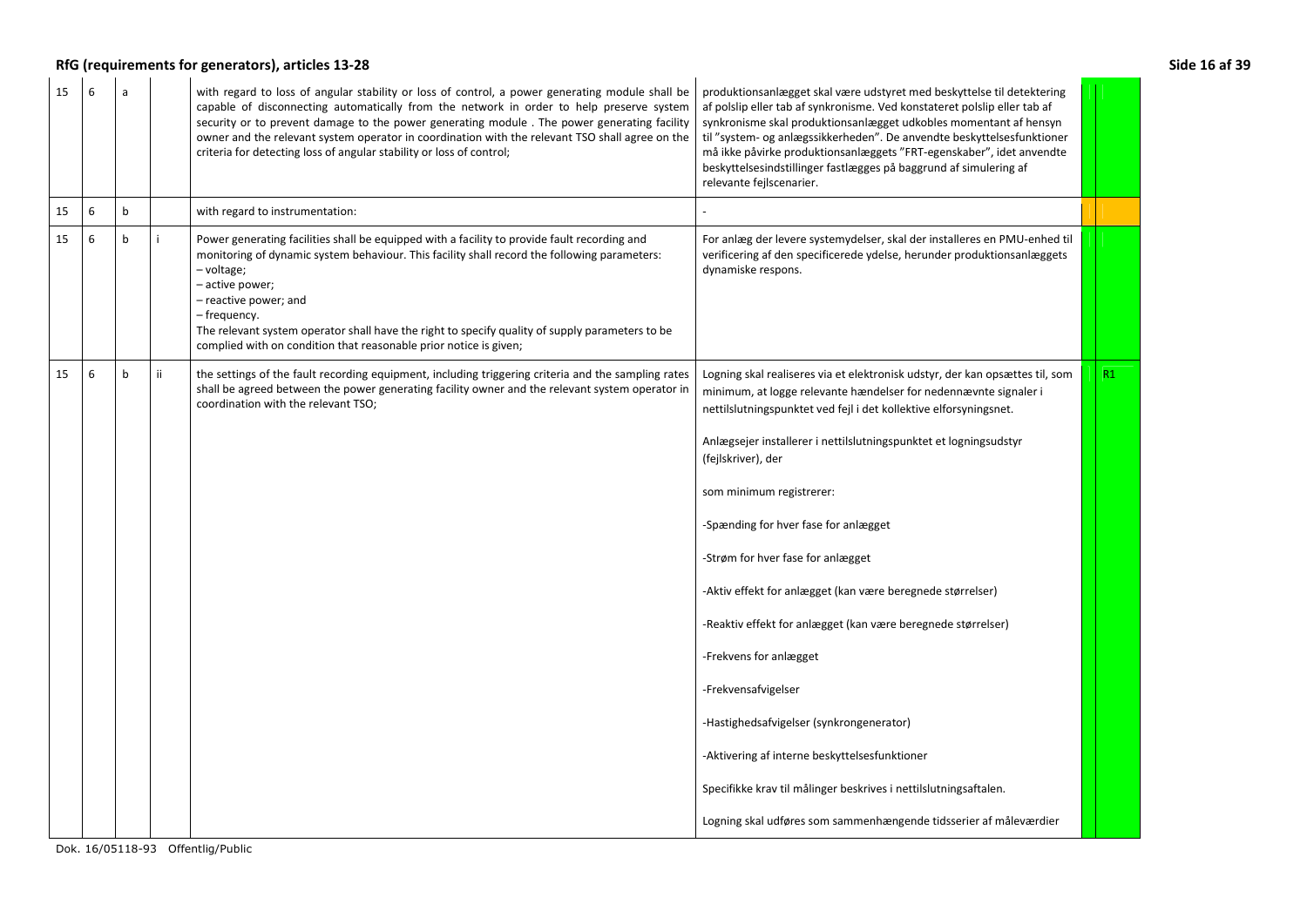|    |   |              |     |                                                                                                                                                                                                                                                                                                                                                                                                                                                                                                                                                                                                                                                                                                                                 | fra 10 sekunder før hændelse til 60 sekunder efter hændelsestidspunktet.                                                                                                                                                                 |    |
|----|---|--------------|-----|---------------------------------------------------------------------------------------------------------------------------------------------------------------------------------------------------------------------------------------------------------------------------------------------------------------------------------------------------------------------------------------------------------------------------------------------------------------------------------------------------------------------------------------------------------------------------------------------------------------------------------------------------------------------------------------------------------------------------------|------------------------------------------------------------------------------------------------------------------------------------------------------------------------------------------------------------------------------------------|----|
|    |   |              |     |                                                                                                                                                                                                                                                                                                                                                                                                                                                                                                                                                                                                                                                                                                                                 | Minimum samplefrekvens for alle fejllogninger skal være 1 kHz.                                                                                                                                                                           |    |
|    |   |              |     |                                                                                                                                                                                                                                                                                                                                                                                                                                                                                                                                                                                                                                                                                                                                 | De specifikke opsætninger af hændelsesbaseret logning aftales med den<br>systemansvarlige virksomhed ved opstart af anlægget.                                                                                                            |    |
|    |   |              |     |                                                                                                                                                                                                                                                                                                                                                                                                                                                                                                                                                                                                                                                                                                                                 | Alle målinger og data, der skal opsamles iht. TF 5.8.1 skal logges med en<br>tidsstempling og en nøjagtighed, som sikrer, at disse kan korreleres med<br>hinanden og med tilsvarende registreringer i det kollektive<br>elforsyningsnet. |    |
|    |   |              |     |                                                                                                                                                                                                                                                                                                                                                                                                                                                                                                                                                                                                                                                                                                                                 | Logninger skal arkiveres i minimum tre måneder fra fejlsituationen, dog<br>maksimalt op til 100 hændelser.                                                                                                                               |    |
|    |   |              |     |                                                                                                                                                                                                                                                                                                                                                                                                                                                                                                                                                                                                                                                                                                                                 | Elforsyningsvirksomheden og den systemansvarlige virksomhed skal på<br>forlangende have adgang til loggede og relevante registrerede<br>informationer.                                                                                   |    |
| 15 | 6 | $\mathsf b$  | iii | the dynamic system behaviour monitoring shall include an oscillation trigger specified by the<br>relevant system operator in coordination with the relevant TSO, with the purpose of detecting<br>poorly damped power oscillations;                                                                                                                                                                                                                                                                                                                                                                                                                                                                                             | Inkluderet i trigger signaler fra 15.6.b.ii                                                                                                                                                                                              |    |
| 15 | 6 | $\mathbf b$  | iv  | the facilities for quality of supply and dynamic system behaviour monitoring shall include<br>arrangements for the power generating facility owner, and the relevant system operator and the<br>relevant TSO to access the information. The communications protocols for recorded data shall be<br>agreed between the power generating facility owner, the relevant system operator and the<br>relevant TSO;                                                                                                                                                                                                                                                                                                                    | Filformat: COMTRADE<br>IEEE C37.111:1999, IEEE Standard Common Format for Transient Data<br>Exchange (COMTRADE) for Power Systems                                                                                                        |    |
| 15 | 6 | $\mathsf{C}$ |     | with regard to the simulation models:                                                                                                                                                                                                                                                                                                                                                                                                                                                                                                                                                                                                                                                                                           |                                                                                                                                                                                                                                          |    |
| 15 | 6 | $\mathsf{C}$ |     | at the request of the relevant system operator or the relevant TSO, the power generating facility<br>owner shall provide simulation models which properly reflect the behaviour of the power<br>generating module in both steady-state and dynamic simulations (50 Hz component) or in<br>electromagnetic transient simulations.<br>The power generating facility owner shall ensure that the models provided have been verified<br>against the results of compliance tests referred to in Chapters 2, 3 and 4 of Title IV, and shall<br>notify the results of the verification to the relevant system operator or relevant TSO. Member<br>States may require that such verification be carried out by an authorised certifier; | Krav Jf. Bilag 1.B                                                                                                                                                                                                                       | R1 |
| 15 | 6 | $\mathsf{C}$ | ii. | the models provided by the power generating facility owner shall contain the following sub-<br>models, depending on the existence of the individual components:<br>- alternator and prime mover;<br>- speed and power control;<br>- voltage control, including, if applicable, power system stabiliser ('PSS') function and excitation<br>control system;<br>- power generating module protection models, as agreed between the relevant system operator                                                                                                                                                                                                                                                                        |                                                                                                                                                                                                                                          |    |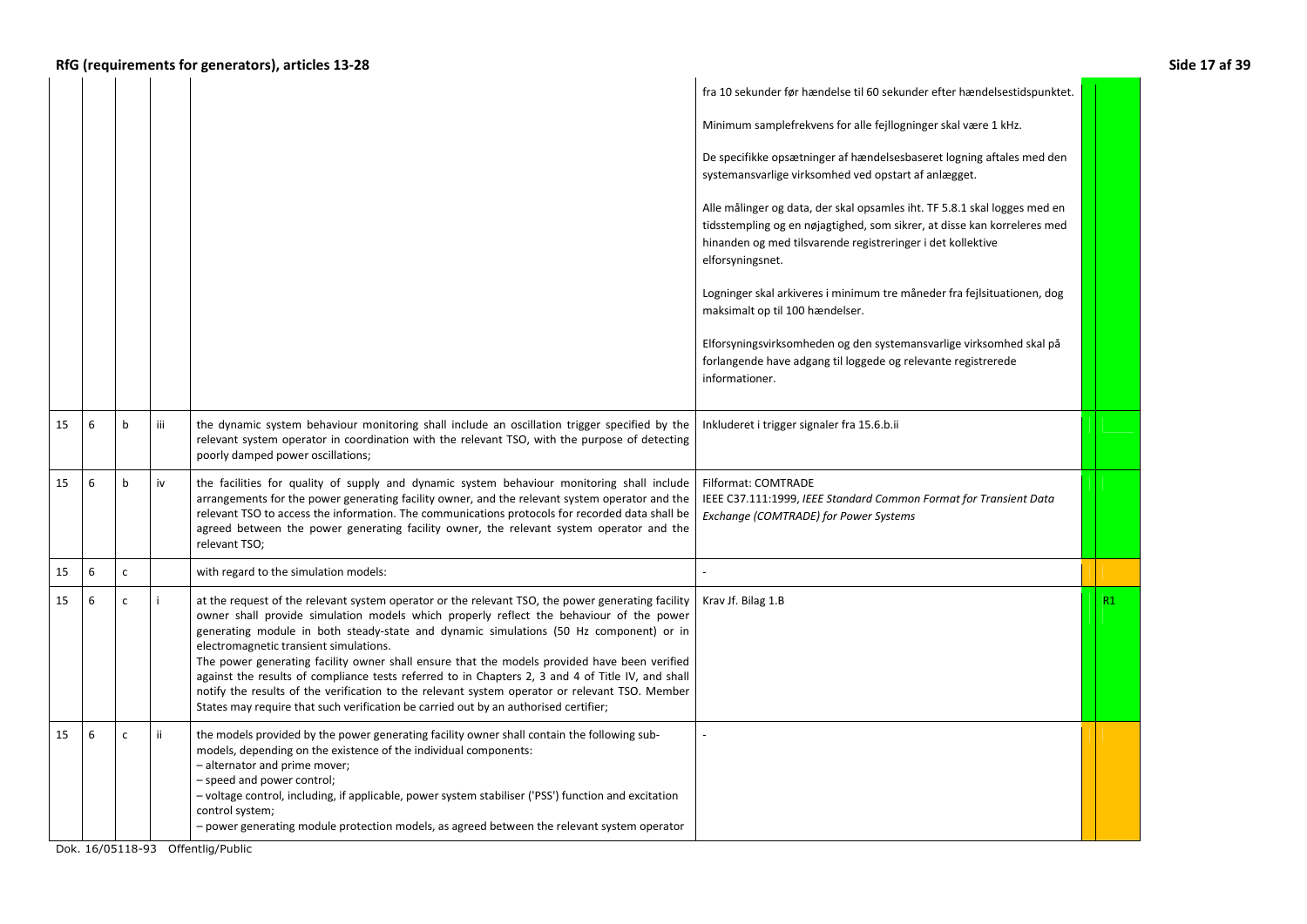## **RfG (requirements for generators), articles 13-28 Side 18 af 39**

|    |   |              |     | and the power generating facility owner; and<br>- converter models for power park modules;                                                                                                                                                                                                                                                                                                                                                                                          |                                                                                                                                                                                                                                                                                                                                                                                                                                                                                                                                                                                                                                                                                                                                                                                                                                                                                                                                                                                                                                                            |  |
|----|---|--------------|-----|-------------------------------------------------------------------------------------------------------------------------------------------------------------------------------------------------------------------------------------------------------------------------------------------------------------------------------------------------------------------------------------------------------------------------------------------------------------------------------------|------------------------------------------------------------------------------------------------------------------------------------------------------------------------------------------------------------------------------------------------------------------------------------------------------------------------------------------------------------------------------------------------------------------------------------------------------------------------------------------------------------------------------------------------------------------------------------------------------------------------------------------------------------------------------------------------------------------------------------------------------------------------------------------------------------------------------------------------------------------------------------------------------------------------------------------------------------------------------------------------------------------------------------------------------------|--|
| 15 | 6 | $\mathsf{C}$ | iii | the request by the relevant system operator referred to in point (i) shall be coordinated with the<br>relevant TSO. It shall include:<br>- the format in which models are to be provided;<br>- the provision of documentation on a model's structure and block diagrams;<br>- an estimate of the minimum and maximum short circuit capacity at the connection point,<br>expressed in MVA, as an equivalent of the network;                                                          | Krav præciseres i A15.6.c.i.                                                                                                                                                                                                                                                                                                                                                                                                                                                                                                                                                                                                                                                                                                                                                                                                                                                                                                                                                                                                                               |  |
| 15 | 6 | C.           | iv  | the power generating facility owner shall provide recordings of the power generating module's<br>performance to the relevant system operator or relevant TSO if requested. The relevant system<br>operator or relevant TSO may make such a request, in order to compare the response of the<br>models with those recordings;                                                                                                                                                        |                                                                                                                                                                                                                                                                                                                                                                                                                                                                                                                                                                                                                                                                                                                                                                                                                                                                                                                                                                                                                                                            |  |
| 15 | 6 | d            |     | with regard to the installation of devices for system operation and devices for system security, if<br>the relevant system operator or the relevant TSO considers that it is necessary to install<br>additional devices in a power generating facility in order to preserve or restore system operation<br>or security, the relevant system operator or relevant TSO and the power generating facility<br>owner shall investigate that matter and agree on an appropriate solution; | Systemværn:<br>For SGM gælder; Krav om synkrongeneratorers behov for systemværn<br>afdækkes når POC er tildelt<br>For PPM gælder;<br>Et anlæg skal være udstyret med et systemværn, som er en<br>nødreguleringsfunktion, der på baggrund af en nedreguleringsordre<br>meget hurtigt skal kunne regulere den aktive effekt leveret fra et<br>produktionsanlæg til et eller flere foruddefinerede setpunkter.<br>Setpunkterne fastlægges af elforsyningsvirksomheden ved idriftsættelsen.<br>Anlægget skal have mulighed for minimum fem forskellige konfigurerbare<br>reguleringstrin.<br>Som standardværdier anbefales følgende reguleringstrin:<br>1. Til 70 % af mærkeeffekt<br>2. Til 50 % af mærkeeffekt<br>3. Til 40 % af mærkeeffekt<br>4. Til 25 % af mærkeeffekt<br>5. Til 0 % af mærkeeffekt, dvs. anlægget er stoppet.<br>Reguleringen skal påbegyndes inden for 1 sekund og skal være fuldført<br>indenfor 10 sekunder fra modtagelse af ordre om nedregulering.<br>I det tilfælde at der til systemværnet beordres en opregulering, f.eks. fra |  |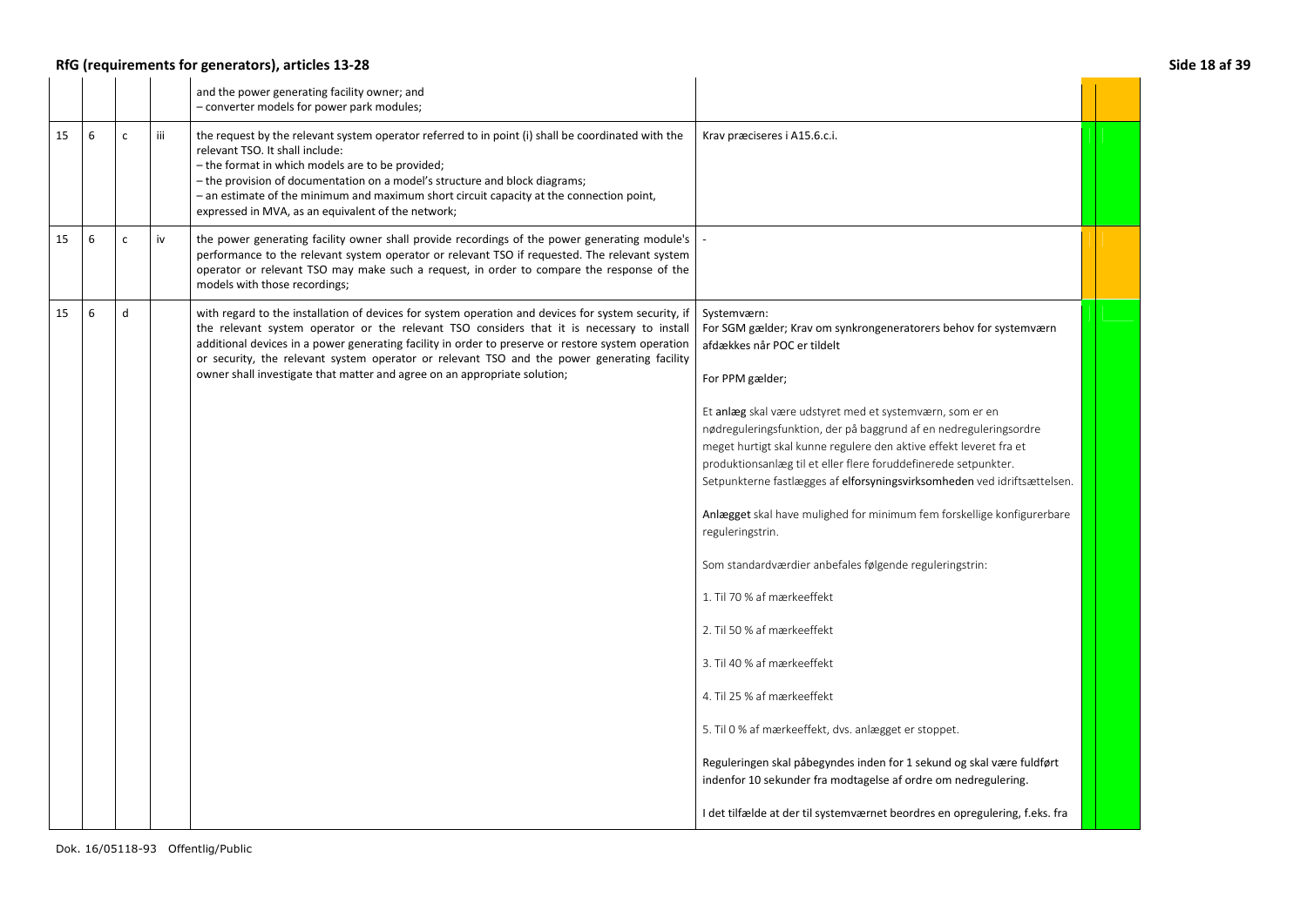### **RfG (requirements for generators), articles 13-28 Side 19 af 39**

#### trin 4

(25 %) til 3 (40 %), accepteres det, at designmæssige grænser for anlæggets generatorer eller øvrige anlægsenheder kan give en forøget tid for fuldførelse af ordren.

#### **Automatisk nedreguleringsfunktion af aktiv effekt ved stopvindhastighed:**

Et produktionsanlæg, hvor primær energi er vind, skal anlægget kunne nedregulere den aktive effektproduktion, når der optræder høje vindhastigheder, inden vindmøllernes indbyggede beskyttelsesfunktion ved høje vindhastigheder (stopvindhastighed) aktiveres.

Produktionsanlægget skal kunne regulere den aktive effekt til en vilkårlig værdi i intervallet fra 100 % til 10 % af Pn.

Reguleringsfunktionen skal kunne aktiveres / de-aktiveres via ordrer.

Nedregulering kan foretages som en kontinuert regulering eller en diskret regulering.

Diskret regulering må maksimalt have en trinstørrelse på 25 % af mærkeeffekten inden for det skraverede område vist i Figur x.



Nedreguleringsbåndet aftales med elforsyningsvirksomheden ved idriftsættelse af produktionsanlægget. Bredden af nedreguleringsbåndet kan afhænge af de lokale vindforhold.

Den automatiske nedreguleringsfunktion præciseres som minimum ved;

Vindhastighed - aktivering nedregulering [m/s], Vindhastighed - 10 % af Pn [m/s], vindhastighed – cutout [m/s]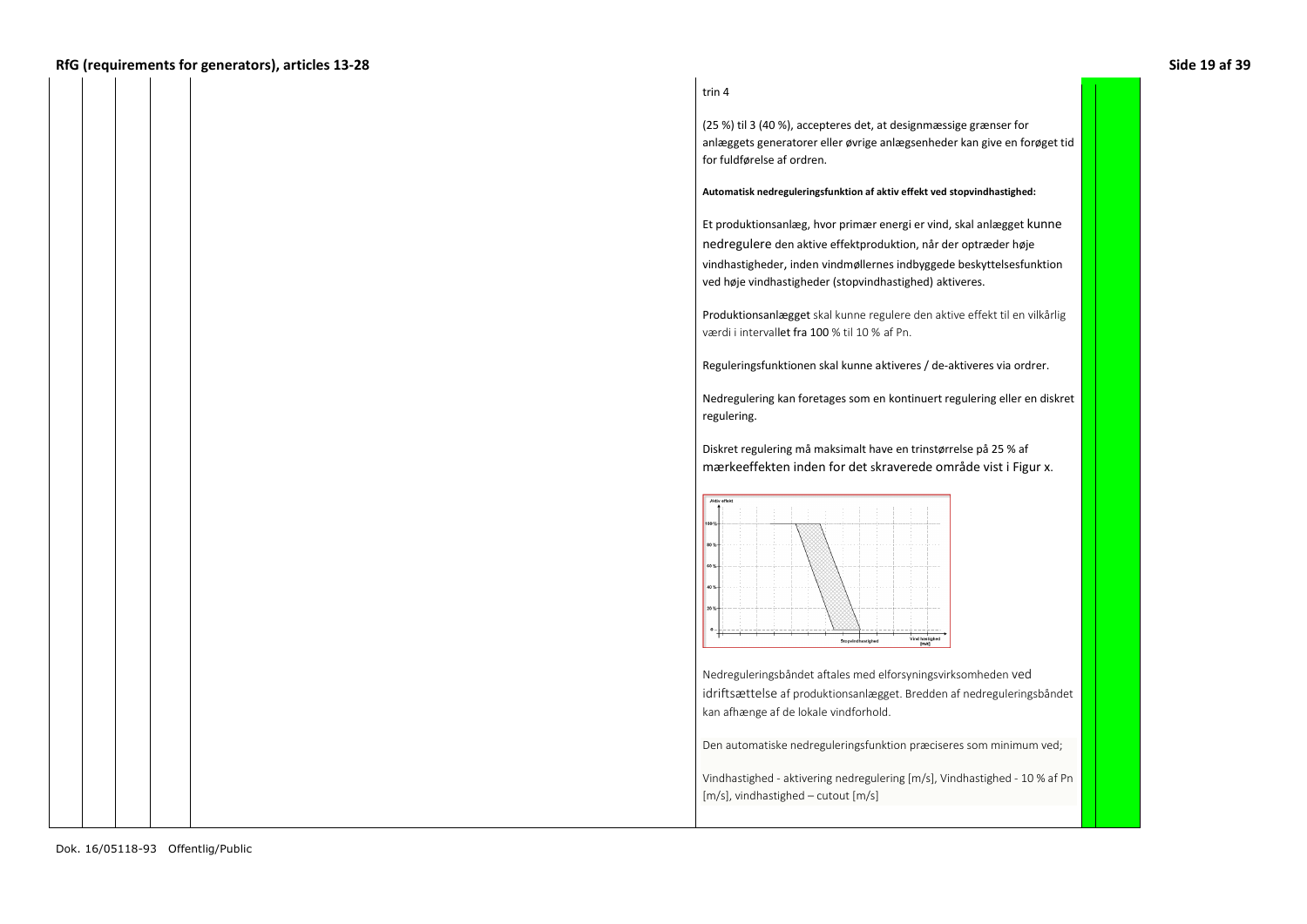# RfG (requirements for generators), articles 13-28 **Side 20 af 39** Side 20 af 39

| 15 | 6              | $\epsilon$ |     | the relevant system operator shall specify, in coordination with the relevant TSO, minimum and<br>maximum limits on rates of change of active power output (ramping limits) in both an up and<br>down direction of change of active power output for a power generating module, taking into<br>consideration the specific characteristics of prime mover technology;                                                     | Op: Min: 1 % af Pn/min<br>Op: Max: 20 % af Pn dog højest 60 MW/min<br>Ned: Min: 1 % af Pn/min<br>Ned: Max: 20 % af Pn dog højest 60 MW/min<br>Kravene til minimum og maksimum gradienter for ændring af aktiv effekt<br>er gældende, hvis andre betingelser/regler ikke fastsætter respektive<br>gradienter herunder også systemydelser, energimarked etc. |  |
|----|----------------|------------|-----|--------------------------------------------------------------------------------------------------------------------------------------------------------------------------------------------------------------------------------------------------------------------------------------------------------------------------------------------------------------------------------------------------------------------------|------------------------------------------------------------------------------------------------------------------------------------------------------------------------------------------------------------------------------------------------------------------------------------------------------------------------------------------------------------|--|
| 15 | 6              |            |     | earthing arrangement of the neutral-point at the network side of step-up transformers shall<br>comply with the specifications of the relevant system operator.                                                                                                                                                                                                                                                           | Stjernepunktet skal være isoleret og ført ud således at det kan direkte<br>jordes eller jordes gennem en reaktans.<br>Øvrige krav er defineret i netdimensioneringskriterier for net over 100<br>kV.                                                                                                                                                       |  |
|    |                |            |     | General requirements for type D power-generating modules                                                                                                                                                                                                                                                                                                                                                                 |                                                                                                                                                                                                                                                                                                                                                            |  |
| 16 | $\mathbf{1}$   |            |     | In addition to fulfilling the requirements listed in Article 13, except for Article $13(2)(b)$ , (6) and<br>(7), Article 14, except for Article 14(2), and Article 15, except for Article 15(3), type D power<br>generating modules shall fulfil the requirements set out in this Article.                                                                                                                               |                                                                                                                                                                                                                                                                                                                                                            |  |
| 16 | $\overline{2}$ |            |     | Type D power generating modules shall fulfil the following requirements relating to voltage<br>stability:                                                                                                                                                                                                                                                                                                                |                                                                                                                                                                                                                                                                                                                                                            |  |
| 16 | $\overline{2}$ | a          |     | with regard to voltage ranges:                                                                                                                                                                                                                                                                                                                                                                                           |                                                                                                                                                                                                                                                                                                                                                            |  |
| 16 | $\overline{2}$ | a          |     | without prejudice to point (a) of Article 14(3) and point (a) of Article 13(3), paragraph 3 a power<br>generating module shall be capable of staying connected to the network and operating within<br>the ranges of the network voltage at the connection point, expressed by the voltage at the<br>connection point related to the reference 1 pu voltage, and for the time periods specified in<br>Tables 6.1 and 6.2; | 6.1: $(110 - 300 \text{ kV})$<br>CE<br>$0.85 - 0.90$ pu/ 60 min<br>$1,118 - 1,15$ pu/ 60 min<br>N<br>$1,05 - 1,1$ pu/60 min<br>6.2 (300 - 400 kV)<br><b>CE</b><br>$0,85 - 0,90$ pu/ 60 min<br>$1,05 - 1,1$ pu/ 60 min<br>N<br>$1,05 - 1,1$ pu/ 60 min                                                                                                      |  |
| 16 | $\overline{2}$ | a          | ii. | the relevant TSO may specify shorter periods of time during which power generating modules<br>shall be capable of remaining connected to the network in the event of simultaneous overvoltage<br>and underfrequency or simultaneous undervoltage and overfrequency;                                                                                                                                                      | n/a                                                                                                                                                                                                                                                                                                                                                        |  |
| 16 | $\overline{2}$ | a          | iii | notwithstanding the provisions of point (i), the relevant TSO in Spain may require power<br>generating modules be capable of remaining connected to the network in the voltage range<br>between 1.05 pu and 1.0875 pu for an unlimited period;                                                                                                                                                                           | n/a                                                                                                                                                                                                                                                                                                                                                        |  |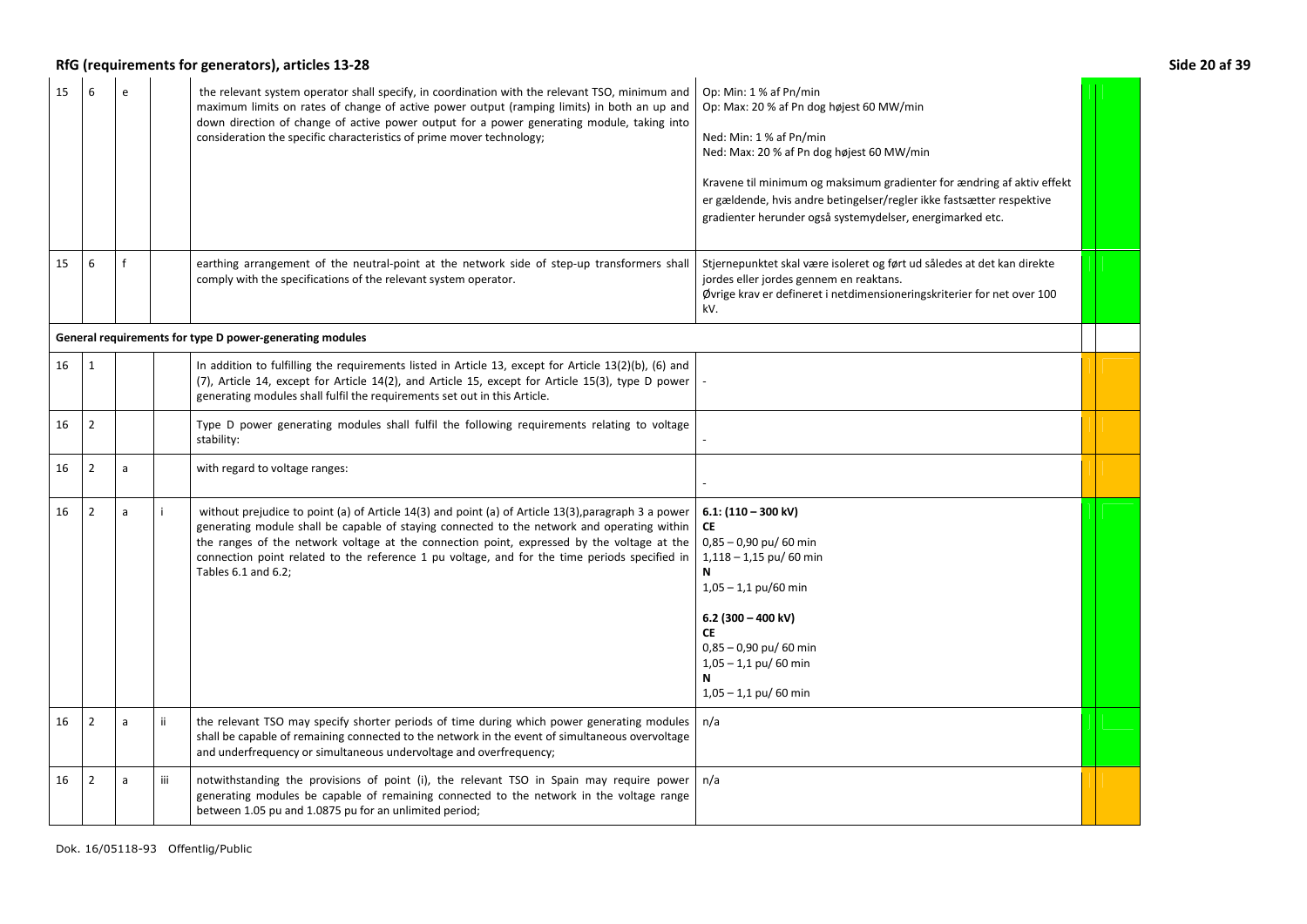## **RfG (requirements for generators), articles 13-28 Side 21 af 39**

| 16 | $\overline{2}$ | a | iv           | for the 400 kV grid voltage level (or alternatively commonly referred to as 380 kV level) the<br>reference 1 pu value is 400 kV, for other grid voltage levels the reference 1 pu voltage may differ<br>for each system operator in the same synchronous area;                                                                                                                                                                                                                                                                                                                                                                                                                                                                                                                                                                                                                                                                                                    |                                         |  |
|----|----------------|---|--------------|-------------------------------------------------------------------------------------------------------------------------------------------------------------------------------------------------------------------------------------------------------------------------------------------------------------------------------------------------------------------------------------------------------------------------------------------------------------------------------------------------------------------------------------------------------------------------------------------------------------------------------------------------------------------------------------------------------------------------------------------------------------------------------------------------------------------------------------------------------------------------------------------------------------------------------------------------------------------|-----------------------------------------|--|
| 16 | $\overline{2}$ | a | $\mathsf{v}$ | notwithstanding the provisions of point (i), the relevant TSOs in the Baltic synchronous area may<br>require power generating modules to remain connected atto the 400kV network in the voltage<br>range limits and for the time periods that apply in the Continental Europe synchronous area.                                                                                                                                                                                                                                                                                                                                                                                                                                                                                                                                                                                                                                                                   | n/a                                     |  |
|    |                |   |              | Synchronous area Voltage range Time period for operation<br>Continental Europe 0.85 pu - 0.90 pu 60 minutes<br>$0.90$ pu $- 1.118$ pu Unlimited<br>1.118 pu $-$ 1.15 pu To be specified by each TSO, but not less than 20 minutes and not more than<br>60 minutes<br>Nordic 0.90 pu - 1.05 pu Unlimited<br>1.05 pu $-$ 1.10 pu 60 minutes<br>Great Britain 0.90 pu-1.10 pu Unlimited<br>Ireland and Northern Ireland 0.90 pu - 1.118 pu Unlimited<br>Baltic 0.85 pu - 0.90 pu 30 minutes<br>$0.90$ pu $- 1.118$ pu Unlimited<br>1.118 pu $-$ 1.15 pu 20 minutes<br>Table 6.1: The table shows the minimum time periods during which a power generating module<br>must be capable of operating for voltages deviating from the reference 1 pu value at the<br>connection point without disconnecting from the network, where the voltage base for pu values<br>is from 110 kV to 300 kV.                                                                           |                                         |  |
|    |                |   |              | Synchronous area Voltage range Time period for operation<br>Continental Europe 0.85 pu - 0.90 pu 60 minutes<br>$0.90$ pu $-1.05$ pu Unlimited<br>1.05 pu - 1.10 pu To be specified by each TSO, but not less than 20 minutes and not more than<br>60 minutes<br>Nordic 0.90 pu - 1.05 pu Unlimited<br>1.05 pu – 1.10 pu To be specified by each TSO, but not more than 60 minutes<br>Great Britain 0.90 pu - 1.05 pu Unlimited<br>1.05 pu $-$ 1.10 pu 15 minutes<br>Ireland and Northern Ireland 0.90 pu - 1.05 pu Unlimited<br>Baltic 0.88 pu - 0.90 pu 20 minutes<br>$0.90$ pu $- 1.097$ pu Unlimited<br>1.097 pu $-$ 1.15 pu 20 minutes<br>Table 6.2: The table shows the minimum time periods during which a power generating module<br>must be capable of operating for voltages deviating from the reference 1 pu value at the<br>connection point without disconnecting from the network where the voltage base for pu values is<br>from 300 kV to 400 kV. |                                         |  |
| 16 | $\overline{2}$ | b |              | wider voltage ranges or longer minimum time periods for operation may be agreed between the                                                                                                                                                                                                                                                                                                                                                                                                                                                                                                                                                                                                                                                                                                                                                                                                                                                                       | Transmissionssystemet: pt ikke relevant |  |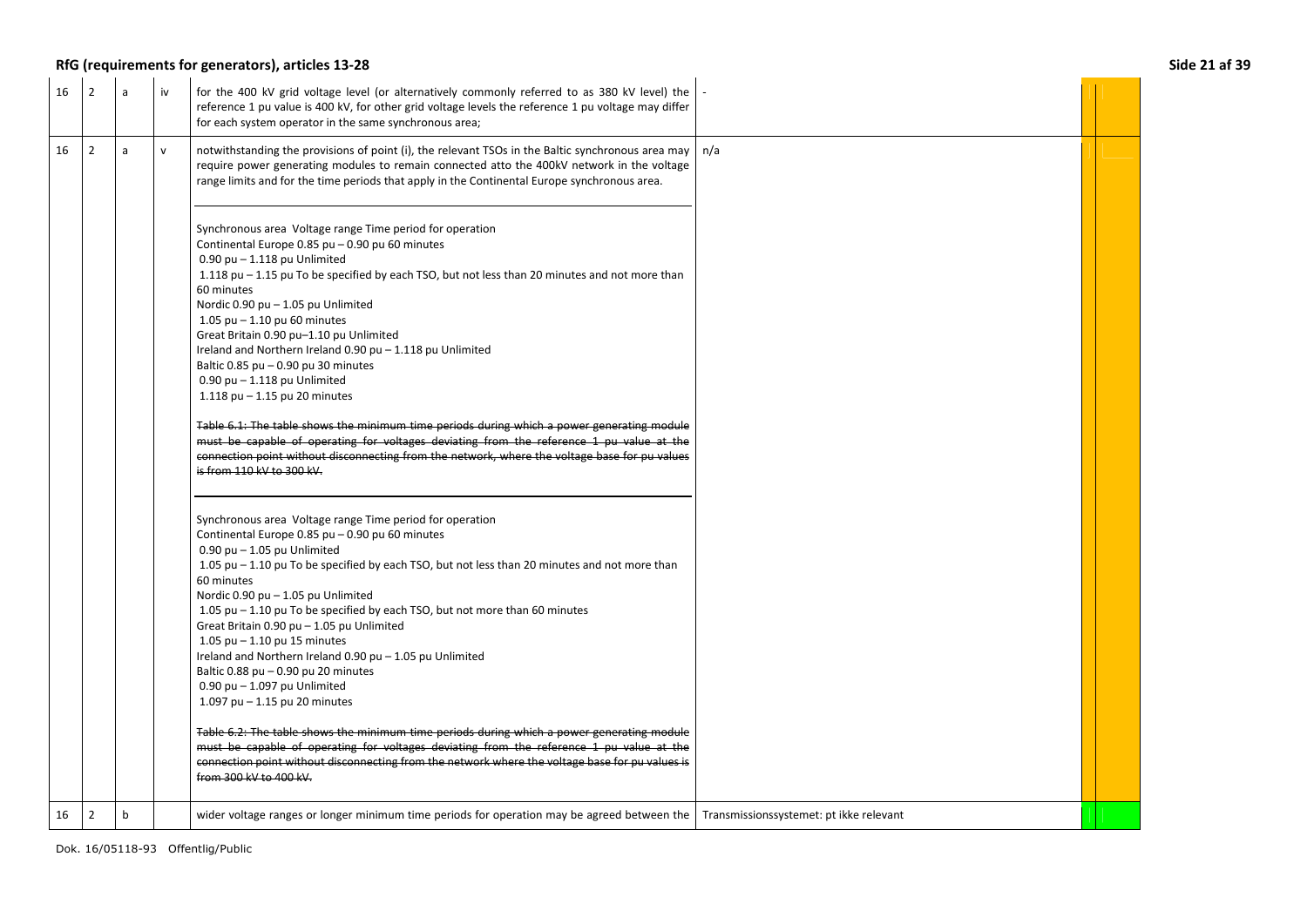## **RfG (requirements for generators), articles 13-28 Side 22 af 39**

|    |                |              | relevant system operator and the power generating facility owner in coordination with the<br>relevant TSO. If wider voltage ranges or longer minimum times for operation are economically<br>and technically feasible, the power generating facility owner shall not unreasonably withhold an<br>agreement;                                                                                                                                                                                                                                                                                                                                                                                                                                                                                                                                                                                                                                                                                                                                                                                         |                                                                                                                                                                                                                                                                                                                                                                                                                                                                                                                                                                         |  |
|----|----------------|--------------|-----------------------------------------------------------------------------------------------------------------------------------------------------------------------------------------------------------------------------------------------------------------------------------------------------------------------------------------------------------------------------------------------------------------------------------------------------------------------------------------------------------------------------------------------------------------------------------------------------------------------------------------------------------------------------------------------------------------------------------------------------------------------------------------------------------------------------------------------------------------------------------------------------------------------------------------------------------------------------------------------------------------------------------------------------------------------------------------------------|-------------------------------------------------------------------------------------------------------------------------------------------------------------------------------------------------------------------------------------------------------------------------------------------------------------------------------------------------------------------------------------------------------------------------------------------------------------------------------------------------------------------------------------------------------------------------|--|
| 16 | $\overline{2}$ | $\mathsf{C}$ | Without prejudice to point (a), the relevant system operator in coordination with the relevant<br>TSO shall have the right to specify voltages at the connection point at which a power generating<br>module is capable of automatic disconnection. The terms and settings for automatic<br>disconnection shall be agreed between the relevant system operator and the power generating<br>facility owner.                                                                                                                                                                                                                                                                                                                                                                                                                                                                                                                                                                                                                                                                                          | Transmissionssystemet: pt ikke relevant<br>Distributionssystemskrav.<br>Overspænding (trin 3) = $1,2$ pu i 100 ms<br>Overspænding (trin 2) = $1,15$ pu i 200 ms<br>Overspænding (trin $1$ ) = 1,1 pu i 60 sekunder<br>Underspænding (trin 1) = 0,9 pu i 60 sekunder                                                                                                                                                                                                                                                                                                     |  |
| 16 | $\overline{3}$ |              | Type D power generating modules shall fulfil the following requirements in relation to<br>robustness:                                                                                                                                                                                                                                                                                                                                                                                                                                                                                                                                                                                                                                                                                                                                                                                                                                                                                                                                                                                               |                                                                                                                                                                                                                                                                                                                                                                                                                                                                                                                                                                         |  |
| 16 | 3              | a            | with regard to fault-ride-through capability:                                                                                                                                                                                                                                                                                                                                                                                                                                                                                                                                                                                                                                                                                                                                                                                                                                                                                                                                                                                                                                                       |                                                                                                                                                                                                                                                                                                                                                                                                                                                                                                                                                                         |  |
| 16 | 3              | a            | power generating modules shall be capable of staying connected to the network and continuing<br>to operate stably after the power system has been disturbed by secured faults. That capability<br>shall be in accordance with a voltage-against-time profile at the connection point for fault<br>conditions specified by the relevant TSO.<br>The voltage-against-time-profile shall express a lower limit of the actual course of the phase-to-<br>phase voltages on the network voltage level at the connection point during a symmetrical fault,<br>as a function of time before, during and after the fault.<br>That lower limit shall be specified by the relevant TSO, using the parameters set out in Figure 3<br>and within the ranges set out in Tables 7.1 and 7.2 for type D power generating modules<br>connected at or above the 110 kV level.<br>That lower limit shall also be specified by the relevant TSO, using parameters set out in Figure 3<br>and within the ranges set out in Tables 3.1 and 3.2 for type D power generating modules<br>connected below the 110 kV level.; | Krav jf. Bilag 1.C<br>$CE - PPM - #3 - A16(3)(a)$<br>Spænding (pu)<br>Tid [sekunder]<br>Uret:<br>0.15<br>0<br>tolear.<br>0<br>0,15<br><b>U</b> clear<br>t <sub>rec1</sub> :<br>0<br>0,15<br>$U_{\text{rect}}$ :<br>t <sub>rec2</sub> :<br>0,85<br>1,5<br>Urec2:<br>t <sub>rec3</sub> :<br>$CE - SPGM - #4 - A16(3)(a)$<br>Spænding (pu)<br>Tid [sekunder]<br>0<br>U <sub>ret</sub> :<br>0,15<br>tclear:<br>0,6<br>0.15<br>Welear: I<br>t <sub>rec1</sub> :<br>0,75<br>0,6<br>$U_{\text{rect}}$ :<br>t <sub>rec2</sub> :<br>1,5<br>Urec2:<br>0,85<br>t <sub>rec3</sub> : |  |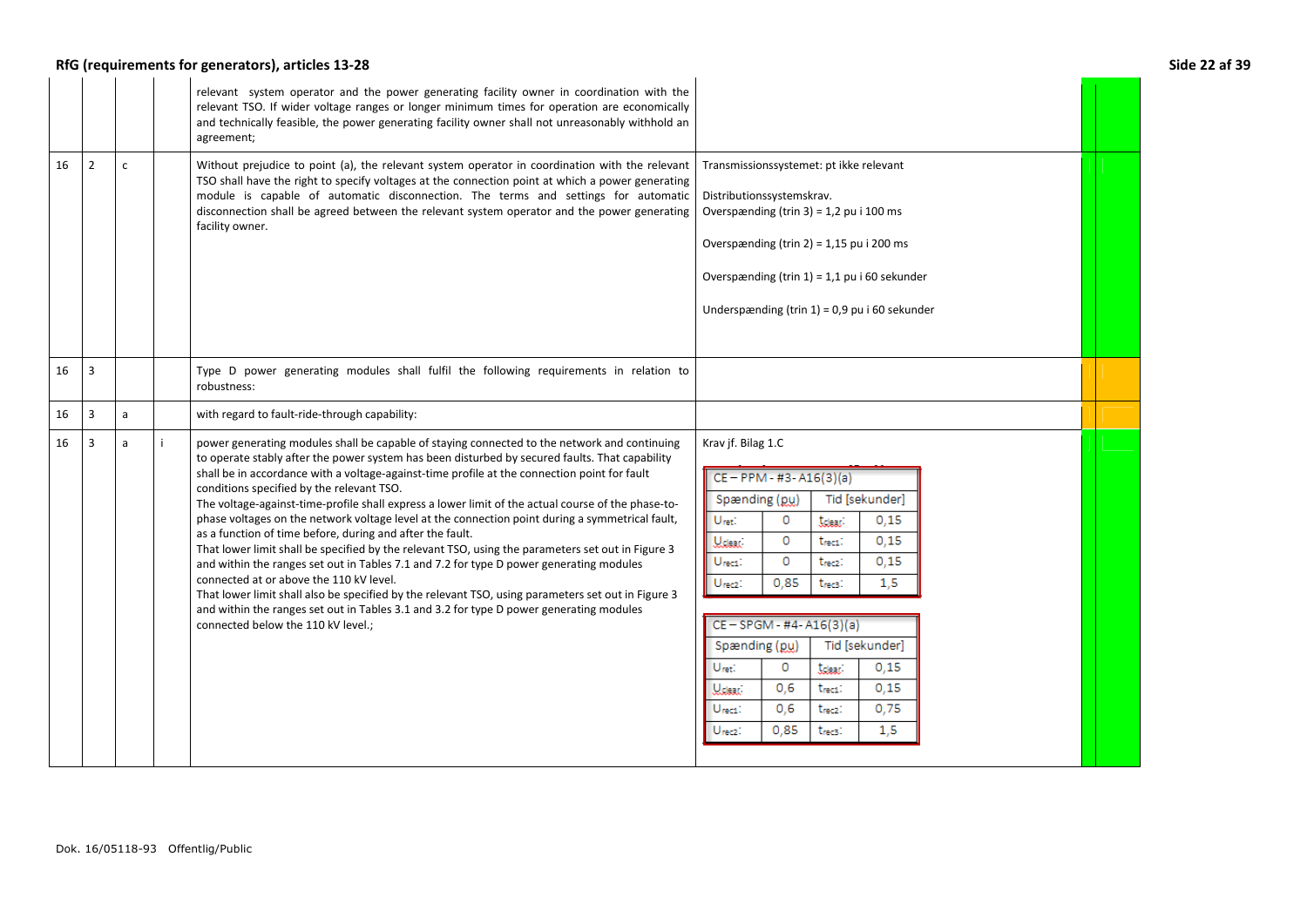## **RfG (requirements for generators), articles 13-28 Side 23 af 39**

|    |                |              |     |                                                                                                                                                                                                                                                                                                                                                                                                                                                                                                                                                                                                                                                                                                                                                                                                                                                                                                                                                                                                                                                          | $N - PPM - #5 - A16(3)(a)$  |         |                     |                                                  |                                                                                                                  |  |
|----|----------------|--------------|-----|----------------------------------------------------------------------------------------------------------------------------------------------------------------------------------------------------------------------------------------------------------------------------------------------------------------------------------------------------------------------------------------------------------------------------------------------------------------------------------------------------------------------------------------------------------------------------------------------------------------------------------------------------------------------------------------------------------------------------------------------------------------------------------------------------------------------------------------------------------------------------------------------------------------------------------------------------------------------------------------------------------------------------------------------------------|-----------------------------|---------|---------------------|--------------------------------------------------|------------------------------------------------------------------------------------------------------------------|--|
|    |                |              |     |                                                                                                                                                                                                                                                                                                                                                                                                                                                                                                                                                                                                                                                                                                                                                                                                                                                                                                                                                                                                                                                          | Spænding (pu)               |         |                     | Tid [sekunder]                                   |                                                                                                                  |  |
|    |                |              |     |                                                                                                                                                                                                                                                                                                                                                                                                                                                                                                                                                                                                                                                                                                                                                                                                                                                                                                                                                                                                                                                          | Uret:                       | 0       | <b>tdear</b>        | 0.15                                             |                                                                                                                  |  |
|    |                |              |     |                                                                                                                                                                                                                                                                                                                                                                                                                                                                                                                                                                                                                                                                                                                                                                                                                                                                                                                                                                                                                                                          | Udear:                      | 0       | t <sub>rec1</sub> : | 0,15                                             |                                                                                                                  |  |
|    |                |              |     |                                                                                                                                                                                                                                                                                                                                                                                                                                                                                                                                                                                                                                                                                                                                                                                                                                                                                                                                                                                                                                                          | $ U_{\text{rect}} $         | $\circ$ | t <sub>rec2</sub> : | 0,15                                             |                                                                                                                  |  |
|    |                |              |     |                                                                                                                                                                                                                                                                                                                                                                                                                                                                                                                                                                                                                                                                                                                                                                                                                                                                                                                                                                                                                                                          | Urec2:                      | 0.9     | t <sub>rec3</sub> : | 1,5                                              |                                                                                                                  |  |
|    |                |              |     |                                                                                                                                                                                                                                                                                                                                                                                                                                                                                                                                                                                                                                                                                                                                                                                                                                                                                                                                                                                                                                                          |                             |         |                     |                                                  |                                                                                                                  |  |
|    |                |              |     |                                                                                                                                                                                                                                                                                                                                                                                                                                                                                                                                                                                                                                                                                                                                                                                                                                                                                                                                                                                                                                                          | $N - SPGM - #6 - A16(3)(a)$ |         |                     |                                                  |                                                                                                                  |  |
|    |                |              |     |                                                                                                                                                                                                                                                                                                                                                                                                                                                                                                                                                                                                                                                                                                                                                                                                                                                                                                                                                                                                                                                          | Spænding (pu)               |         |                     | Tid [sekunder]                                   |                                                                                                                  |  |
|    |                |              |     |                                                                                                                                                                                                                                                                                                                                                                                                                                                                                                                                                                                                                                                                                                                                                                                                                                                                                                                                                                                                                                                          | Uret:                       | $\circ$ | tdear:              | 0,15                                             |                                                                                                                  |  |
|    |                |              |     |                                                                                                                                                                                                                                                                                                                                                                                                                                                                                                                                                                                                                                                                                                                                                                                                                                                                                                                                                                                                                                                          | <b>U</b> clear              | 0,6     | t <sub>rec1</sub> : | 0.15                                             |                                                                                                                  |  |
|    |                |              |     |                                                                                                                                                                                                                                                                                                                                                                                                                                                                                                                                                                                                                                                                                                                                                                                                                                                                                                                                                                                                                                                          | Urec1:                      | 0,6     | t <sub>rec2</sub> : | 0,75                                             |                                                                                                                  |  |
|    |                |              |     |                                                                                                                                                                                                                                                                                                                                                                                                                                                                                                                                                                                                                                                                                                                                                                                                                                                                                                                                                                                                                                                          | Urecz:                      | 0.9     | t <sub>rec3</sub> : | 1,5                                              |                                                                                                                  |  |
|    |                |              |     |                                                                                                                                                                                                                                                                                                                                                                                                                                                                                                                                                                                                                                                                                                                                                                                                                                                                                                                                                                                                                                                          |                             |         |                     |                                                  |                                                                                                                  |  |
|    |                |              |     |                                                                                                                                                                                                                                                                                                                                                                                                                                                                                                                                                                                                                                                                                                                                                                                                                                                                                                                                                                                                                                                          |                             |         |                     |                                                  | Spændingens synkronkomposant skal indgå ved spændingsevalueringen.                                               |  |
|    |                |              |     |                                                                                                                                                                                                                                                                                                                                                                                                                                                                                                                                                                                                                                                                                                                                                                                                                                                                                                                                                                                                                                                          |                             |         |                     |                                                  |                                                                                                                  |  |
| 16 | 3              | a            | iί  | each TSO shall specify the pre-fault and post-fault conditions for the fault-ride-through capability<br>referred to in point (iv) of Article 14(3)(a). The specified pre-fault and post-fault conditions for<br>the fault-ride-through capability shall be made publicly available;<br>Voltage parameters [pu] Time parameters [seconds]<br>Uret: 0 tclear: 0.14 - 0.15 (or 0.14 - 0.25 if system protection and secure operation so require)<br>Uclear: 0.25 trec1: tclear - 0.45<br>Urec1: $0.5 - 0.7$ trec2: trec1 $-0.7$<br>Urec2: $0.85 - 0.9$ trec3: trec2 $-1.5$<br>Table 7.1: Parameters for Figure 3 for fault-ride-through capability of synchronous power<br>generating modules.<br>Voltage parameters [pu] Time parameters [seconds]<br>Uret: 0 tclear: $0.14 - 0.15$ (or $0.14 - 0.25$ if system protection and secure operation so require)<br>Uclear: Uret trec1: tclear<br>Urec1: Uclear trec2: trec1<br>Urec2: $0.85$ trec3: $1.5 - 3.0$<br>Table 7.2: Parameters for Figure 3 for fault-ride-through capability of power park modules. | tilslutningspunkter         |         |                     |                                                  | Kortslutningskatalog fastlægge metode for beregning af<br>kortslutningseffekt samt beregner konditioner i kendte |  |
| 16 | 3              | b            |     | at the request of a power generating facility owner, the relevant system operator shall provide<br>the pre-fault and post-fault conditions to be considered for fault-ride-through capability as an<br>outcome of the calculations at the connection point as specified in point (iv) of Article 14(3) (a)<br>regarding:                                                                                                                                                                                                                                                                                                                                                                                                                                                                                                                                                                                                                                                                                                                                 | A14(3)(a)(iv)               |         |                     |                                                  |                                                                                                                  |  |
| 16 | $\overline{3}$ | $\mathsf{b}$ |     | pre-fault minimum short circuit capacity at each connection point expressed in MVA;                                                                                                                                                                                                                                                                                                                                                                                                                                                                                                                                                                                                                                                                                                                                                                                                                                                                                                                                                                      | A14(3)(a)(iv)               |         |                     |                                                  |                                                                                                                  |  |
| 16 | 3              | $\mathsf b$  | ii. | pre-fault operating point of the power generating module expressed as active power output and<br>reactive power output at the connection point and voltage at the connection point; and                                                                                                                                                                                                                                                                                                                                                                                                                                                                                                                                                                                                                                                                                                                                                                                                                                                                  | Anlægskonditioner:          |         |                     | Anlægstolerancen er specificeret ved Pn og Qmin. |                                                                                                                  |  |

16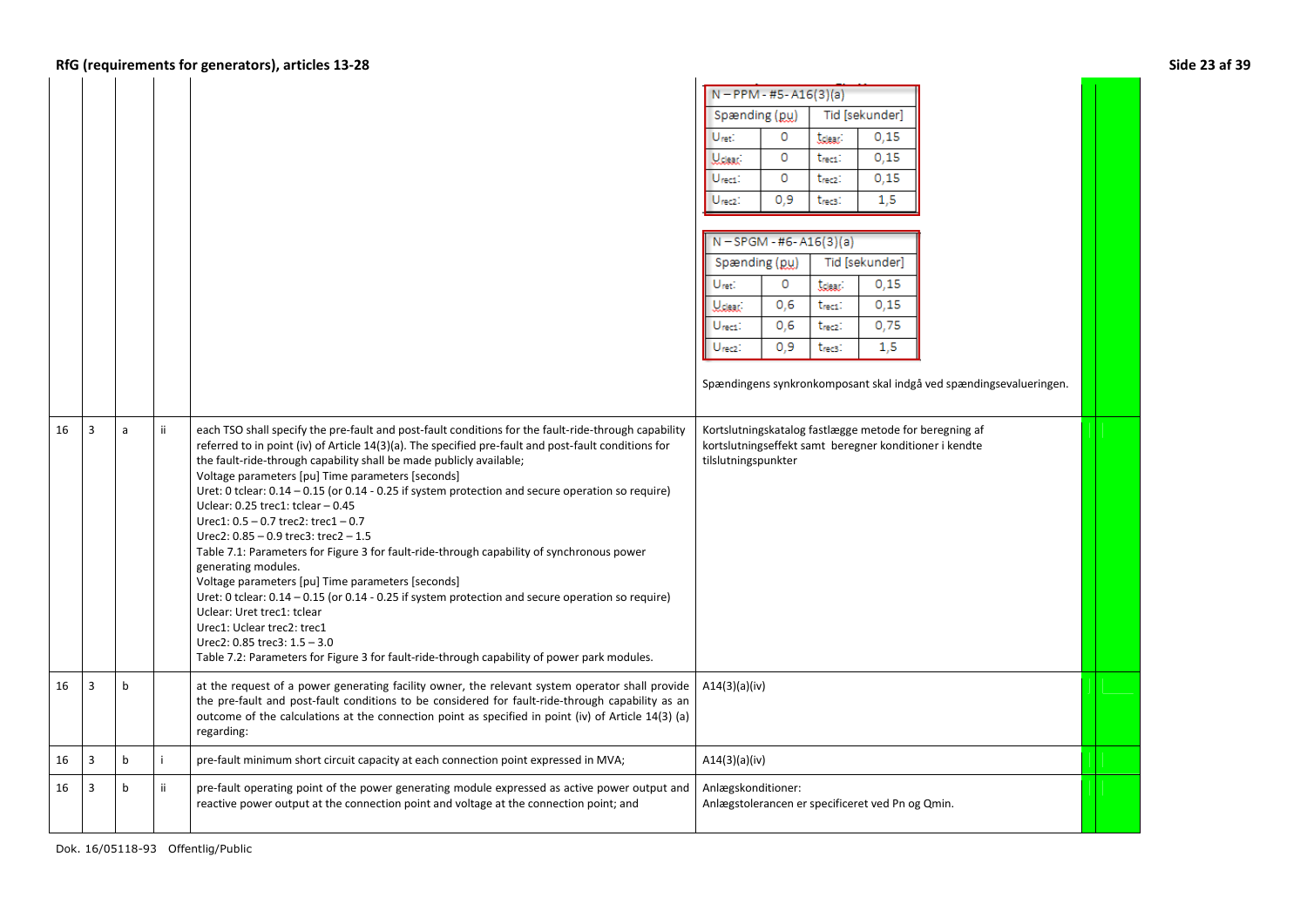|    | RfG (requirements for generators), articles 13-28<br>Side 24 af 39 |              |              |                                                                                                                                                                                                                                  |                                                                                                                                                                                                                                                                                                                                                                                            |  |  |
|----|--------------------------------------------------------------------|--------------|--------------|----------------------------------------------------------------------------------------------------------------------------------------------------------------------------------------------------------------------------------|--------------------------------------------------------------------------------------------------------------------------------------------------------------------------------------------------------------------------------------------------------------------------------------------------------------------------------------------------------------------------------------------|--|--|
| 16 | $\overline{3}$                                                     | b            | iii          | post-fault minimum short circuit capacity at each connection point expressed in MVA;                                                                                                                                             | A14(3)(a)(iv)                                                                                                                                                                                                                                                                                                                                                                              |  |  |
| 16 | 3                                                                  | $\mathsf{C}$ |              | fault-ride-through capabilities in case of asymmetrical faults shall be specified by each TSO.                                                                                                                                   | Angivne FRT-krav gælder for symmetrisk og asymmetriske fejl, hvor<br>referencen er spændingens synkronkomposant                                                                                                                                                                                                                                                                            |  |  |
|    |                                                                    |              |              | Supplerende krav:                                                                                                                                                                                                                | Robusthedskrav overfor gentagene fejl<br>Det påhviler anlægsejer, at sikre produktionsanlægget mod mekaniske og<br>elektriske følgevirkninger i forbindelse med mulig genindkobling efter<br>symmetriske såvel som asymmetriske fejl i transmissionssystemet.<br>Foranstaltningerne i forbindelse med dette må ikke kompromittere<br>produktionsanlæggets specificerede øvrige egenskaber. |  |  |
| 16 | $\overline{4}$                                                     |              |              | Type D power generating modules shall fulfil the following general system management<br>requirements:                                                                                                                            |                                                                                                                                                                                                                                                                                                                                                                                            |  |  |
| 16 | $\overline{4}$                                                     | a            |              | with regard to synchronisation, when starting a power generating module, synchronisation shall<br>be performed by the power generating facility owner only after authorisation by the relevant<br>system operator;               |                                                                                                                                                                                                                                                                                                                                                                                            |  |  |
| 16 | 4                                                                  | $\mathbf b$  |              | the power generating module shall be equipped with the necessary synchronisation facilities;                                                                                                                                     |                                                                                                                                                                                                                                                                                                                                                                                            |  |  |
| 16 | 4                                                                  | $\mathsf{C}$ |              | synchronisation of power generating modules shall be possible at frequencies within the ranges<br>set out in Table 2;                                                                                                            |                                                                                                                                                                                                                                                                                                                                                                                            |  |  |
| 16 | $\overline{4}$                                                     | $\mathsf{d}$ |              | the relevant system operator and the power generating facility owner shall agree on the settings<br>of synchronisation devices to be concluded prior to operation of the power generating module.<br>This agreement shall cover: |                                                                                                                                                                                                                                                                                                                                                                                            |  |  |
| 16 | 4                                                                  | d            |              | voltage;                                                                                                                                                                                                                         |                                                                                                                                                                                                                                                                                                                                                                                            |  |  |
| 16 | $\overline{4}$                                                     | d            | ii.          | frequency;                                                                                                                                                                                                                       |                                                                                                                                                                                                                                                                                                                                                                                            |  |  |
| 16 | $\overline{4}$                                                     | d            | iii          | phase angle range;                                                                                                                                                                                                               |                                                                                                                                                                                                                                                                                                                                                                                            |  |  |
| 16 | $\overline{4}$                                                     | d            | iv           | phase sequence;                                                                                                                                                                                                                  |                                                                                                                                                                                                                                                                                                                                                                                            |  |  |
| 16 | $\overline{a}$                                                     | d            | $\mathsf{v}$ | deviation of voltage and frequency.                                                                                                                                                                                              |                                                                                                                                                                                                                                                                                                                                                                                            |  |  |
|    |                                                                    |              |              | Requirements for type B synchronous power-generating modules                                                                                                                                                                     |                                                                                                                                                                                                                                                                                                                                                                                            |  |  |
| 17 | $\mathbf{1}$                                                       |              |              | Type B synchronous power generating modules shall fulfil the requirements listed in Articles 13,<br>except for Article 13(2)(b), and 14.                                                                                         |                                                                                                                                                                                                                                                                                                                                                                                            |  |  |
| 17 | $\overline{2}$                                                     |              |              | Type B synchronous power generating modules shall fulfil the following additional requirements<br>relating to voltage stability:                                                                                                 |                                                                                                                                                                                                                                                                                                                                                                                            |  |  |
| 17 | $\overline{2}$                                                     | a            |              | with regard to reactive power capability, the relevant system operator shall have the right to<br>specify the capability of a synchronous power generating module to provide reactive power;                                     |                                                                                                                                                                                                                                                                                                                                                                                            |  |  |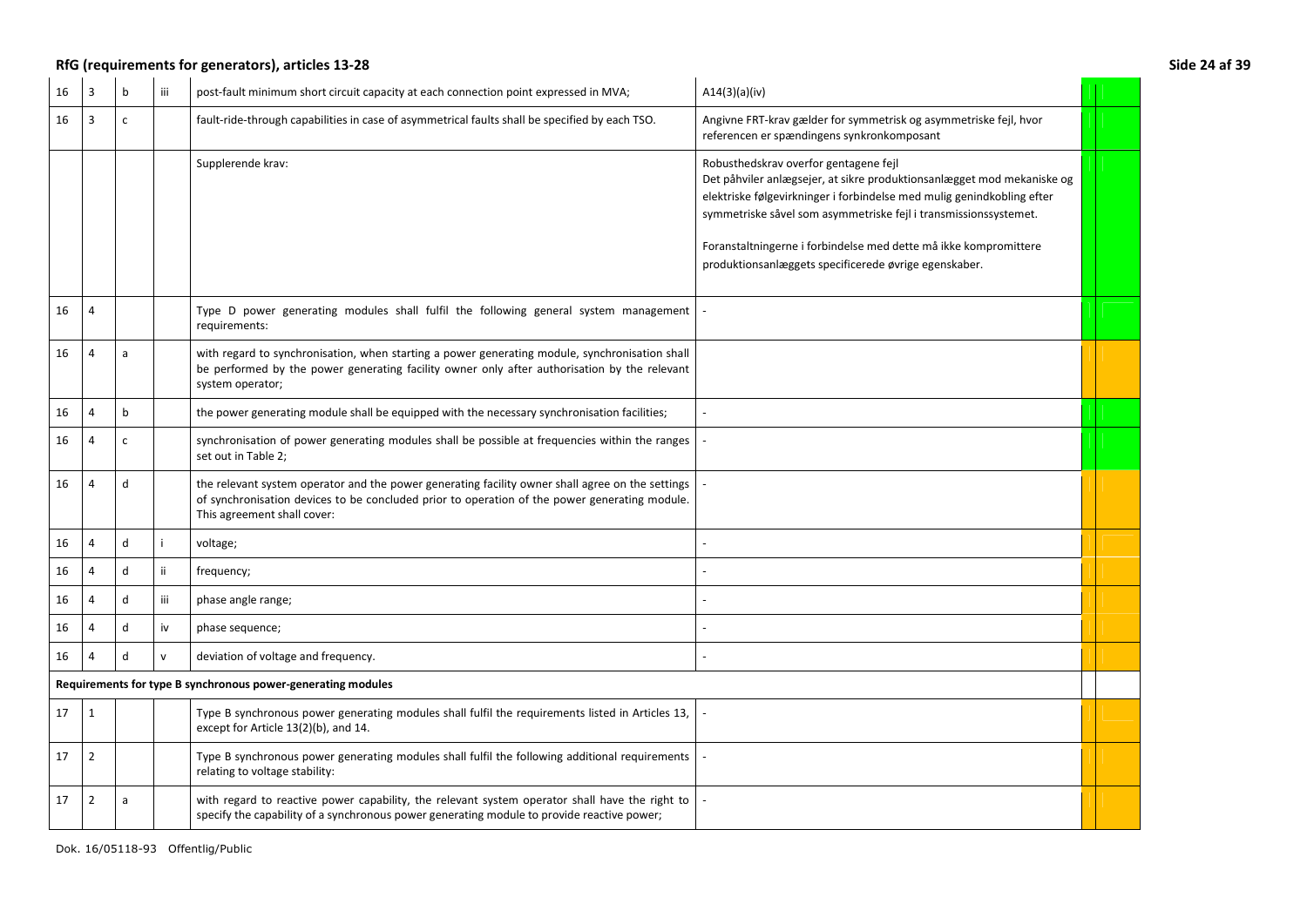## **RfG (requirements for generators), articles 13-28 Side 25 af 39**

| 17 | $\overline{2}$                                               | h            |     | with regard to the voltage control system, a synchronous power generating module shall be<br>equipped with a permanent automatic excitation control system that can provide constant<br>alternator terminal voltage at a selectable setpoint without instability over the entire operating<br>range of the synchronous power generating module.                                                                                                                                                                                                                                                                                                                                                                                                                                                            |                                                                                                                                                                                                                                          |  |  |  |
|----|--------------------------------------------------------------|--------------|-----|------------------------------------------------------------------------------------------------------------------------------------------------------------------------------------------------------------------------------------------------------------------------------------------------------------------------------------------------------------------------------------------------------------------------------------------------------------------------------------------------------------------------------------------------------------------------------------------------------------------------------------------------------------------------------------------------------------------------------------------------------------------------------------------------------------|------------------------------------------------------------------------------------------------------------------------------------------------------------------------------------------------------------------------------------------|--|--|--|
| 17 | 3                                                            |              |     | With regard to robustness, type B synchronous power generating modules shall be capable of<br>providing post-fault active power recovery. The relevant TSO shall specify the magnitude and<br>time for active power recovery.                                                                                                                                                                                                                                                                                                                                                                                                                                                                                                                                                                              | Der specificeres ikke yderlig robustness respons krav end der er<br>specificeret i de øvrige artikler.<br>Anlægsegenskaber for robustness må ikke forsinkes eller begrænses ved<br>et specifikt design med udgangspunkt i denne artikel. |  |  |  |
|    | Requirements for type C synchronous power-generating modules |              |     |                                                                                                                                                                                                                                                                                                                                                                                                                                                                                                                                                                                                                                                                                                                                                                                                            |                                                                                                                                                                                                                                          |  |  |  |
| 18 | $\mathbf{1}$                                                 |              |     | Type C synchronous power generating modules shall fulfil the requirements laid down in Articles<br>13, 14, 15 and 17, except for Article 13 (2)(b) and 13(6), Article 14(2) and Article 17(2)(a).                                                                                                                                                                                                                                                                                                                                                                                                                                                                                                                                                                                                          |                                                                                                                                                                                                                                          |  |  |  |
| 18 | $\overline{2}$                                               |              |     | Type C synchronous power generating modules shall fulfil the following additional requirements<br>in relation to voltage stability:                                                                                                                                                                                                                                                                                                                                                                                                                                                                                                                                                                                                                                                                        |                                                                                                                                                                                                                                          |  |  |  |
| 18 | $\overline{2}$                                               | a            |     | with regard to reactive power capability, the relevant system operator may specify<br>supplementary reactive power to be provided if the connection point of a synchronous power<br>generating module is neither located at the high-voltage terminals of the step-up transformer to<br>the voltage level of the connection point nor at the alternator terminals, if no step-up<br>transformer exists. This supplementary reactive power shall compensate the reactive power<br>demand of the high-voltage line or cable between the high-voltage terminals of the step-up<br>transformer of the synchronous power generating module or its alternator terminals, if no step-<br>up transformer exists, and the connection point and shall be provided by the responsible owner<br>of that line or cable. | Det påhviler anlægsejer at kompensere for anlægsinfrastrukturens<br>reaktive effekt i situationer, hvor anlægget er udkoblet eller ikke<br>producerer aktiv effekt.                                                                      |  |  |  |
| 18 | $\overline{2}$                                               | $\mathbf b$  |     | with regard to reactive power capability at maximum capacity:                                                                                                                                                                                                                                                                                                                                                                                                                                                                                                                                                                                                                                                                                                                                              |                                                                                                                                                                                                                                          |  |  |  |
| 18 | $\overline{2}$                                               | $\mathbf b$  |     | the relevant system operator in coordination with the relevant TSO shall specify the reactive<br>power provision capability requirements in the context of varying voltage. For that purpose the<br>relevant system operator shall specify a U-Q/Pmax-profile within the boundaries of which the<br>synchronous power generating module shall be capable of providing reactive power at its<br>maximum capacity. The specified U-Q/Pmax profile may take any shape, having regard to the<br>potential costs of delivering the capability to provide reactive power production at high voltages<br>and reactive power consumption at low voltages;                                                                                                                                                          | Krav jf. Bilag 1.D                                                                                                                                                                                                                       |  |  |  |
| 18 | $\overline{2}$                                               | $\mathsf{b}$ | ii. | the U-Q/Pmax-profile shall be specified by the relevant system operator in coordination with the<br>relevant TSO, in conformity with the following principles:<br>- the U-Q/Pmax-profile shall not exceed the U-Q/Pmax-profile envelope, represented by the<br>inner envelope in Figure 7;<br>$-$ the dimensions of the U-Q/Pmax-profile envelope (Q/Pmax range and voltage range) shall be<br>within the range specified for each synchronous area in Table 8; and<br>- the position of the U-Q/Pmax-profile envelope shall be within the limits of the fixed outer                                                                                                                                                                                                                                       |                                                                                                                                                                                                                                          |  |  |  |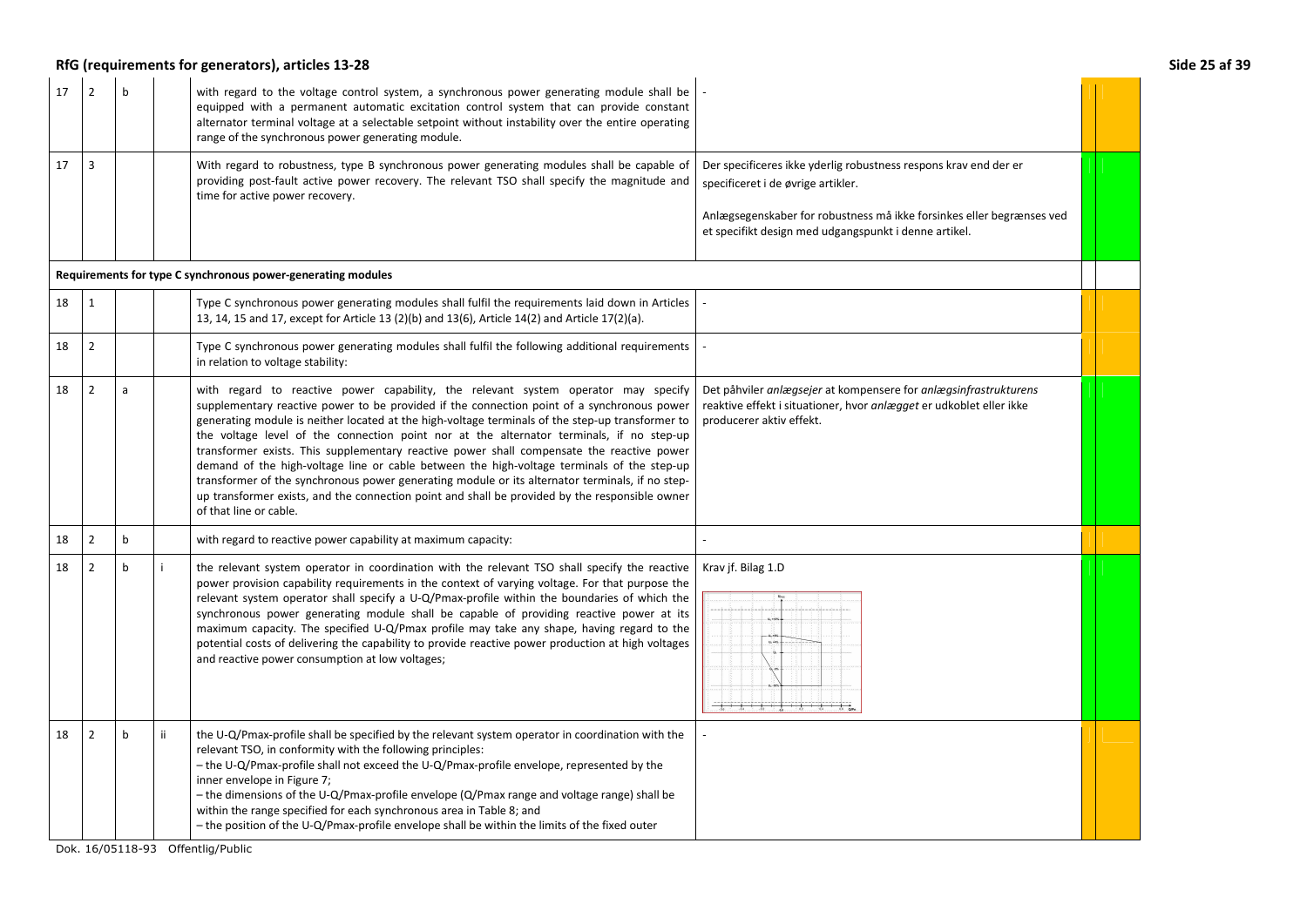## **RfG (requirements for generators), articles 13-28 Side 26 af 39**

|    |                |              |     | envelope in Figure 7;                                                                                                                                                                                                                                                                                                                                                                                                                                                                                                                                                                                                                                                                                                                                                                            |                               |    |
|----|----------------|--------------|-----|--------------------------------------------------------------------------------------------------------------------------------------------------------------------------------------------------------------------------------------------------------------------------------------------------------------------------------------------------------------------------------------------------------------------------------------------------------------------------------------------------------------------------------------------------------------------------------------------------------------------------------------------------------------------------------------------------------------------------------------------------------------------------------------------------|-------------------------------|----|
|    |                |              |     | Figure 7: U-Q/Pmax-profile of a synchronous power generating module. The diagram represents<br>boundaries of a U-Q/Pmax-profile by the voltage at the connection point, expressed by the ratio<br>of its actual value and its the reference 1 pu value, against the ratio of the reactive power (Q) and<br>the maximum capacity (Pmax). The position, size and shape of the inner envelope are indicative.<br>Synchronous area Maximum range of Q/Pmax Maximum range of steady-state voltage level in PU<br>Continental Europe 0.95 0.225<br>Nordic 0.95 0.150<br>Great Britain 0.95 0.225<br>Ireland and Northern Ireland 1.08 0.218<br>Baltic 1.0 0.220<br>Table 8: Parameters for the inner envelope in Figure 7                                                                              |                               |    |
| 18 | $\overline{2}$ | b            | iii | the reactive power provision capability requirement applies at the connection point. For profile<br>shapes other than rectangular, the voltage range represents the highest and lowest values. The<br>full reactive power range is therefore not expected to be available across the range of steady-<br>state voltages;                                                                                                                                                                                                                                                                                                                                                                                                                                                                         |                               |    |
| 18 | $\overline{2}$ | $\mathbf b$  | iv  | the synchronous power generating module shall be capable of moving to any operating point<br>within its U-Q/Pmax profile in appropriate timescales to target values requested by the relevant<br>system operator;                                                                                                                                                                                                                                                                                                                                                                                                                                                                                                                                                                                |                               | R1 |
| 18 | $\overline{2}$ | $\mathsf{C}$ |     | with regard to reactive power capability below maximum capacity, when operating at an active<br>power output below the maximum capacity (P <pmax), generating<br="" power="" synchronous="" the="">modules shall be capable of operating at every possible operating point in the P-Q-capability<br/>diagram of the alternator of that synchronous power generating module, at least down to<br/>minimum stable operating level. Even at reduced active power output, reactive power supply at<br/>the connection point shall correspond fully to the P-Q-capability diagram of the alternator of that<br/>synchronous power generating module, taking the auxiliary supply power and the active and<br/>reactive power losses of the step-up transformer, if applicable, into account.</pmax),> |                               |    |
|    |                |              |     | Requirements for type D synchronous power-generating modules                                                                                                                                                                                                                                                                                                                                                                                                                                                                                                                                                                                                                                                                                                                                     |                               |    |
| 19 | $\mathbf{1}$   |              |     | Type D synchronous power generating modules shall fulfil the requirements laid down in Article<br>13, except for Article 13(2)(b), (6) and ( $67$ ), Article 14 except for Article 14(2), Article 15, except<br>for Article 15(3), Article 16, Article 17, except for Article 17(2) and Article 18.                                                                                                                                                                                                                                                                                                                                                                                                                                                                                              |                               |    |
| 19 | $\overline{2}$ |              |     | Type D synchronous power generating modules shall fulfil the following additional requirements<br>in relation to voltage stability:                                                                                                                                                                                                                                                                                                                                                                                                                                                                                                                                                                                                                                                              |                               |    |
| 19 | $\overline{2}$ | a            |     | the parameters and settings of the components of the voltage control system shall be agreed<br>between the power generating facility owner and the relevant system operator, in coordination<br>with the relevant TSO;                                                                                                                                                                                                                                                                                                                                                                                                                                                                                                                                                                           | Se note bagerst i dokumentet. |    |
| 19 | $\overline{2}$ | $\mathbf b$  |     | the agreement referred to in subparagraph (a) shall cover the specifications and performance of<br>an automatic voltage regulator ('AVR') with regard to steady-state voltage and transient voltage<br>control and the specifications and performance of the excitation control system. The latter shall<br>include:                                                                                                                                                                                                                                                                                                                                                                                                                                                                             |                               |    |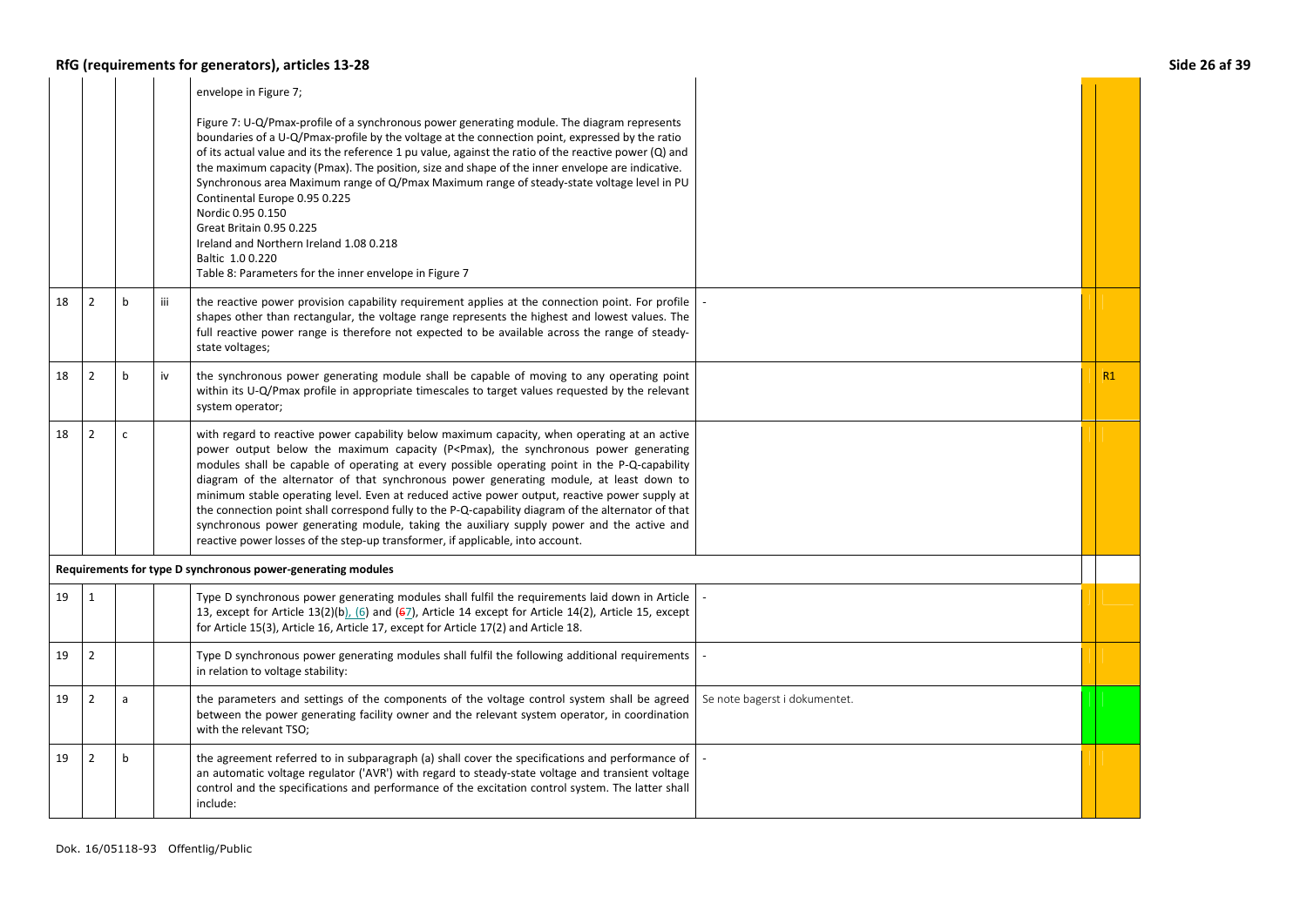## **RfG (requirements for generators), articles 13-28 Side 27 af 39**

| 19 | $\overline{2}$ | b           |              | bandwidth limitation of the output signal to ensure that the highest frequency of response<br>cannot excite torsional oscillations on other power generating modules connected to the<br>network;                                                                             |                                                                                                                                                                                                                                                                                                                                                                                                                                                                                                                                                                                                           |  |
|----|----------------|-------------|--------------|-------------------------------------------------------------------------------------------------------------------------------------------------------------------------------------------------------------------------------------------------------------------------------|-----------------------------------------------------------------------------------------------------------------------------------------------------------------------------------------------------------------------------------------------------------------------------------------------------------------------------------------------------------------------------------------------------------------------------------------------------------------------------------------------------------------------------------------------------------------------------------------------------------|--|
| 19 | $\overline{2}$ | $\mathbf b$ | ii           | an underexcitation limiter to prevent the AVR from reducing the alternator excitation to a level<br>which would endanger synchronous stability;                                                                                                                               |                                                                                                                                                                                                                                                                                                                                                                                                                                                                                                                                                                                                           |  |
| 19 | $\overline{2}$ | $\mathbf b$ | iii          | an overexcitation limiter to ensure that the alternator excitation is not limited to less than the<br>maximum value that can be achieved whilst ensuring that the synchronous power generating<br>module is operating within its design limits;                               |                                                                                                                                                                                                                                                                                                                                                                                                                                                                                                                                                                                                           |  |
| 19 | $\overline{2}$ | b           | iv           | a stator current limiter; and                                                                                                                                                                                                                                                 |                                                                                                                                                                                                                                                                                                                                                                                                                                                                                                                                                                                                           |  |
| 19 | $\overline{2}$ | b           | $\mathsf{v}$ | a PSS function to attenuate power oscillations, if the synchronous power generating module size<br>is above a value of maximum capacity specified by the relevant TSO.                                                                                                        | D anlæg.                                                                                                                                                                                                                                                                                                                                                                                                                                                                                                                                                                                                  |  |
| 19 | $\overline{3}$ |             |              | The relevant TSO and the power generating facility owner shall enter into an agreement<br>regarding technical capabilities of the power generating module to aid angular stability under<br>fault conditions.                                                                 | Der specificeres ikke yderlige vinkelstabilitetskrav end der er specificeret i<br>de øvrige artikler.                                                                                                                                                                                                                                                                                                                                                                                                                                                                                                     |  |
|    |                |             |              | Requirements for type B power park modules                                                                                                                                                                                                                                    |                                                                                                                                                                                                                                                                                                                                                                                                                                                                                                                                                                                                           |  |
| 20 | 1              |             |              | Type B power park modules shall fulfil the requirements laid down in Articles 13, except for<br>Article 13(2)(b), and Article 14.                                                                                                                                             |                                                                                                                                                                                                                                                                                                                                                                                                                                                                                                                                                                                                           |  |
| 20 | $\overline{2}$ |             |              | Type B power park modules shall fulfil the following additional requirements in relation to<br>voltage stability:                                                                                                                                                             |                                                                                                                                                                                                                                                                                                                                                                                                                                                                                                                                                                                                           |  |
| 20 | $\overline{2}$ | a           |              | with regard to reactive power capability, the relevant system operator shall have the right to<br>specify the capability of a power park module to provide reactive power;                                                                                                    |                                                                                                                                                                                                                                                                                                                                                                                                                                                                                                                                                                                                           |  |
| 20 | $\overline{2}$ | b           |              | the relevant system operator in coordination with the relevant TSO shall have the right to specify<br>that a power park module be capable of providing fast fault current at the connection point in<br>case of symmetrical (3-phase) faults, under the following conditions: | CE:<br>IQ/In linear from 0% - 100 % at Upgc: 0,85 p.u to 0,5 p.u.<br>N:<br>IQ/In linear from 0% - 100 % at Upgc: 0,9 p.u to 0,5 p.u.<br>Regulering skal følge Figur x, så den reaktive tillægsstrøm<br>(synkronkomposanten) efter 100 ms følger karakteristikken med en<br>tolerance på ±20 %. På Figur x angiver Y-aksen den anvendte<br>styrespænding for 50 Hz-komponenten.<br>Med hensyn til styringskoncept for levering af reaktiv tillægsstrøm under<br>et spændingsdyk er det op til PPM-leverandøren at specificere, hvilken<br>styrespænding der benyttes. Dette kan være mindste eller højeste |  |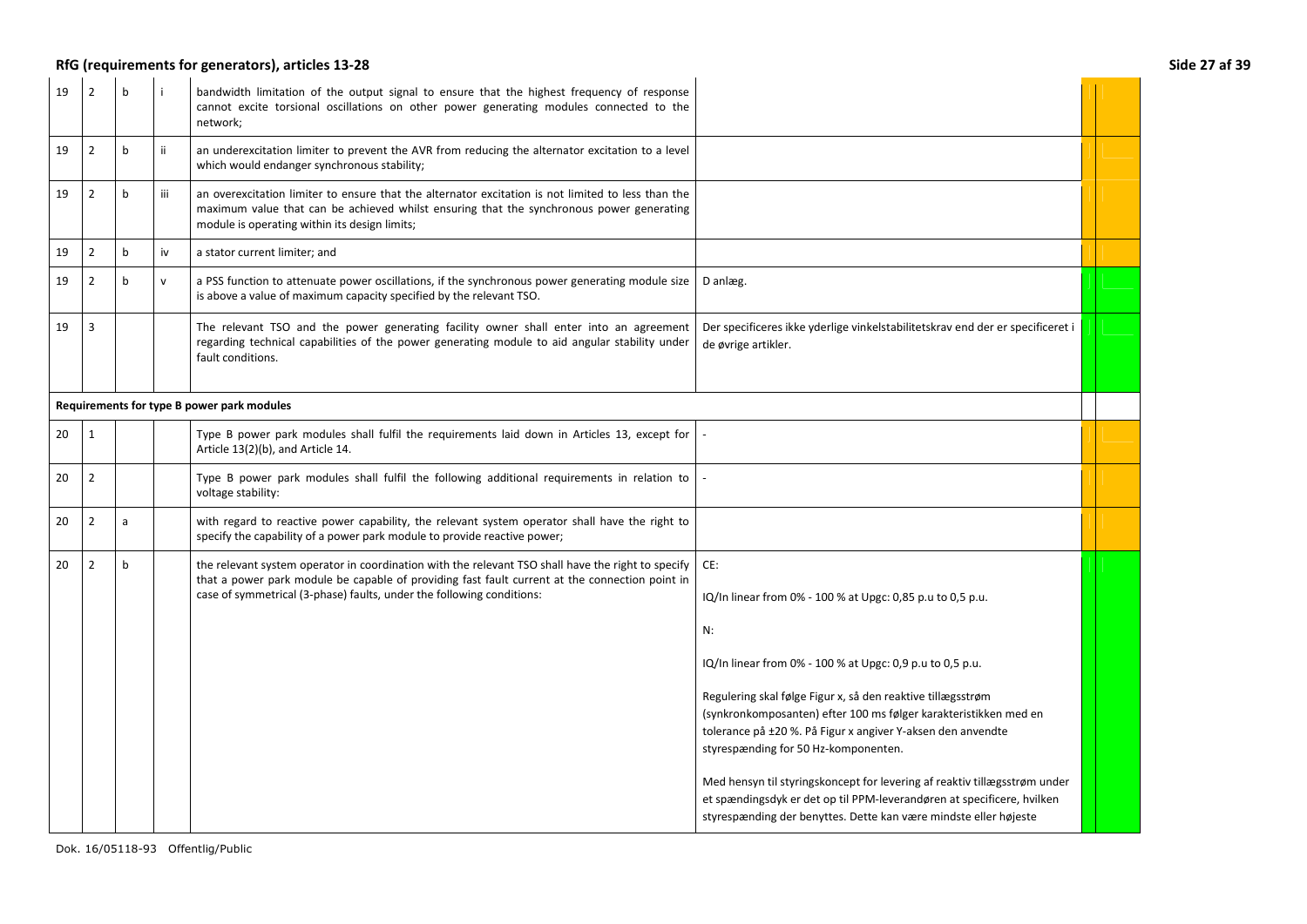yderspænding, respektive fasespænding. Alternativt kan den synkrone spændingskomposant benyttes, så længe karakteristikken angivet på Figur x kan overholdes for trefasefejl og efter bortkobling af alle typer af asymmetriske fejl. I område B har levering af reaktiv strøm første prioritet, mens levering af aktiv effekt har anden prioritet. CE:  $\overline{ }$  $\sim$ Concide & 90 %<br>85 %<br>80 %  $\vert$ <sub>703</sub> 503  $\vert$ <sub>30</sub> 10 % 0% 10% 20% 30% 40% 50% 60% 70% 80% 90% 100% N:  $\overline{a}$ . . ا Crocade A 90 %<br>85 %<br>80 % 70 % Område i 305  $\vert_{10}$ 0% 10% 20% 30% 40% 50% 60%  $\sin \omega$  $2$  b the power park module shall be capable of activating the supply of fast fault current either by: and prover park module shall be capable of activating the supply of fast fault current either by:<br>
- ensuring the supply of the fast fault current at the connection point; or<br>
- measuring voltage deviations at the terminal – ensuring the supply of the fast fault current at the connection point; or – measuring voltage deviations at the terminals of the individual units of the power park module  $2 h$  $ii$  the relevant system operator in coordination with the relevant TSO shall specify: CE:– how and when a voltage deviation is to be determined as well as the end of the voltage Uc < 0,85 pu: start deviation; Uc > 0,85 pu: stop – the characteristics of the fast fault current, including the time domain for measuring the N: voltage deviation and fast fault current, for which current and voltage may be measured

20

20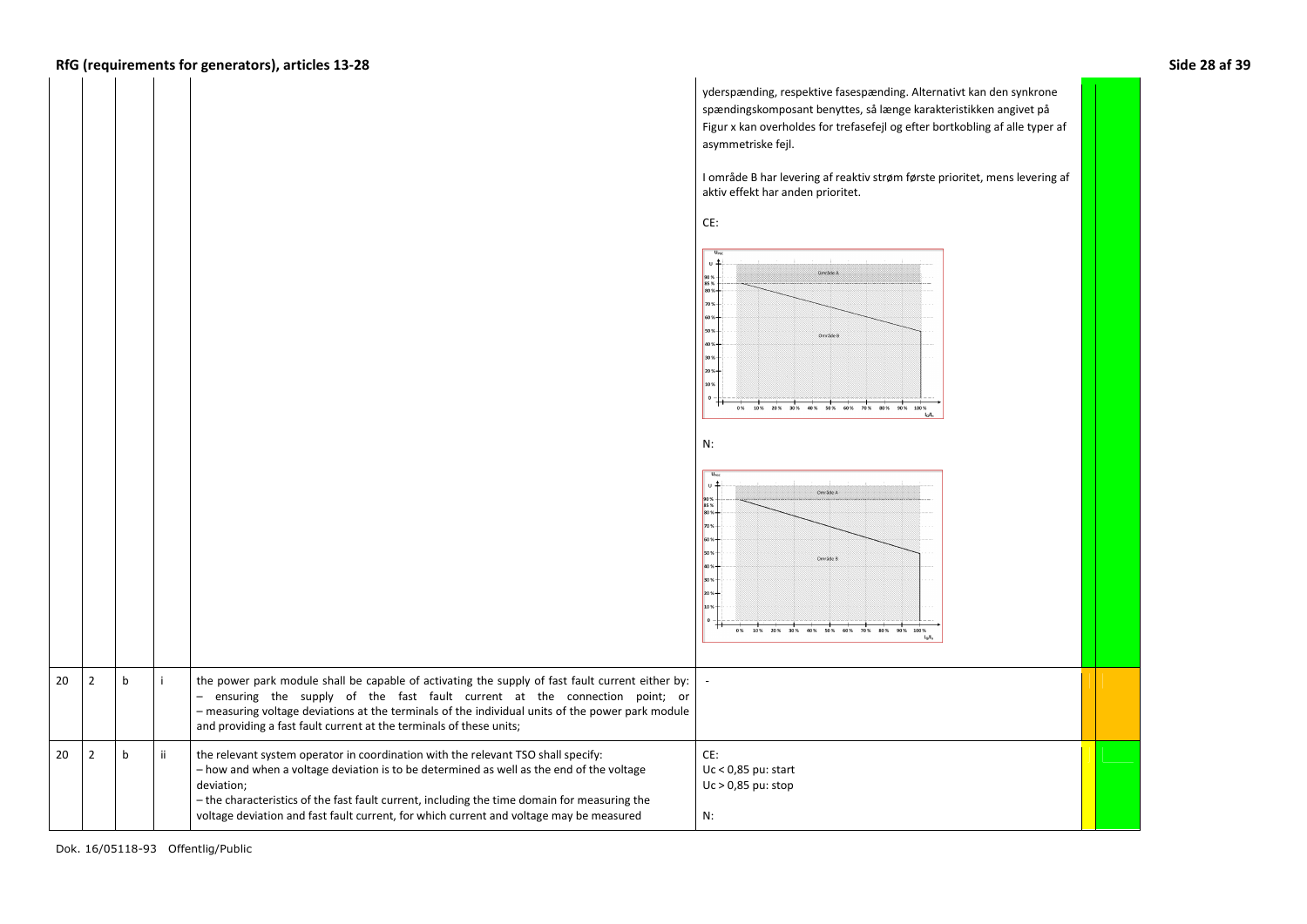## **RfG (requirements for generators), articles 13-28 Side 29 af 39**

|    |                |              |              | differently from the method specified in Article 2;<br>- the timing and accuracy of the fast fault current, which may include several stages during a<br>fault and after its clearance;                                                                                                | $Uc < 0.9$ pu: start<br>$Uc > 0.9$ pu: stop<br>Karakteristik af fast fault current er specificeret under A20.2.b.                                                                                                                                                                    |  |
|----|----------------|--------------|--------------|----------------------------------------------------------------------------------------------------------------------------------------------------------------------------------------------------------------------------------------------------------------------------------------|--------------------------------------------------------------------------------------------------------------------------------------------------------------------------------------------------------------------------------------------------------------------------------------|--|
| 20 | $\overline{2}$ | $\mathsf{C}$ |              | with regard to the supply of fast fault current in case of asymmetrical (1-phase or 2-phase) faults,<br>the relevant system operator in coordination with the relevant TSO shall have the right to specify<br>a requirement for asymmetrical current injection.                        | Ingen krav om asymmetrisk fejlstrømsinjektion for nuværende.                                                                                                                                                                                                                         |  |
| 20 | 3              |              |              | Type B power park modules shall fulfil the following additional requirements in relation to<br>robustness:                                                                                                                                                                             |                                                                                                                                                                                                                                                                                      |  |
| 20 | 3              | a            |              | the relevant TSO shall specify the post-fault active power recovery that the power park module is<br>capable of providing and shall specify:                                                                                                                                           | Anlægget skal efter et indsvingningsforløb levere normal produktion<br>senest 5 sekunder efter, at driftsforholdene i nettilslutningspunktet er<br>tilbage i området kontinuert drift. Effektreguleringen skal ske med en<br>gradient på mindst 20 % af anlæggets nominelle effekt". |  |
| 20 | 3              | a            | i.           | when the post-fault active power recovery begins, based on a voltage criterion;                                                                                                                                                                                                        |                                                                                                                                                                                                                                                                                      |  |
| 20 | 3              | a            | ij.          | a maximum allowed time for active power recovery; and                                                                                                                                                                                                                                  |                                                                                                                                                                                                                                                                                      |  |
| 20 | 3              | a            | iii          | a magnitude and accuracy for active power recovery;                                                                                                                                                                                                                                    |                                                                                                                                                                                                                                                                                      |  |
| 20 | 3              | b            |              | the specifications shall be in accordance with the following principles:                                                                                                                                                                                                               |                                                                                                                                                                                                                                                                                      |  |
| 20 | 3              | $\mathbf b$  |              | interdependency between fast fault current requirements according to points (b) and (c) of<br>paragraph (2) and active power recovery;                                                                                                                                                 |                                                                                                                                                                                                                                                                                      |  |
| 20 | 3              | $\mathbf b$  | ij.          | dependence between active power recovery times and duration of voltage deviations;                                                                                                                                                                                                     |                                                                                                                                                                                                                                                                                      |  |
| 20 | 3              | $\mathbf b$  | iii.         | a specified limit of the maximum allowed time for active power recovery;                                                                                                                                                                                                               |                                                                                                                                                                                                                                                                                      |  |
| 20 | 3              | $\mathbf b$  | iv           | adequacy between the level of voltage recovery and the minimum magnitude for active power<br>recovery; and                                                                                                                                                                             |                                                                                                                                                                                                                                                                                      |  |
| 20 | 3              | $\mathbf b$  | $\mathsf{v}$ | adequate damping of active power oscillations.                                                                                                                                                                                                                                         |                                                                                                                                                                                                                                                                                      |  |
|    |                |              |              | Requirements for type C power park modules                                                                                                                                                                                                                                             |                                                                                                                                                                                                                                                                                      |  |
| 21 | 1              |              |              | Type C power park modules shall fulfil the requirements listed in Articles 13, except for Article<br>13(2)(b) and (6), Article 14, except for Article 14(2), Article 15 and Article 20, except for Article<br>20(2)(a), unless referred to otherwise in point (v) of paragraph (3)(d). |                                                                                                                                                                                                                                                                                      |  |
| 21 | $\overline{2}$ |              |              | Type C power park modules shall fulfil the following additional requirements in relation to<br>frequency stability:                                                                                                                                                                    |                                                                                                                                                                                                                                                                                      |  |
| 21 | $\overline{2}$ | a            |              | the relevant TSO shall have the right to specify that power park modules be capable of providing<br>synthetic inertia during very fast frequency deviations;                                                                                                                           | Krav til syntetisk inerti er ikke specificeret. Behov for syntetisk inerti vil<br>blive påbegyndt afklaret i perioden 2018 - 2019.                                                                                                                                                   |  |
| 21 | $\overline{2}$ | $\mathbf b$  |              | the operating principle of control systems installed to provide synthetic inertia and the                                                                                                                                                                                              | n/a jf. A21.2(a)                                                                                                                                                                                                                                                                     |  |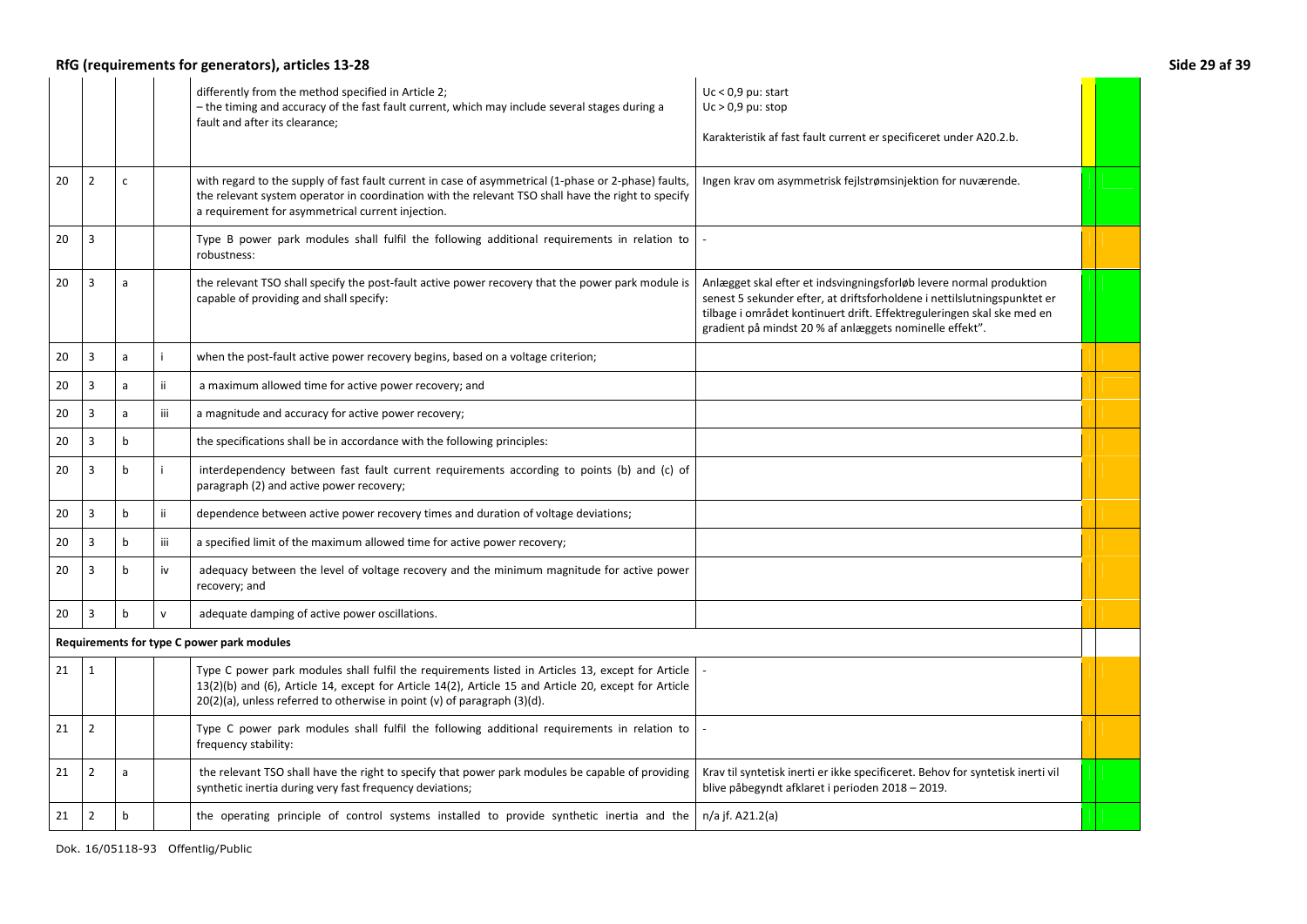## **RfG (requirements for generators), articles 13-28 Side 30 af 39**

|    |                |              |    | associated performance parameters shall be specified by the relevant TSO.                                                                                                                                                                                                                                                                                                                                                                                                                                                                                                                                                                                                                                                                                                                                                                                                                                                                                                                                                                                                                                                                                                                                                                                                                                                                                                                 |                                                                                                                                                                     |  |
|----|----------------|--------------|----|-------------------------------------------------------------------------------------------------------------------------------------------------------------------------------------------------------------------------------------------------------------------------------------------------------------------------------------------------------------------------------------------------------------------------------------------------------------------------------------------------------------------------------------------------------------------------------------------------------------------------------------------------------------------------------------------------------------------------------------------------------------------------------------------------------------------------------------------------------------------------------------------------------------------------------------------------------------------------------------------------------------------------------------------------------------------------------------------------------------------------------------------------------------------------------------------------------------------------------------------------------------------------------------------------------------------------------------------------------------------------------------------|---------------------------------------------------------------------------------------------------------------------------------------------------------------------|--|
| 21 | 3              |              |    | Type C power park modules shall fulfil the following additional requirements in relation to<br>voltage stability:                                                                                                                                                                                                                                                                                                                                                                                                                                                                                                                                                                                                                                                                                                                                                                                                                                                                                                                                                                                                                                                                                                                                                                                                                                                                         |                                                                                                                                                                     |  |
| 21 | $\overline{3}$ | a            |    | with regard to reactive power capability, the relevant system operator may specify<br>supplementary reactive power to be provided if the connection point of a power park module is<br>neither located at the high-voltage terminals of the step-up transformer to the voltage level of<br>the connection point nor at the convertor terminals, if no step-up transformer exists. This<br>supplementary reactive power shall compensate the reactive power demand of the high-voltage<br>line or cable between the high-voltage terminals of the step-up transformer of the power park<br>module or its convertor terminals, if no step-up transformer exists, and the connection point and<br>shall be provided by the responsible owner of that line or cable.                                                                                                                                                                                                                                                                                                                                                                                                                                                                                                                                                                                                                          | Det påhviler anlægsejer at kompensere for anlægsinfrastrukturens<br>reaktive effekt i situationer, hvor anlægget er udkoblet eller ikke<br>producerer aktiv effekt. |  |
| 21 | $\overline{3}$ | $\mathsf{b}$ |    | with regard to reactive power capability at maximum capacity:                                                                                                                                                                                                                                                                                                                                                                                                                                                                                                                                                                                                                                                                                                                                                                                                                                                                                                                                                                                                                                                                                                                                                                                                                                                                                                                             |                                                                                                                                                                     |  |
| 21 | 3              | $\mathsf b$  | i. | the relevant system operator in coordination with the relevant TSO shall specify the reactive<br>power provision capability requirements in the context of varying voltage. To that end, it shall<br>specify a U-Q/Pmax-profile that may take any shape within the boundaries of which the power<br>park module shall be capable of providing reactive power at its maximum capacity;                                                                                                                                                                                                                                                                                                                                                                                                                                                                                                                                                                                                                                                                                                                                                                                                                                                                                                                                                                                                     | Krav jf. Bilag 1.D<br>$u_c - 5%$<br>$-0.4$   $-0.2$<br>QPn = 0.33<br>PF = 0.95<br>$Q/Pn = 0.33$<br>$PF = 0.95$                                                      |  |
| 21 | $\overline{3}$ | b            | ii | the U-Q/Pmax-profile shall be specified by each relevant system operator in coordination with<br>the relevant TSO in conformity with the following principles:<br>- the U-Q/Pmax-profile shall not exceed the U-Q/Pmax-profile envelope, represented by the<br>inner envelope in Figure 8;<br>- the dimensions of the U-Q/Pmax-profile envelope (Q/Pmax range and voltage range) shall be<br>within the values specified for each synchronous area in Table 9;<br>- the position of the U-Q/Pmax-profile envelope shall be within the limits of the fixed outer<br>envelope set out in Figure 8; and<br>- the specified U-Q/Pmax profile may take any shape, having regard to the potential costs of<br>delivering the capability to provide reactive power production at high voltages and reactive<br>power consumption at low voltages;<br>Figure 8: U-Q/Pmax-profile of a power park module. The diagram represents boundaries of a U-<br>Q/Pmax-profile by the voltage at the connection point, expressed by the ratio of its actual value<br>and its reference 1 pu value, against the ratio of the reactive power $(Q)$ and the maximum<br>capacity (Pmax). The position, size and shape of the inner envelope are indicative.<br>Synchronous area Maximum range of Q/Pmax Maximum range of steady-state voltage level in PU<br>Continental Europe 0.75 0.225<br>Nordic 0.95 0.150 |                                                                                                                                                                     |  |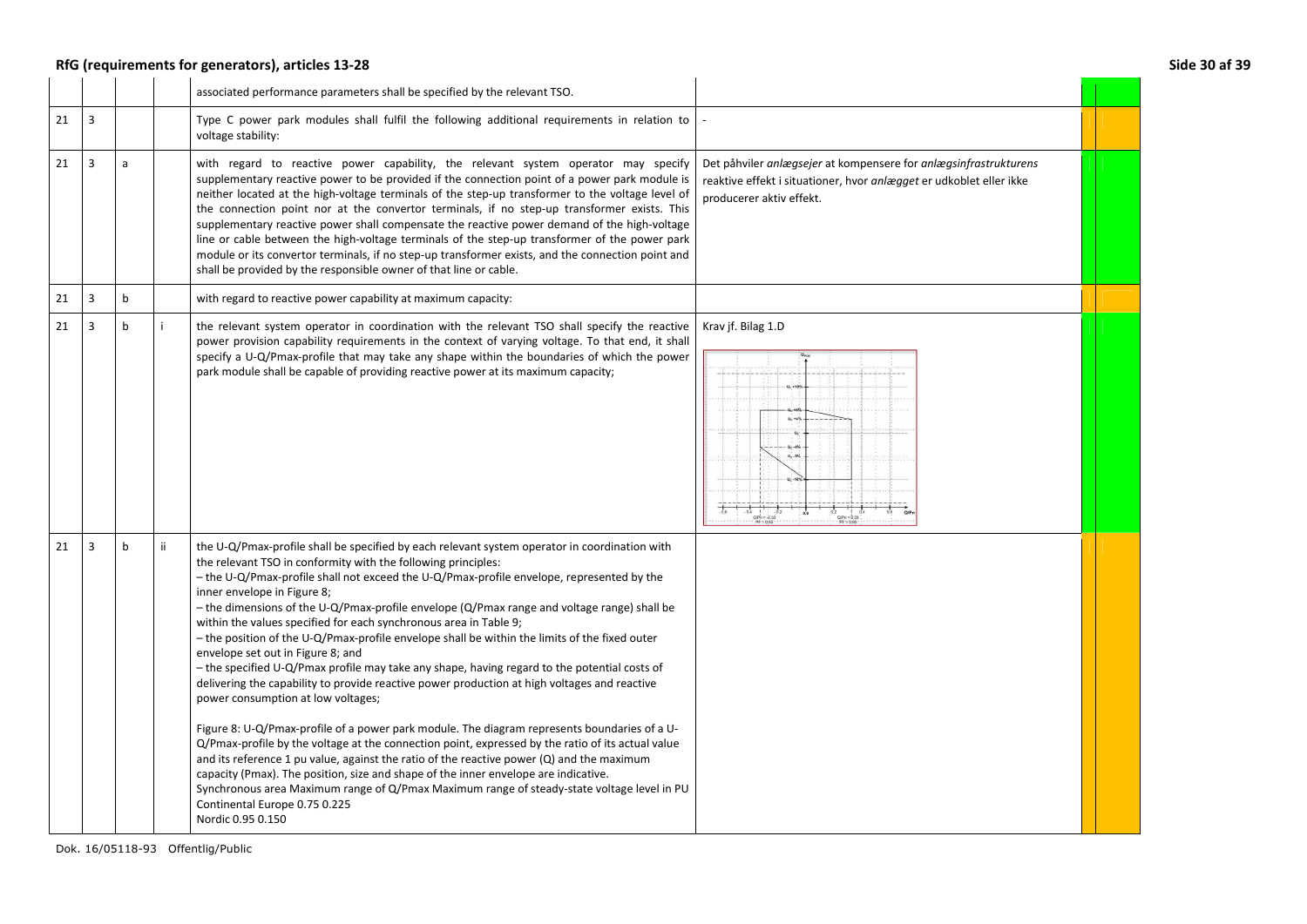## **RfG (requirements for generators), articles 13-28 Side 31 af 39**

|    |   |              |     | Great Britain 0.66 0.225<br>Ireland and Northern Ireland 0.66 0.218<br>Baltic 0.80 0.220<br>Table 9: Parameters for the inner envelope in Figure 8                                                                                                                                                                                                                                                                                                                                                                                                                                                                                                                                                                                                 |                                                                                                                                                                                                                                                                                                                                                                                                                                                                                                               |  |
|----|---|--------------|-----|----------------------------------------------------------------------------------------------------------------------------------------------------------------------------------------------------------------------------------------------------------------------------------------------------------------------------------------------------------------------------------------------------------------------------------------------------------------------------------------------------------------------------------------------------------------------------------------------------------------------------------------------------------------------------------------------------------------------------------------------------|---------------------------------------------------------------------------------------------------------------------------------------------------------------------------------------------------------------------------------------------------------------------------------------------------------------------------------------------------------------------------------------------------------------------------------------------------------------------------------------------------------------|--|
| 21 | 3 | b            | iii | the reactive power provision capability requirement applies at the connection point. For profile<br>shapes other than rectangular, the voltage range represents the highest and lowest values. The<br>full reactive power range is therefore not expected to be available across the range of steady-<br>state voltages;                                                                                                                                                                                                                                                                                                                                                                                                                           |                                                                                                                                                                                                                                                                                                                                                                                                                                                                                                               |  |
| 21 | 3 | $\mathsf{C}$ |     | With regard to reactive power capability below maximum capacity:                                                                                                                                                                                                                                                                                                                                                                                                                                                                                                                                                                                                                                                                                   |                                                                                                                                                                                                                                                                                                                                                                                                                                                                                                               |  |
| 21 | 3 | $\mathsf{C}$ |     | the relevant system operator in coordination with the relevant TSO shall specify the reactive<br>power provision capability requirements and shall specify a P-Q/Pmax-profile that may take any<br>shape within the boundaries of which the power park module shall be capable of providing<br>reactive power below maximum capacity;                                                                                                                                                                                                                                                                                                                                                                                                              | Krav jf. Bilag 1.D<br>$-0.2 -0.1$ 0.0 0.1 0.2<br>$-0.6$<br>$-0.4 - 1$<br>0.4<br>0,6<br>dette område tillades det, at de reaktive<br>egenskaber for PPM, kan være begrænset af et<br>reduceret antal enheder i PPM som er i drift,<br>grundet vedligehold eller fejl.<br>dette område tillades det, at de reaktive<br>egenskaber for PPM, kan være begrænset af et<br>reduceret antal enheder i PPM som er i drift,<br>grundet opstart og nedlukning som funktion af<br>primær energi, vedligehold eller fejl. |  |
| 21 | 3 | $\mathsf{C}$ | ii  | the P-Q/Pmax-profile shall be specified by each relevant system operator in coordination with<br>the relevant TSO, in conformity with the following principles:<br>- the P-Q/Pmax-profile shall not exceed the P-Q/Pmax-profile envelope, represented by the inner<br>envelope in Figure 9;<br>- the Q/Pmax range of the P-Q/Pmax-profile envelope is specified for each synchronous area in<br>Table 9;<br>- the active power range of the P-Q/Pmax-profile envelope at zero reactive power shall be 1 pu;<br>- the P-Q/Pmax-profile can be of any shape and shall include conditions for reactive power<br>capability at zero active power; and<br>- the position of the P-Q/Pmax-profile envelope shall be within the limits of the fixed outer |                                                                                                                                                                                                                                                                                                                                                                                                                                                                                                               |  |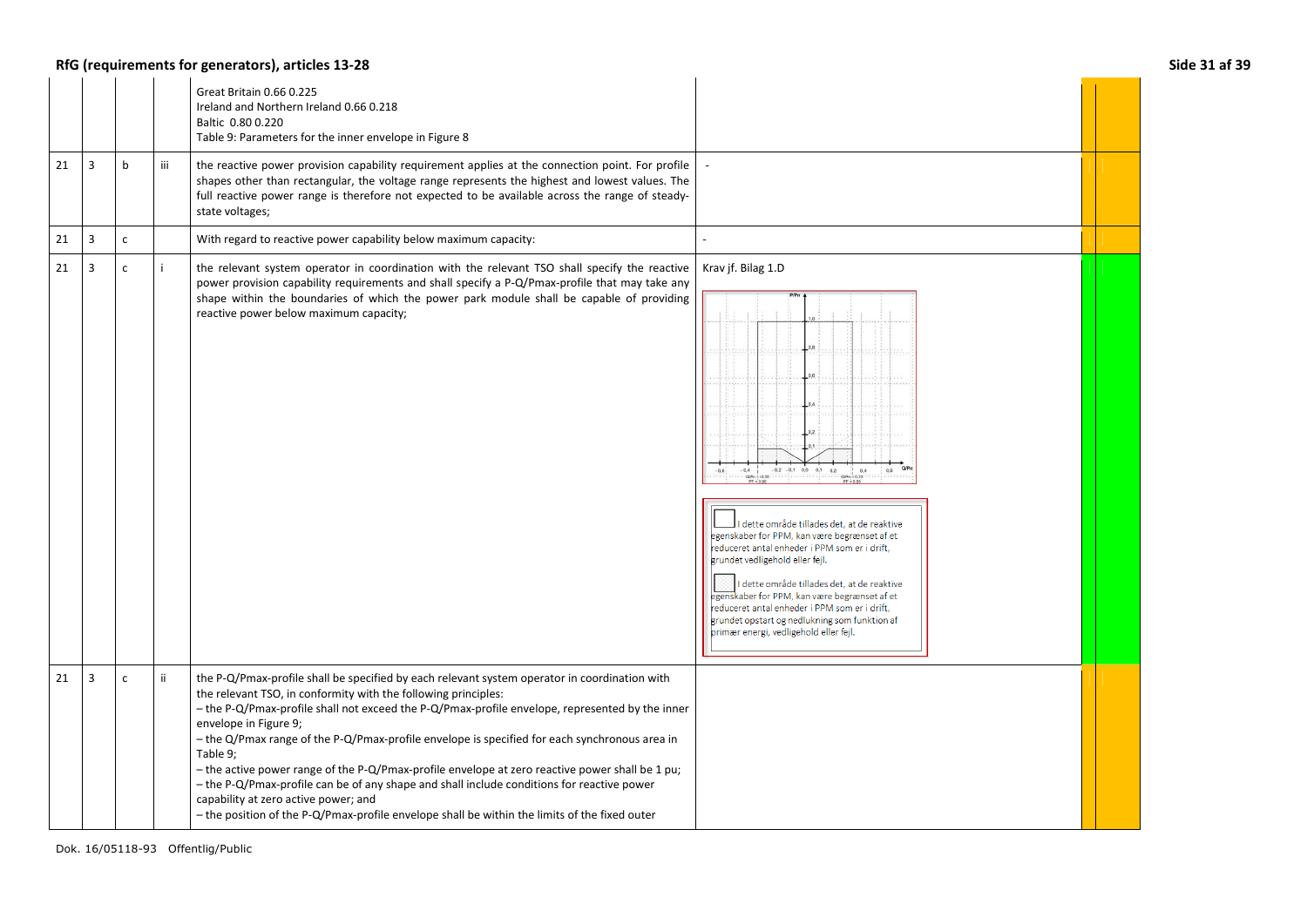|    |                |              |              | RfG (requirements for generators), articles 13-28                                                                                                                                                                                                                                                                                                                                                                                                                                                                                                                                                                  |                                                                                                                                       | Side 32 af 39 |
|----|----------------|--------------|--------------|--------------------------------------------------------------------------------------------------------------------------------------------------------------------------------------------------------------------------------------------------------------------------------------------------------------------------------------------------------------------------------------------------------------------------------------------------------------------------------------------------------------------------------------------------------------------------------------------------------------------|---------------------------------------------------------------------------------------------------------------------------------------|---------------|
|    |                |              |              | envelope set out in Figure 9;                                                                                                                                                                                                                                                                                                                                                                                                                                                                                                                                                                                      |                                                                                                                                       |               |
| 21 | $\overline{3}$ | $\mathsf{C}$ | iii          | when operating at an active power output below maximum capacity (P <pmax), park<br="" power="" the="">module shall be capable of providing reactive power at any operating point inside its P-Q/Pmax-<br/>profile, if all units of that power park module which generate power are technically available that<br/>is to say they are not out of service due to maintenance or failure, otherwise there may be less<br/>reactive power capability, taking into consideration the technical availabilities;<br/>Figure 9: P Q/Pmax profile of a power park module. The diagram represents boundaries of a P</pmax),> |                                                                                                                                       |               |
|    |                |              |              | Q/Pmax-profile at the connection point by the active power, expressed by the ratio of its actual<br>value and the maximum capacity pu, against the ratio of the reactive power (Q) and the<br>maximum capacity (Pmax). The position, size and shape of the inner envelope are indicative.                                                                                                                                                                                                                                                                                                                          |                                                                                                                                       |               |
| 21 | 3              | $\mathsf{C}$ | iv           | the power park module shall be capable of moving to any operating point within its P-Q/Pmax<br>profile in appropriate timescales to target values requested by the relevant system operator;                                                                                                                                                                                                                                                                                                                                                                                                                       |                                                                                                                                       |               |
| 21 | $\overline{3}$ | $\mathsf{d}$ |              | with regard to reactive power control modes:                                                                                                                                                                                                                                                                                                                                                                                                                                                                                                                                                                       |                                                                                                                                       |               |
| 21 | 3              | d            |              | the power park module shall be capable of providing reactive power automatically by either<br>voltage control mode, reactive power control mode or power factor control mode;                                                                                                                                                                                                                                                                                                                                                                                                                                      |                                                                                                                                       |               |
| 21 | $\overline{3}$ | $\mathsf{d}$ | ii.          | for the purposes of voltage control mode, the power park module shall be capable of<br>contributing to voltage control at the connection point by provision of reactive power exchange<br>with the network with a setpoint voltage covering 0.95 to 1.05 pu in steps no greater than 0.01<br>pu, with a slope having a range of at least 2 to 7 % in steps no greater than 0.5 %. The reactive<br>power output shall be zero when the grid voltage value at the connection point equals the<br>voltage setpoint;                                                                                                   |                                                                                                                                       |               |
| 21 | $\overline{3}$ | ${\sf d}$    | iii          | the setpoint may be operated with or without a deadband selectable in a range from zero to +-5<br>% of reference 1 pu network voltage in steps no greater than 0.5 %;                                                                                                                                                                                                                                                                                                                                                                                                                                              |                                                                                                                                       |               |
| 21 | $\overline{3}$ | $\mathbf d$  | iv           | following a step change in voltage, the power park module shall be capable of achieving 90 % of<br>the change in reactive power output within a time t1 to be specified by the relevant system<br>operator in the range of 1 to 5 seconds, and must settle at the value specified by the slope within<br>a time t2 to be specified by the relevant system operator in the range of 5 to 60 seconds, with a<br>steady-state reactive tolerance no greater than 5 % of the maximum reactive power. The<br>relevant system operator shall specify the time specifications;                                            | t1: 1-5 sec: $t1 = 1$ sek.<br>t2: 5-60 sec: $t2 = 5$ sek.                                                                             |               |
| 21 | 3              | $\mathsf{d}$ | $\mathsf{v}$ | for the purpose of reactive power control mode, the power park module shall be capable of<br>setting the reactive power setpoint anywhere in the reactive power range, specified by point (a)<br>of Article 20(2) and by points (a) and (b) of Article 21(3), with setting steps no greater than 5<br>MVAr or 5 % (whichever is smaller) of full reactive power, controlling the reactive power at the<br>connection point to an accuracy within plus or minus 5 MVAr or plus or minus 5 % (whichever is<br>smaller) of the full reactive power;                                                                   |                                                                                                                                       |               |
| 21 | 3              | d            | vi           | for the purpose of power factor control mode, the power park module shall be capable of<br>controlling the power factor at the connection point within the required reactive power range,<br>specified by the relevant system operator according to point (a) of Article 20(2) or specified by<br>points (a) and (b) of Article 1821(3), with a target power factor in steps no greater than 0.01. The<br>relevant system operator shall specify the target power factor value, its tolerance and the period                                                                                                       | Target: Opløsning på 0.01<br>Tolerance og tid til nyt setpunkt:<br>For reguleringsfunktionen gælder, at nøjagtigheden for en fuldført |               |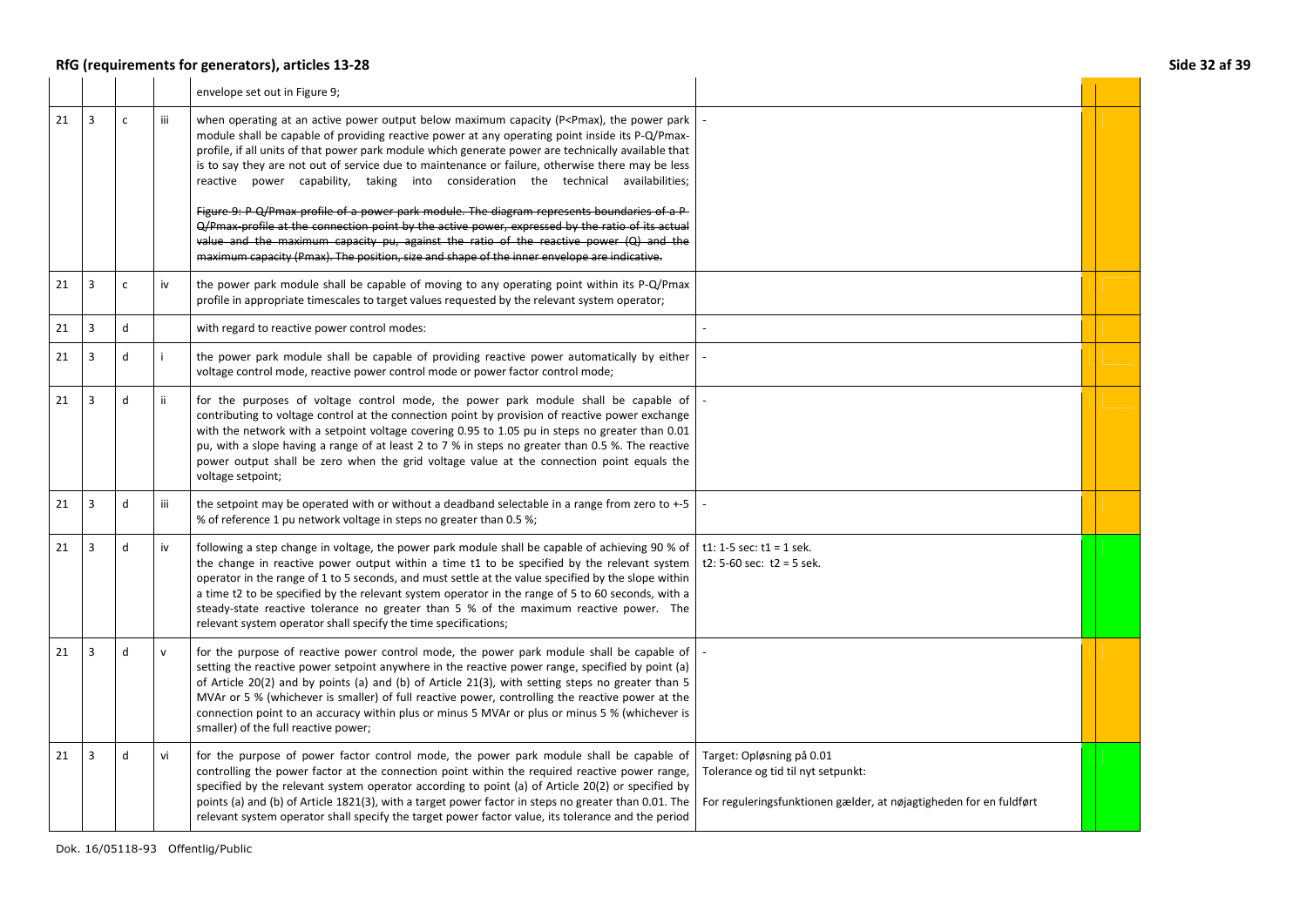|    |                |   |     | RfG (requirements for generators), articles 13-28                                                                                                                                                                                                                                                                                                                                                  |                                                                                                                                                                                                                                                                                                                                                                                                                                                                                                                                                                                                                                                                                                                                                                                                                                                                                                                                                                                                                                        | Side 33 af 39 |
|----|----------------|---|-----|----------------------------------------------------------------------------------------------------------------------------------------------------------------------------------------------------------------------------------------------------------------------------------------------------------------------------------------------------------------------------------------------------|----------------------------------------------------------------------------------------------------------------------------------------------------------------------------------------------------------------------------------------------------------------------------------------------------------------------------------------------------------------------------------------------------------------------------------------------------------------------------------------------------------------------------------------------------------------------------------------------------------------------------------------------------------------------------------------------------------------------------------------------------------------------------------------------------------------------------------------------------------------------------------------------------------------------------------------------------------------------------------------------------------------------------------------|---------------|
|    |                |   |     | of time to achieve the target power factor following a sudden change of active power output. The<br>tolerance of the target power factor shall be expressed through the tolerance of its<br>corresponding reactive power. This reactive power tolerance shall be expressed by either an<br>absolute value or by a percentage of the maximum reactive power of the power park module;               | regulering, over en periode på 1 minut, maksimalt må afvige 2 % af Qn.<br>Regulering til et nyt setpunkt for effektfaktor skal påbegyndes inden for 2<br>sekunder og skal være fuldført inden for 30 sekunder fra modtagelse af<br>ordre om setpunktsændring.                                                                                                                                                                                                                                                                                                                                                                                                                                                                                                                                                                                                                                                                                                                                                                          |               |
| 21 | $\overline{3}$ | d | vii | the relevant system operator, in coordination with the relevant TSO and with the power park<br>module owner, shall specify which of the above three reactive power control mode options and<br>associated setpoints is to apply, and what further equipment is needed to make the adjustment<br>of the relevant setpoint operable remotely;                                                        | Driftsmode betinget af ydelseslevering.<br>Produktionstelegraf anvendes til drift- og driftspunktændringer.<br>For et transmissionstilsluttet anlæg i kategori D fastsattes den maksimalt<br>tilladelige størrelse af maskintransformerens/nettransformerens<br>kortslutningsreaktans i samarbejde med den systemansvarlige<br>virksomhed på baggrund af anlægsejers anlægsdesignstudier og<br>stabilitetsanalyser. Den tilladelige værdi skal fremgå af<br>nettilslutningsaftalen for anlægget.<br>Hvor der anvendes viklingskobler på maskintransformer/nettransformer,<br>kan det aftales med den systemansvarlige virksomhed, at<br>viklingskobleren må anvendes til opfyldelse af krav til reaktive<br>reguleringsegenskaber. Hvis aftale indgås skal det fremgå af<br>nettilslutningsaftalen for anlægget.<br>Hvis der anvendes viklingskobler på<br>maskintransformeren/nettransformer, er anlægsejer ansvarlig for den<br>rette koordinering mellem anlæggets reaktive reguleringsfunktioner og<br>viklingskoblerreguleringen. |               |
| 21 | 3              | e |     | with regard to prioritising active or reactive power contribution, the relevant TSO shall specify<br>whether active power contribution or reactive power contribution has priority during faults for<br>which fault-ride-through capability is required. If priority is given to active power contribution,<br>this provision has to be established no later than 150 ms from the fault inception; | Reaktiv strøm prioriteres                                                                                                                                                                                                                                                                                                                                                                                                                                                                                                                                                                                                                                                                                                                                                                                                                                                                                                                                                                                                              |               |
| 21 | 3              |   |     | with regard to power oscillations damping control, if specified by the relevant TSO a power park<br>module shall be capable of contributing to damping power oscillations. The voltage and reactive<br>power control characteristics of power park modules must not adversely affect the damping of<br>power oscillations.                                                                         | PPM POD behov og performance afklares med aktørinddragelse i<br>2018/2019.                                                                                                                                                                                                                                                                                                                                                                                                                                                                                                                                                                                                                                                                                                                                                                                                                                                                                                                                                             |               |
|    |                |   |     | Requirements for type D power park modules                                                                                                                                                                                                                                                                                                                                                         |                                                                                                                                                                                                                                                                                                                                                                                                                                                                                                                                                                                                                                                                                                                                                                                                                                                                                                                                                                                                                                        |               |
| 22 |                |   |     | Type D power park modules shall fulfil the requirements listed in Articles 13, except for Article<br>$13(2)(b)$ , (6) and (67), Article 14, except for Article 14(32), Article 15, except for Article 15(3),<br>Article 16, Article 20 except for Article 20(2)(a) and Article 21.                                                                                                                 |                                                                                                                                                                                                                                                                                                                                                                                                                                                                                                                                                                                                                                                                                                                                                                                                                                                                                                                                                                                                                                        |               |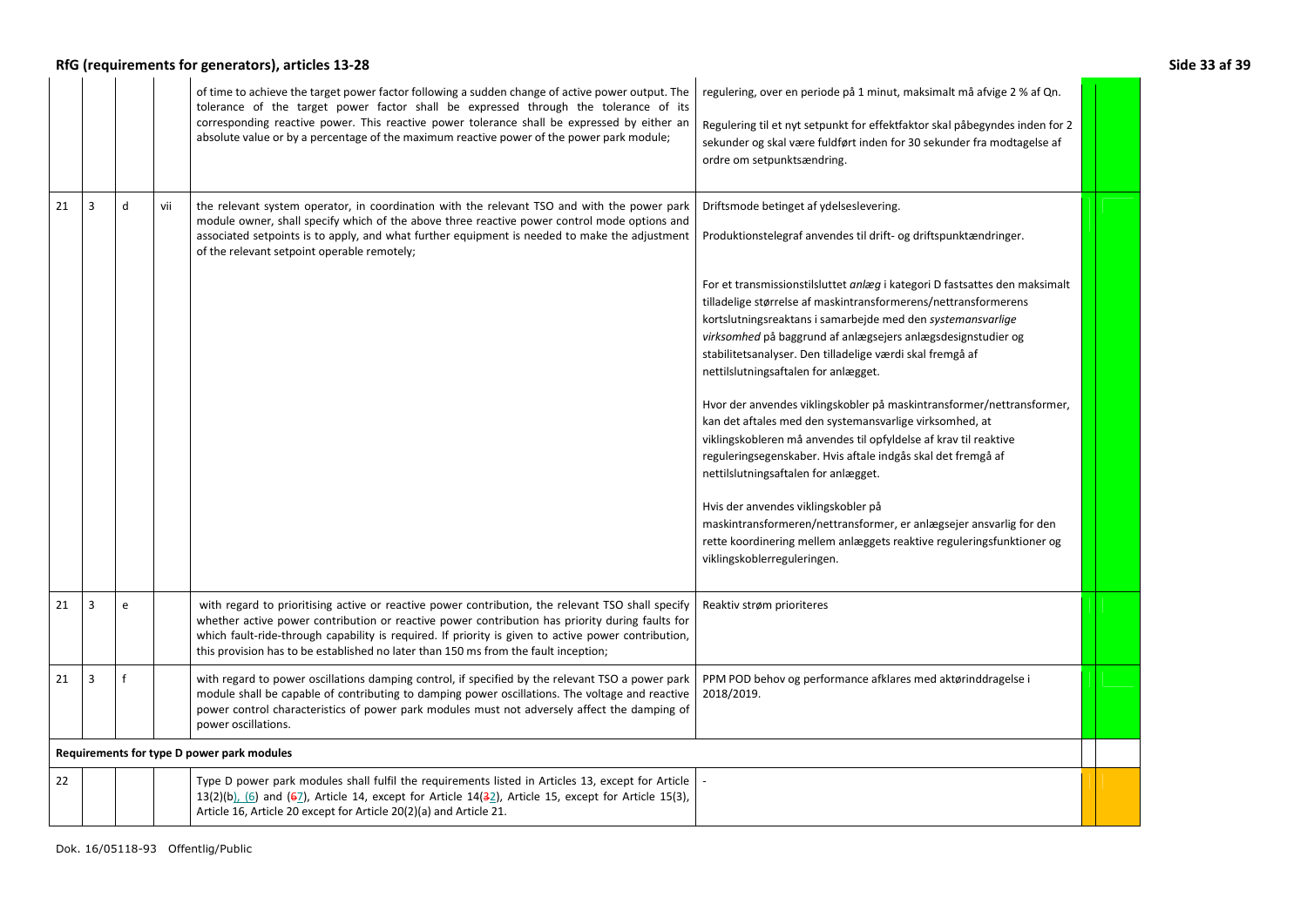# RfG (requirements for generators), articles 13-28 **Side 34 af 39** Side 34 af 39 **Side 34 af 39**

|    | <b>General provisions</b> |   |                                                                                                                                                                                                                                                                                                                                                                                                                 |                                                                                                                                                                              |  |  |  |
|----|---------------------------|---|-----------------------------------------------------------------------------------------------------------------------------------------------------------------------------------------------------------------------------------------------------------------------------------------------------------------------------------------------------------------------------------------------------------------|------------------------------------------------------------------------------------------------------------------------------------------------------------------------------|--|--|--|
| 23 | 1                         |   | The requirements set out in this Chapter apply to the connection to the network of AC-connected<br>power park modules located offshore. An AC-connected power park module located offshore<br>which does not have an offshore connection point shall be considered as an onshore power park<br>module and thus shall comply with the requirements governing power park modules situated<br>onshore.             |                                                                                                                                                                              |  |  |  |
| 23 | $\overline{2}$            |   | The offshore connection point of an AC-connected offshore power park module shall be specified<br>by the relevant system operator.                                                                                                                                                                                                                                                                              |                                                                                                                                                                              |  |  |  |
| 23 | 3                         |   | AC-connected offshore power park modules within the scope of this Regulation shall be<br>categorised in accordance with the following offshore grid connection system configurations:                                                                                                                                                                                                                           |                                                                                                                                                                              |  |  |  |
| 23 | $\overline{3}$            | a | configuration 1: AC connection to a single onshore grid interconnection point whereby one or<br>more offshore power park modules that are interconnected offshore to form an offshore AC<br>system are connected to the onshore system;                                                                                                                                                                         |                                                                                                                                                                              |  |  |  |
| 23 | 3                         | b | configuration 2: Meshed AC connections whereby a number of offshore power park modules are<br>interconnected offshore to form an offshore AC system and the offshore AC system is connected<br>to the onshore system at two or more onshore grid interconnection points.                                                                                                                                        |                                                                                                                                                                              |  |  |  |
|    |                           |   | Frequency stability requirements applicable to AC-connected offshore power park modules                                                                                                                                                                                                                                                                                                                         |                                                                                                                                                                              |  |  |  |
| 24 |                           |   | Frequency stability requirements applicable to AC-connected offshore power park modules<br>The frequency stability requirements laid down respectively in Article 13(1) to (5), except for<br>Article 13(2)(b), Article 15(2) and Article 21(2) shall apply to any AC-connected offshore power<br>park module.                                                                                                  |                                                                                                                                                                              |  |  |  |
|    |                           |   | Voltage stability requirements applicable to AC-connected offshore power park modules                                                                                                                                                                                                                                                                                                                           |                                                                                                                                                                              |  |  |  |
| 25 | $\mathbf{1}$              |   | Without prejudice to point (a) of Article 14(3) and point (a) of Article 16(3), an AC-connected<br>offshore power park module shall be capable of staying connected to the network and operating<br>within the ranges of the network voltage at the connection point, expressed by the voltage at the<br>connection point related to reference 1 pu voltage, and for the time periods specified in Table<br>10. | <b>CE</b><br>$(110 - 300 \text{ kV})$<br>$1,118 - 1,15$ pu/ 60 min<br>$(300 - 400 \text{ kV})$<br>$1,05 - 1,1$ pu/ 60 min<br>N<br>$(300 - 400$ kV)<br>$1,05 - 1,1$ pu/60 min |  |  |  |
| 25 | $\overline{2}$            |   | Notwithstanding the provisions of paragraph 1, the relevant TSO in Spain may require AC-<br>connected offshore power park modules to remain connected to the network in the voltage<br>range between 1.05 pu and 1.0875 pu for an unlimited period.                                                                                                                                                             | n/a                                                                                                                                                                          |  |  |  |
| 25 | 3                         |   | Notwithstanding the provisions of paragraph 1, the relevant TSOs in the Baltic synchronous area<br>may require AC-connected offshore power park modules to remain connected atto the 400 kV<br>network in the voltage range and for the time periods that apply to the Continental Europe<br>synchronous area.                                                                                                  | n/a                                                                                                                                                                          |  |  |  |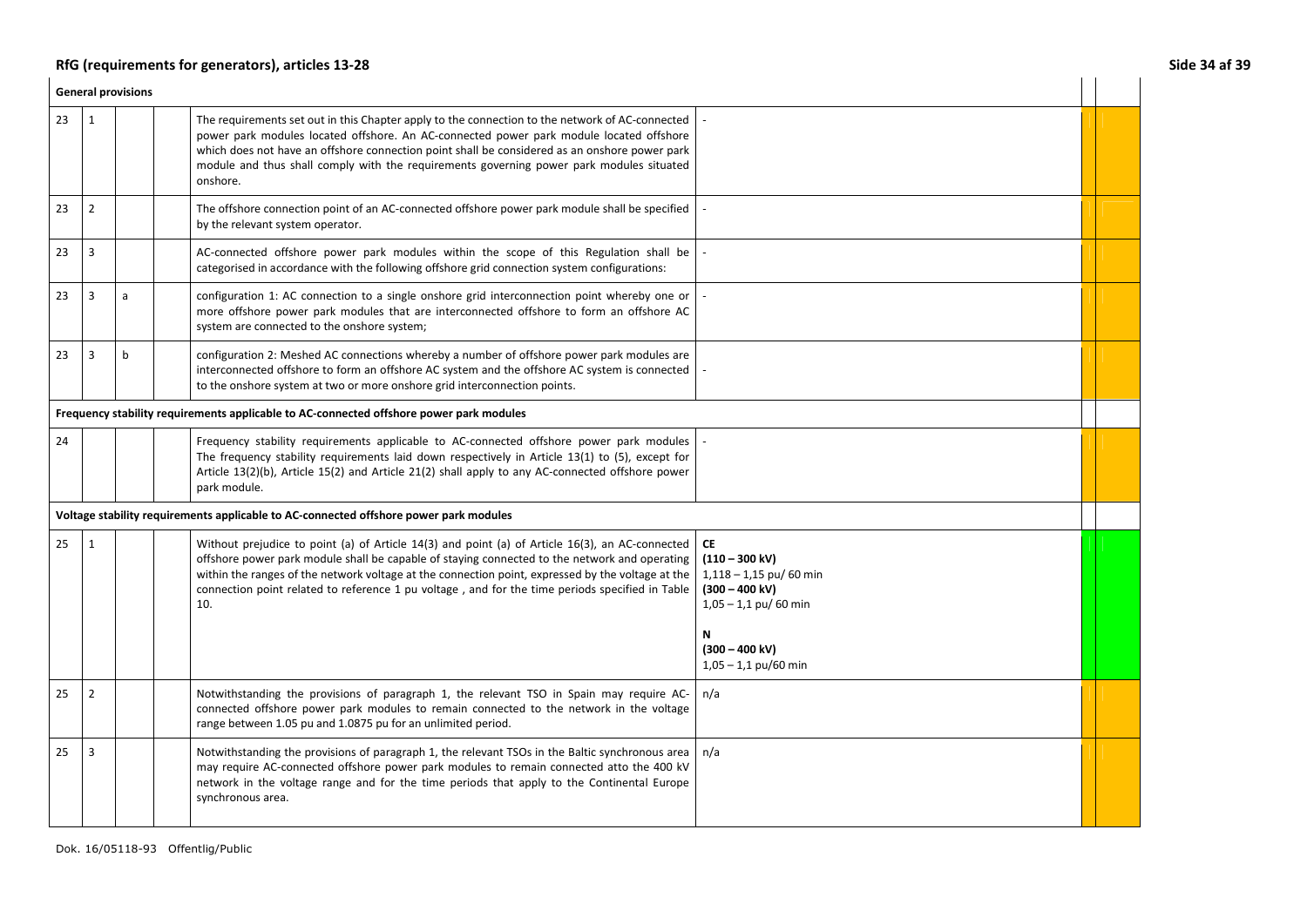- 1

| Synchronous area Voltage range Time period for operation<br>Continental Europe 0.85 pu - 0.90 pu 60 minutes<br>$0.9$ pu $- 1.118$ pu* Unlimited<br>1.118 pu - 1.15 pu* To be specified by each TSO, but not less than 20 minutes and not more<br>than 60 minutes<br>0.90 pu $-$ 1.05 pu** Unlimited<br>1.05 pu – 1.10 pu** To be specified by each TSO, but not less than 20 minutes and not more<br>than 60 minutes<br>Nordic 0.90 pu - 1.05 pu Unlimited<br>1.05 pu $-$ 1.10 pu* 60 minutes<br>1.05 pu - 1.10 pu** To be specified by each TSO, but not more than 60 minutes<br>Great Britain 0.90 pu - 1.10 pu* Unlimited<br>0.90 pu $-$ 1.05 pu** Unlimited<br>1.05 pu $-$ 1.10 pu** 15 minutes<br>Ireland and Northern Ireland 0.90 pu - 1.10 pu Unlimited<br>Baltic 0.85 pu $-$ 0.90 pu* 30 minutes<br>$0.90$ pu $- 1.118$ pu* Unlimited<br>1.118 pu $-$ 1.15 pu* 20 minutes<br>0.88 pu $-$ 0.90 pu** 20 minutes<br>0.90 pu $-$ 1.097 pu** Unlimited<br>1.097 pu $-$ 1.15 pu** 20 minutes<br>* The voltage base for pu values is below 300 kV.<br>** The voltage base for pu values is from 300 kV to 400 kV.<br>Table 10: The table shows the minimum period during which an AC connected offshore power<br>park module must be capable of operating over different voltage ranges deviating from the |                                                                                                                                     |
|--------------------------------------------------------------------------------------------------------------------------------------------------------------------------------------------------------------------------------------------------------------------------------------------------------------------------------------------------------------------------------------------------------------------------------------------------------------------------------------------------------------------------------------------------------------------------------------------------------------------------------------------------------------------------------------------------------------------------------------------------------------------------------------------------------------------------------------------------------------------------------------------------------------------------------------------------------------------------------------------------------------------------------------------------------------------------------------------------------------------------------------------------------------------------------------------------------------------------------------------------------------------------------------------------------------|-------------------------------------------------------------------------------------------------------------------------------------|
| The voltage stability requirements specified respectively in points (b) and (c) of Article 20(2) as                                                                                                                                                                                                                                                                                                                                                                                                                                                                                                                                                                                                                                                                                                                                                                                                                                                                                                                                                                                                                                                                                                                                                                                                          |                                                                                                                                     |
| The reactive power capability at maximum capacity specified in point (b) of Article 21(3) shall<br>apply to AC-connected offshore power park modules, except for Table 9. Instead, the<br>requirements of Table 11 shall apply.<br>Synchronous area Maximum range of Q/Pmax Maximum range of steady-state voltage level in PU<br>Continental Europe 0.75 0.225<br>Nordic 0.95 0.150<br>Great Britain 0*<br>$0.33**0.225$<br>Ireland and Northern Ireland 0.66 0.218<br>Baltic 0.8 0.22                                                                                                                                                                                                                                                                                                                                                                                                                                                                                                                                                                                                                                                                                                                                                                                                                       |                                                                                                                                     |
|                                                                                                                                                                                                                                                                                                                                                                                                                                                                                                                                                                                                                                                                                                                                                                                                                                                                                                                                                                                                                                                                                                                                                                                                                                                                                                              | reference 1 pu value without disconnecting.<br>well as in Article 21(3) shall apply to any AC-connected offshore power park module. |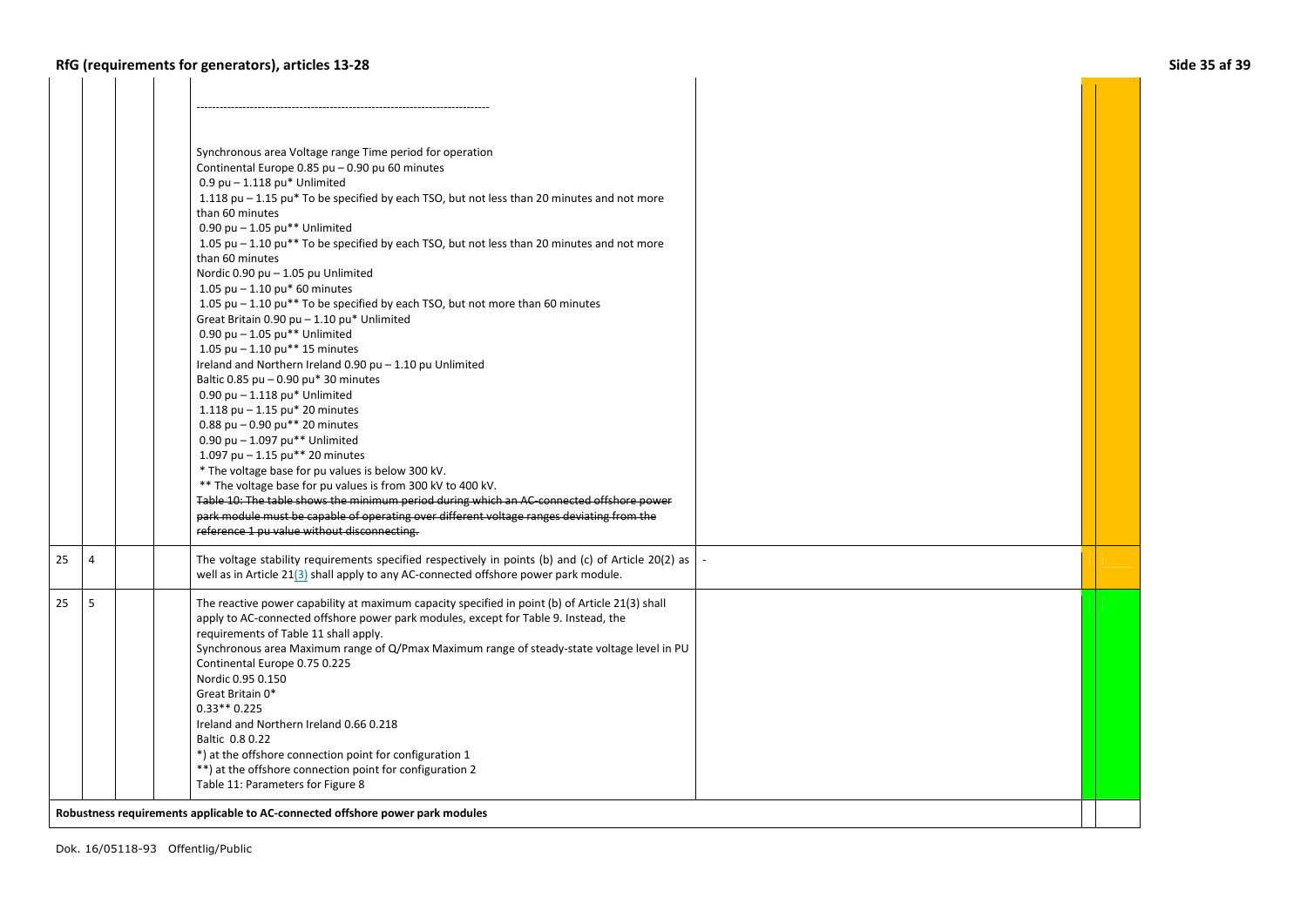### RfG (requirements for generators), articles 13-28 **Side 36 af 39** Side 36 af 39

| 26                                                                                            |  |  | The robustness requirements of power generating modules laid down in Article 15(4) and Article<br>20(3) shall apply to AC-connected offshore power park modules.                                                                                                                                                        |  |  |
|-----------------------------------------------------------------------------------------------|--|--|-------------------------------------------------------------------------------------------------------------------------------------------------------------------------------------------------------------------------------------------------------------------------------------------------------------------------|--|--|
| 26                                                                                            |  |  | The fault-ride-through capability requirements laid down in point (a) of Article 14(3) and point (a)<br>of Article 16(3) shall apply to AC-connected offshore power park modules.                                                                                                                                       |  |  |
| System restoration requirements applicable to AC-connected offshore power park modules        |  |  |                                                                                                                                                                                                                                                                                                                         |  |  |
| 27                                                                                            |  |  | System restoration requirements applicable to AC-connected offshore power park modules<br>The system restoration requirements laid down respectively in paragraph 4 of Article 14(4) and<br>paragraph 5 of Article 15(5) shall apply to AC-connected offshore power park modules.                                       |  |  |
| General system management requirements applicable to AC-connected offshore power park modules |  |  |                                                                                                                                                                                                                                                                                                                         |  |  |
| 28                                                                                            |  |  | General system management requirements applicable to AC-connected offshore power park<br>modules<br>The general system management requirements laid down in paragraph 5 of Article 14, paragraph<br>6 of(5), Article 15(6) and paragraph 4 of Article 16(4) shall apply to AC-connected offshore power<br>park modules. |  |  |

## **Note til artikel 19 (2)(a)**

### **Artikel 19 (2)(a)**

Parametre og indstillinger af komponenter til spændingsregulering aftales og defineres med udgangspunkt i en specifik analyse.

### **Anlægskomponenter**

I dette afsnit specificeres generelle stabilitetskrav til generator og maskintransformer for et anlæg. (forklaring)

#### **Maskintransformer/nettransformer**

For et anlæg i kategori D fastsattes den maksimalt tilladelige størrelse af maskintransformerens/nettransformerens kortslutningsreaktans i samarbejde med den systemansvarlige virksomhed på baggrund af anlægsejers anlægsdesignstudier og stabilitetsanalyser. Den tilladelige værdi skal fremgå af nettilslutningsaftalen for anlægget.

Hvor der anvendes viklingskobler på maskintransformer/nettransformer, kan det aftales med den systemansvarlige virksomhed, at viklingskobleren må anvendes til opfyldelse af krav til reaktive reguleringsegenskaber. Hvis aft skal det fremgå af nettilslutningsaftalen for anlægget.

Hvis der anvendes viklingskobler på maskintransformeren/nettransformer, er anlægsejer ansvarlig for den rette koordinering mellem anlæggets reaktive reguleringsfunktioner og viklingskoblerreguleringen.

#### **Generator**

For et anlæg i kategori D fastsættes krav til kortslutningsforhold og transient reaktans i samarbejde med den systemansvarlige virksomhed på baggrund af anlægsejers anlægsdesignstudier og stabilitetsanalyser. De tilladelig fremgå af nettilslutningsaftalen for anlægget.

### **Magnetiseringssystem**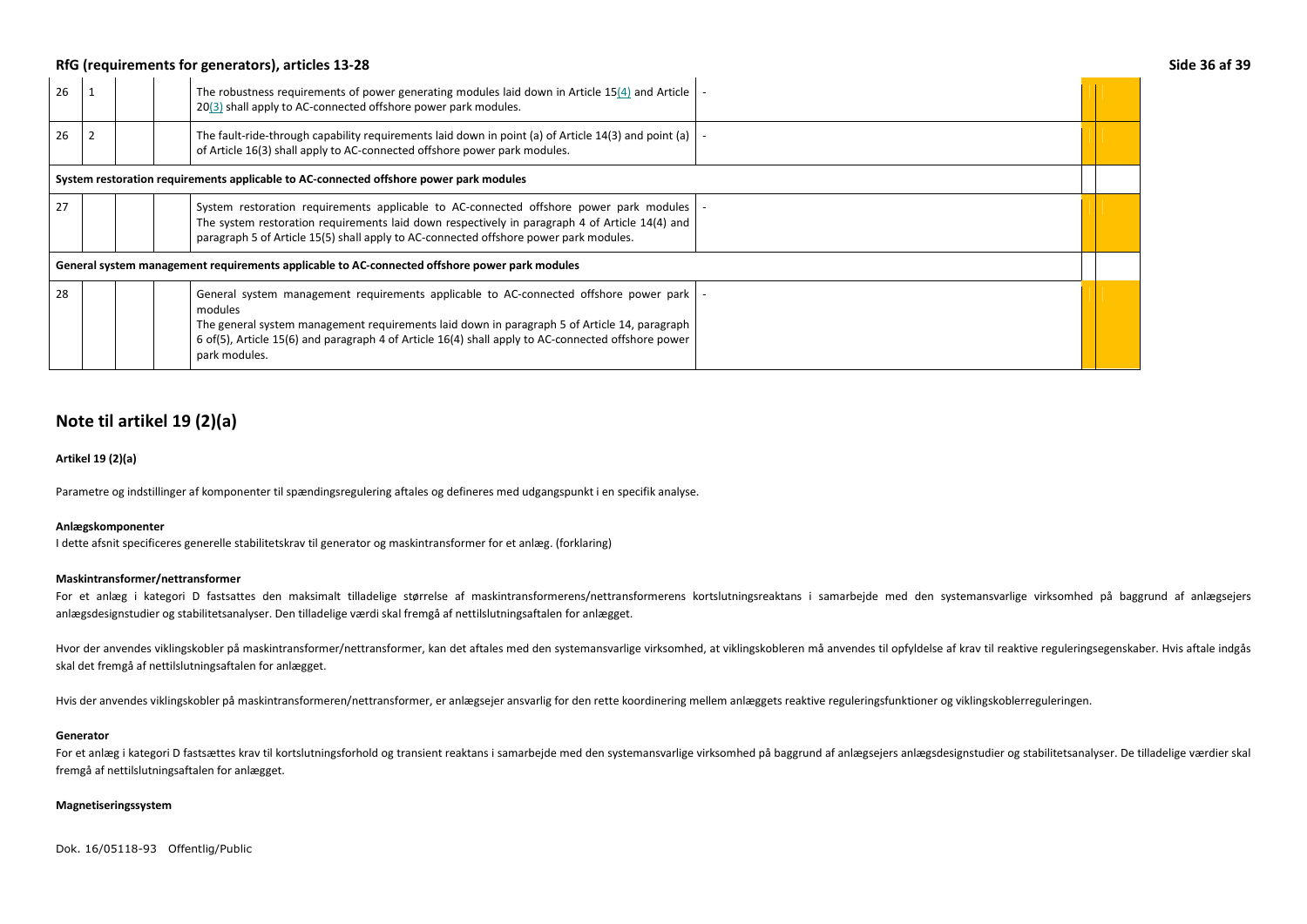## **RfG (requirements for generators), articles 13-28 Side 37 af 39**

Et SGM skal være udstyret med et kontinuert fungerende automatisk magnetiseringssystem. Formålet er at sikre stabil drift af anlægget, samt give mulighed for at bidrage til regulering af spænding og/eller den reaktive effe det kollektive elforsyningsnet.

Magnetiseringssystemet skal konstrueres i overensstemmelse med den europæiske standard DS/EN 60034-16-1:2011 "Rotating electrical machines - Part 16: Excitation systems for synchronous machines - Chapter 1: Definitions", [ 21] og DS/CLC/TR 60034-16-3:2004 "Rotating electrical machines – Part 16: Excitation systems for synchronous machines – Section 3: Dynamic performance".

I tilfælde af netforstyrrelser der medfører spændingsreduktion, skal generatoren i mindst 10 sekunder kunne overmagnetiseres 1,6 gange magnetiseringsstrøm og -spænding ved nominel effekt og tgф = 0,4 i POC og nominel driftsspænding. Hvis overmagnetiseringsegenskaben afhænger af spændingen i POC, skal den nævnte egenskab være tilgængelig ved reduceret netspænding i POC ned til 0,6 pu.

Generatorens overmagnetiseringsbeskyttelse og anden beskyttelse skal konstrueres og indstilles, så generatorens evne til midlertidig overbelastning kan udnyttes uden at overskride generatorens termiske grænser.

Magnetiseringssystemets begrænserfunktioner skal være selektive med anlæggets beskyttelsesfunktioner, og derved muliggøre kortvarig udnyttelse af overbelastningsegenskaber uden udkobling af anlægget.

Magnetiseringssystemets tidsrespons (målt på generatorklemmerne) under tomgang (generatoren er frakoblet nettet og drevet ved nominel omløbshastighed) ved en momentan 10 % ændring af referencespændingen skal vare ikkeoscillerende, og have en stigetid ("rise-time"), som defineret i DS/EN 60034-16-3, på maksimalt 0,3 sekund for et statisk magnetiseringssystem. For et roterende magnetiseringssystem ("rotating exciter") tillades et tidsres maksimalt 0,5 sekund ved en positiv 10 % ændring af referencespandingen og tilsvarende maksimalt 0,8 sekund ved en negativ 10 % ændring af referencespændingen.

Magnetiseringssystemets oversving ("overshoot") målt på generatorklemmerne, som defineret i DS/EN 60034-16-3, ved en momentan 10 % ændring i referencespændingen, må maksimalt være 15 % af ændringen.

#### **Verifikationskrav magnetiseringssystem**

Verifikation af ovenstående funktionskrav til magnetiseringsudstyret skal vedlægges som dokumentation. Udførte simuleringer, relevante målinger fra idriftsættelsestest, funktionsbeskrivelser samt "as build" indstillingsvær vedlægges som del af den samlede anlægsdokumentation.

Koordinering mellem begrænserfunktioner og beskyttelsesfunktioner dokumenteres ved et P/Q-diagram for hhv. statisk og dynamisk karakteristik, indeholdende funktionstider og aktiveringsniveauer.

Simulering, analyse og idriftsættelsestest skal anvendes til at dokumentere, at magnetiseringssystemet har tilfredsstillende dynamiske egenskaber.

### De udførte simuleringer skal omfatte nedenstående testscenarier:

- 1. RMS-simulering af spændingsdyk i henholdt til nedstående funktion, hvor maskinens før fejl driftspunkt er defineret ved UPOC = 1 pu, P = 1 pu, QPOC = 0,4 pu:
	-
	- a. Upoc(t) =  $\begin{cases} 1 \text{ pu hvor } t < 0 \text{ s} \\ 0.6 \text{ pu hvor } t > 0 \text{ s} \end{cases}$
- 2. RMS-simulering af stepresponstest ved en momentan +/- 10 % ændring af referencespændingen, hvor maskinen drives i tomgang og ved nominel omløbshastighed.

### Den udførte idriftsættelse skal indeholde nedenstående tests:

- 1.Stepresponstest ved en momentan +/- 10 % ændring af referencespændingen, hvor maskinen drives i tomgang og ved nominel omløbshastighed.
- 2. Test af selektivitet mellem undermagnetiseringsbeskyttelse og undermagnetiseringsbegrænser. Dette udføres ved:
	- a.Stepresponstest, hvor maskinen forsøges tvunget i et undermagnetiseret arbejdspunkt, som ligger uden for det tilladelige arbejdsområde for undermagnetiseringsbegrænser.
	- b. Oprampning af aktiv effekt, fra Pmin til Pn, hvor maskinen, inden påbegyndelse af test, ligges i et fuldt undermagnetiseret arbejdspunkt.
- 3. Test af selektivitet mellem overmagnetiseringsbeskyttelse og overmagnetiseringsbegrænseren. Dette udføres ved:
	- a. Stepresponstest, hvor maskinen forsøges tvunget i et overmagnetiseret arbejdspunkt, som ligger uden for det tilladelige arbejdsområde for overmagnetiseringsbegrænseren.
	- b. Oprampning af aktiv effekt, fra Pmin til Pn, hvor maskinen, inden påbegyndelse af test, ligges i et fuldt overmagnetiseret arbejdspunkt.
- 4. Test af statorstrømsbegrænsers performance. Dette udføres ved:
	- a. Stepresponstest, hvor maskinen forsøges tvunget i et arbejdspunkt, som ligger uden for den tilladelige strømværdi for statorstrømsbegrænser. Testen udføres ved reduceret indstillinger.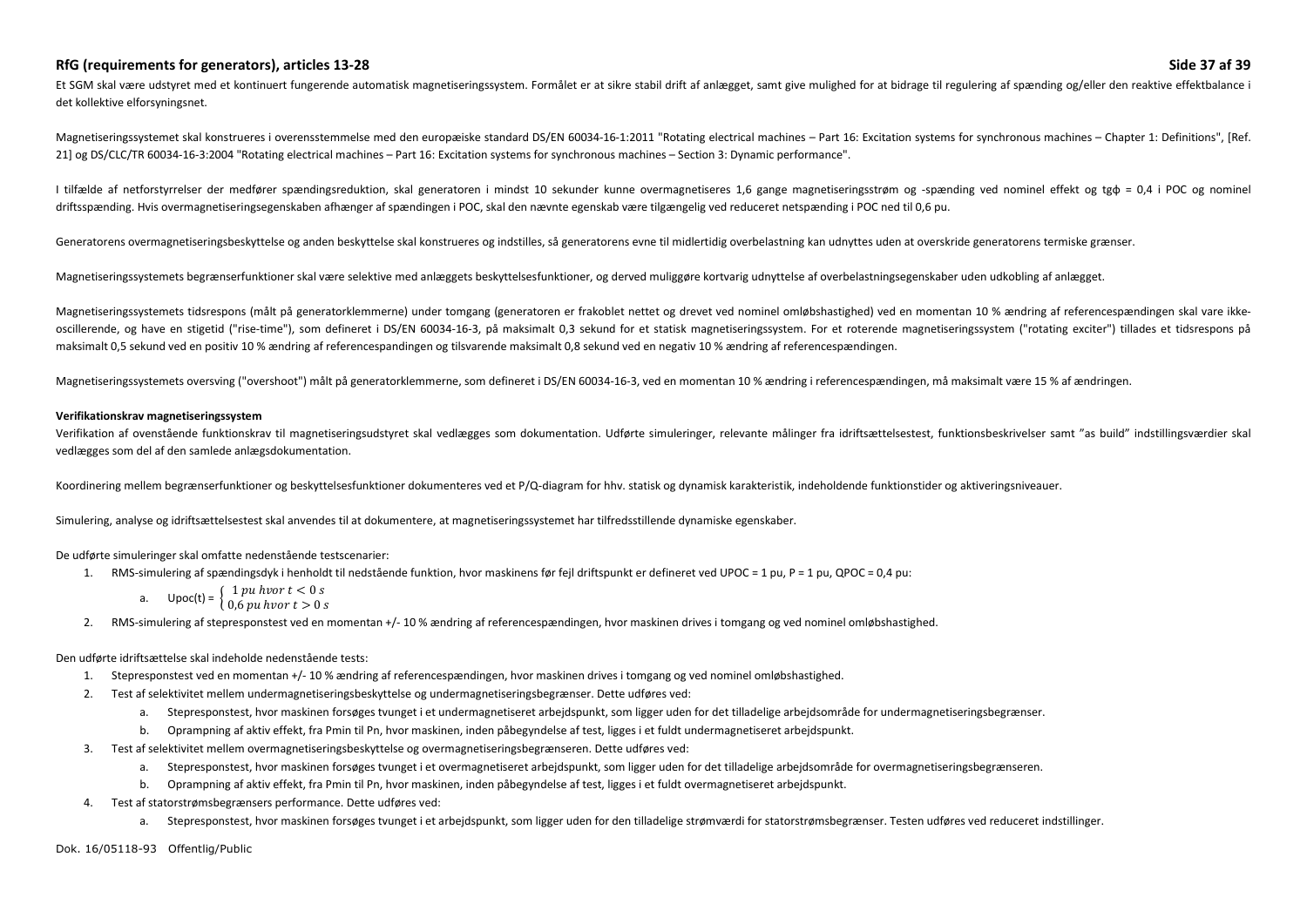### RfG (requirements for generators), articles 13-28 Side 38 af 39 **Side 38 af 39** Side 38 af 39 **Side 38 af 39** Side 38 af 39 **Side 38 af 39**

- 5. Test af V/Hz-begrænsers performance. Dette udføres ved:
	- a. Stepresponstest, hvor maskinen forsøges tvunget i et arbejdspunkt, som ligger uden for det tilladelige forhold mellem spænding og frekvens for V/Hz-begrænser. Testen udføres ved reduceret indstillinger og hvor maskinen drives i tomgang og ved nominel omløbshastighed.
	- b. Ændring af omløbshastighed, hvor maskinen forsøges tvunget i et arbejdspunkt, som ligger uden for det tilladelige forhold mellem spænding og frekvens for V/Hz-begrænser. Testen udføres ved reduceret indstillinger og hvor maskinen drives i tomgang og ved nominel omløbshastighed før ændring af omløbshastighed.

#### **PSS-funktion**

PSS-funktionen skal anvende input fra både rotorhastighed/netfrekvens og aktiv effekt (dual input) til at udlede stabilitetssignalet, hvor en dæmpetilsats af typen IEEE PSS2B, jf. IEEE 421.5 er normgivende.

Justering af PSS-funktionen skal være således, at der opnås en positiv dæmpning i frekvensområdet 0,2 til 0,7 Hz.

Fasen af det tilførte dæmpningssignal som produceres af PSS-funktionen skal i frekvensområdet 0,2 til 2 Hz være i fase med hastighedsændringen for generatorens rotor. Afvigelser på op til-30 grader (underkompenseret) kan a

Dæmpning af anlæggets effektoscillationer (eksponentielt aftagende funktion) skal ved alle arbejdspunkter, og ved enhver forstyrrelse med PSS-funktionen aktiveret, være hurtigere end 1 sekund.

Anlæggets naturlige dæmpning af "local mode" effektoscillationer må ikke påvirkes negativt af PSS-funktionen.

Justeringen af PSS-funktionen skal være således, at ændringer af anlæggets arbeidspunkt (aktiv effekt) under normal drift, eller ved en fejl i fx turbineregulator, kedelanlæg, fødevandsanlæg eller andre hjælpekraftanlæg, i medføre, at spændingen på højspændingssiden af anlæggets maskintransformer ændres mere end 1 %.

PSS-udgangssignalet skal begrænses, således at aktivering af PSS-funktionen ikke medfører en ændring af generatorspændingen større end +/- 5 % af generatorens nominelle spænding. Det er tilladt, at grænserne reduceres auto og dynamisk af spændingsregulatoren, fx ved aktivering af magnetiseringssystemets begrænserfunktioner.

PSS-funktionen skal deaktiveres automatisk, når den producerede aktive effekt er mindre end 20 % af nominel effekt. Det skal vare muligt at ind- og udkoble PSS-funktionen. Ved udkobling af PSS– funktionen skal der afgives en alarm.

#### **Verifikationskrav PSS funktion**

Overholdelse af ovenstående funktionskrav til PSS-funktionen skal vedlægges som dokumentation. Udførte simuleringer, relevante målinger fra idriftsættelsestest, funktionsbeskrivelser samt "as build" indstillingsværdier ska som en del af den samlede anlægsdokumentation.

Simulering, analyse og idriftsættelsestest skal anvendes til at dokumentere, at de anvendte indstillingsværdier giver PSS-funktionen og det samlede magnetiseringssystem tilfredsstillende dynamiske egenskaber.

De udførte simuleringer skal omfatte nedenstående testscenarier, hvor disse, med undtagelse af Test 5, skal simuleres med PSS-funktionen aktiveret henholdsvis deaktiveret:

- 1. Verifikation af frekvenskarakteristikken, herunder korrekt fasekompensering af det samlede magnetiseringsanlæg, i form af Bode plots for forstærkning og fase.
- 2. Steprespons ved en momentan +/- 5 % ændring af referencespændingen. Simuleringer gennemføres for forskellige arbejdspunkter, fx 25 %, 50 %, 75 % og 100 % af anlæggets nominelle effekt.
- 3.Generatornær kortslutning.
- 4. Udkobling af en linje, hvor ændringen i det kollektive elforsyningsnet går fra stærkeste- til svageste netkonfiguration (kortslutningseffekt). Simuleringer gennemføres for forskellige arbejdspunkter, fx 25 %, 50 %, 75 % af anlæggets nominelle effekt.
- 5. Ændring af generatorens tilførte mekaniske effekt fra drivmaskinen i henholdende til nedstående funktioner (PSS-enhed skal være aktiv):
	- a. Sinusfunktion,  $p(t) = A \cdot Sin(\omega \cdot t)$ ,  $A = 0,1 \, pu, \omega = 2 \cdot \pi \cdot \frac{1}{60} \, rad$ b.Rampefunktion,  $p(t) = \begin{cases} 0 \text{ pu } hvor \ t < 0 \text{ s} \\ 0.25 \cdot t \text{ pu } hvor \ 0 \text{ sec} < t \leq 4 \text{ s} \\ 1 \text{ pu } hvor \ t > 4 \text{ s} \end{cases}$